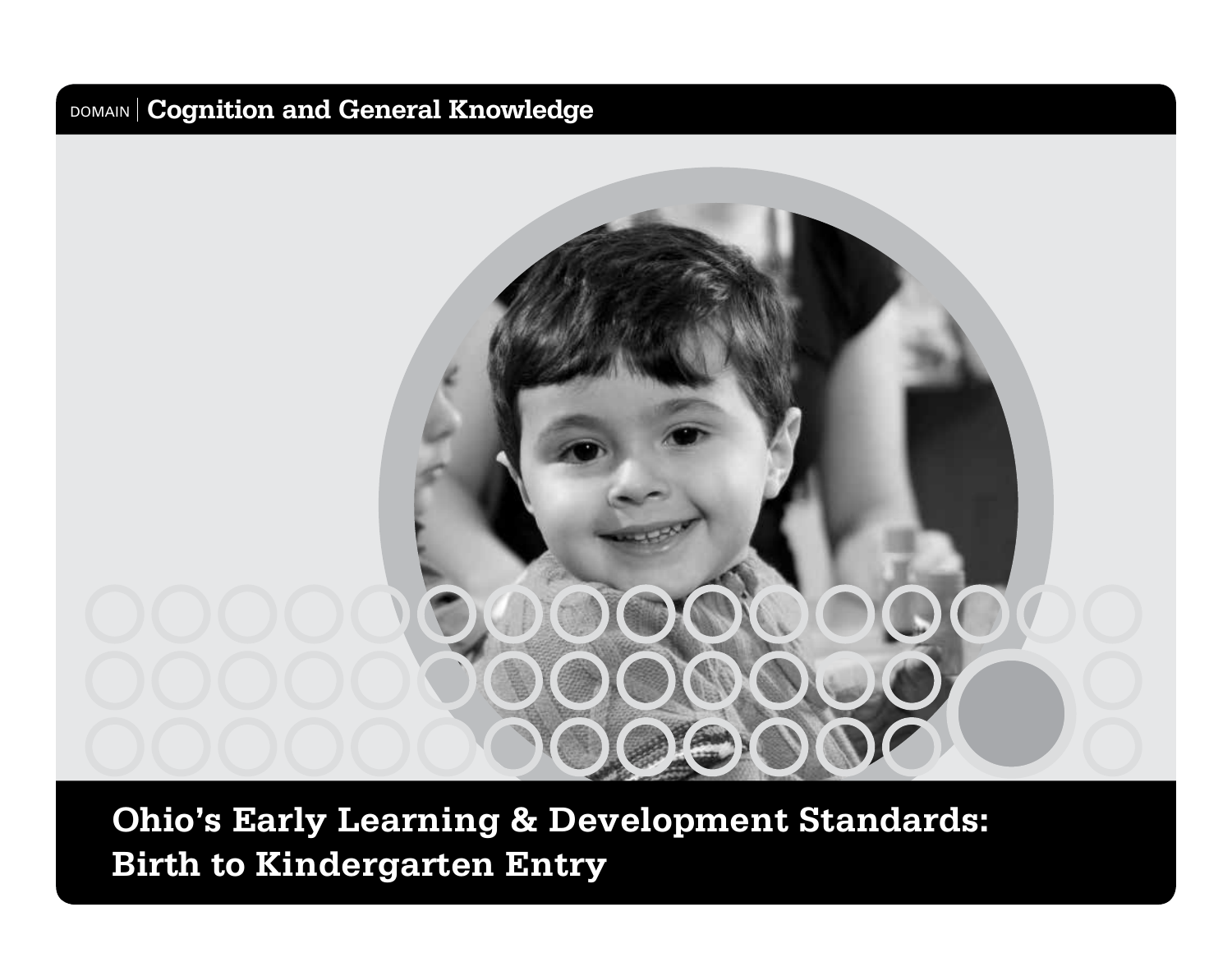### **Table of Contents**

| <b>Cognition and General Knowledge</b>      | C2              |
|---------------------------------------------|-----------------|
| Learning and Development Progression        | C <sub>4</sub>  |
| <b>Cognitive Skills</b>                     |                 |
| Memory.<br>.                                | C <sub>7</sub>  |
| Symbolic Thought                            | C11             |
| Reasoning and Problem-Solving.              | C13             |
| <b>Number Sense</b>                         |                 |
| <b>Number Sense and Counting</b>            | C <sub>15</sub> |
| <b>Number Relationships and Operations</b>  |                 |
| <b>Number Relationships</b>                 | C19             |
| Algebra                                     |                 |
| <b>Group and Categorize</b>                 | C <sub>21</sub> |
| Patterning                                  | C <sub>22</sub> |
| <b>Measurement and Data</b>                 |                 |
| Describe and Compare Measurable Attributes. | C <sub>23</sub> |
| Data Analysis                               | C <sub>24</sub> |
| Geometry                                    |                 |
| <b>Spatial Relationships</b><br>.           | C <sub>25</sub> |
| <b>Identify and Describe Shapes</b>         | C <sub>26</sub> |
| Analyze, Compare and Create Shapes.         | C <sub>27</sub> |
| Self                                        |                 |
| Social Identity                             | C <sub>29</sub> |

| History                                  |                 |
|------------------------------------------|-----------------|
| Historical Thinking and Skills           | C <sub>30</sub> |
| Heritage                                 | C <sub>32</sub> |
| Geography                                |                 |
|                                          | C <sub>32</sub> |
| <b>Human Systems</b>                     | C <sub>33</sub> |
| Government                               |                 |
| <b>Civic Participation Skills.</b>       | C <sub>34</sub> |
| <b>Rules and Laws.</b>                   | C36             |
| Economics                                |                 |
| Scarcity                                 | C <sub>37</sub> |
| <b>Production and Consumption.</b>       | C <sub>38</sub> |
| Science Inquiry and Application          |                 |
| Inquiry                                  | C39             |
| Cause and Effect                         | C <sub>47</sub> |
| <b>Earth and Space Science</b>           |                 |
| <b>Explorations of the Natural World</b> | C48             |
| <b>Physical Science</b>                  |                 |
|                                          | C50             |
| Life Science                             |                 |
| <b>Explorations of Living Things.</b>    | C <sub>52</sub> |

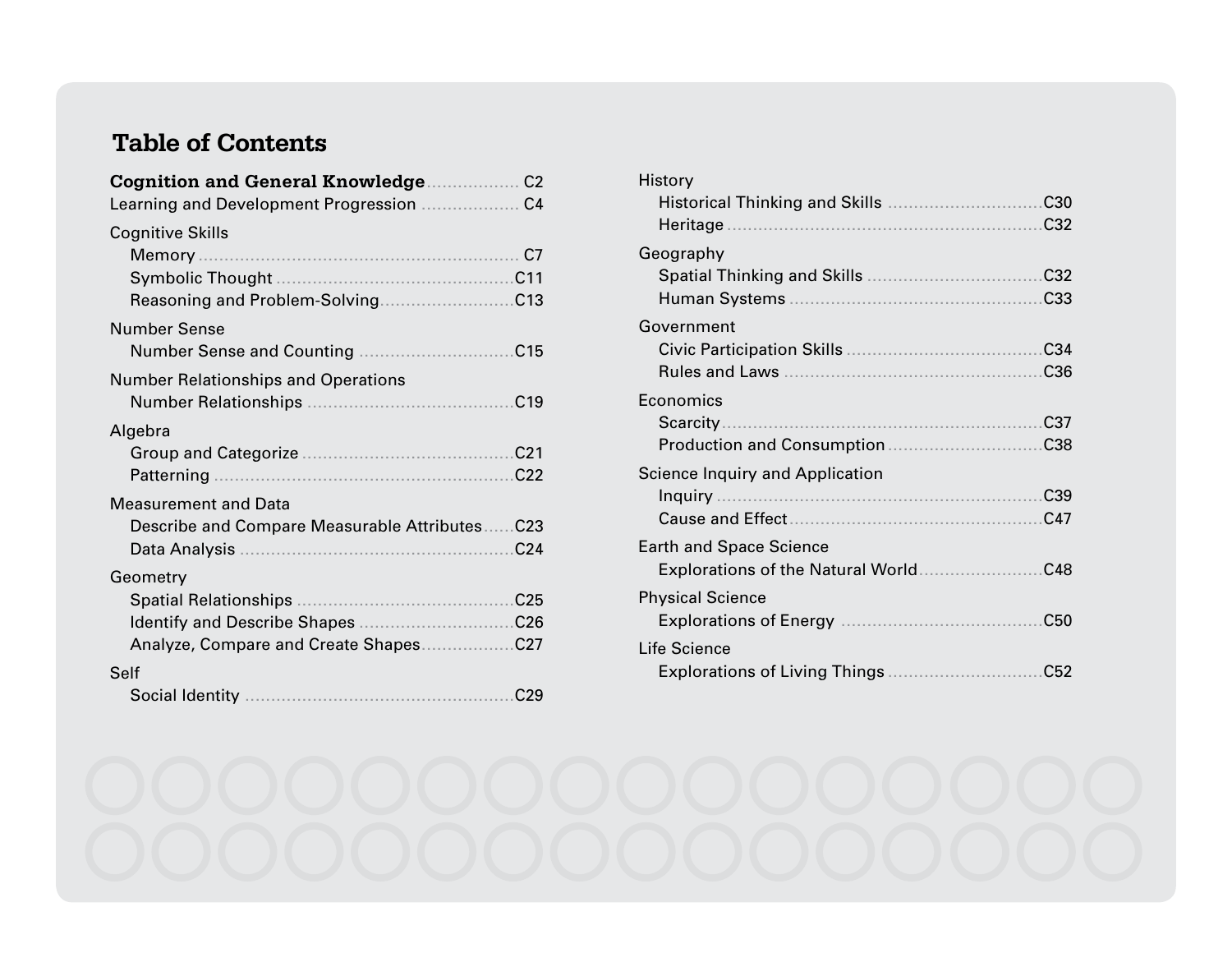#### **Standards' Purpose and Five Domains**

The Standards support the development and well-being of young children to foster their learning.

*Ohio's Early Learning & Development Standards* present a continuum of learning and development from birth to age five in each of five domains:

- Approaches Toward Learning
- Cognition and General Knowledge
- Language and Literacy
- Physical Well-Being and Motor Development
- Social and Emotional Development

Because the infant/toddler years are marked by rapid developmental change, the Standards are divided into three meaningful transitional periods: Infants (birth to around 8 months), Young Toddlers (6 to around 18 months), and Older Toddlers (16 to around 36 months). The Standards during the pre-kindergarten years (3-5 years), describe those developmental skills and concepts children should know and be able to do at the end of their pre-kindergarten experience.

Some topics reflect learning and development across the birth-to-five continuum, with Standards for all age levels: infants, young toddlers, older toddlers, and Pre-K, while other topics pertain only to a specific age.

For example, some knowledge and skills – the ability to identify and describe shapes or skills related to social studies and science – emerge in preschool. Topics that address those competencies include Standards only at the Pre-K level. Other topics such as Self Comforting and Social Identity have Standards only at the infant-toddler levels, because these foundational skills developed during the early years lead to more specific competencies at the preschool level.

Each domain also contains a Learning and Development Progression which shows at a glance what skills are developed by children and when.

#### **Download All Five Domains at earlychildhoodohio.org**

#### **Organization of the Standards**

The Standards within each domain are organized according to strands: the developmental or conceptual components within each domain. Each strand contains one or more topics, the area of focus within each strand, and the standard statements: those concepts and skills children should know and be able to do for the different age groups.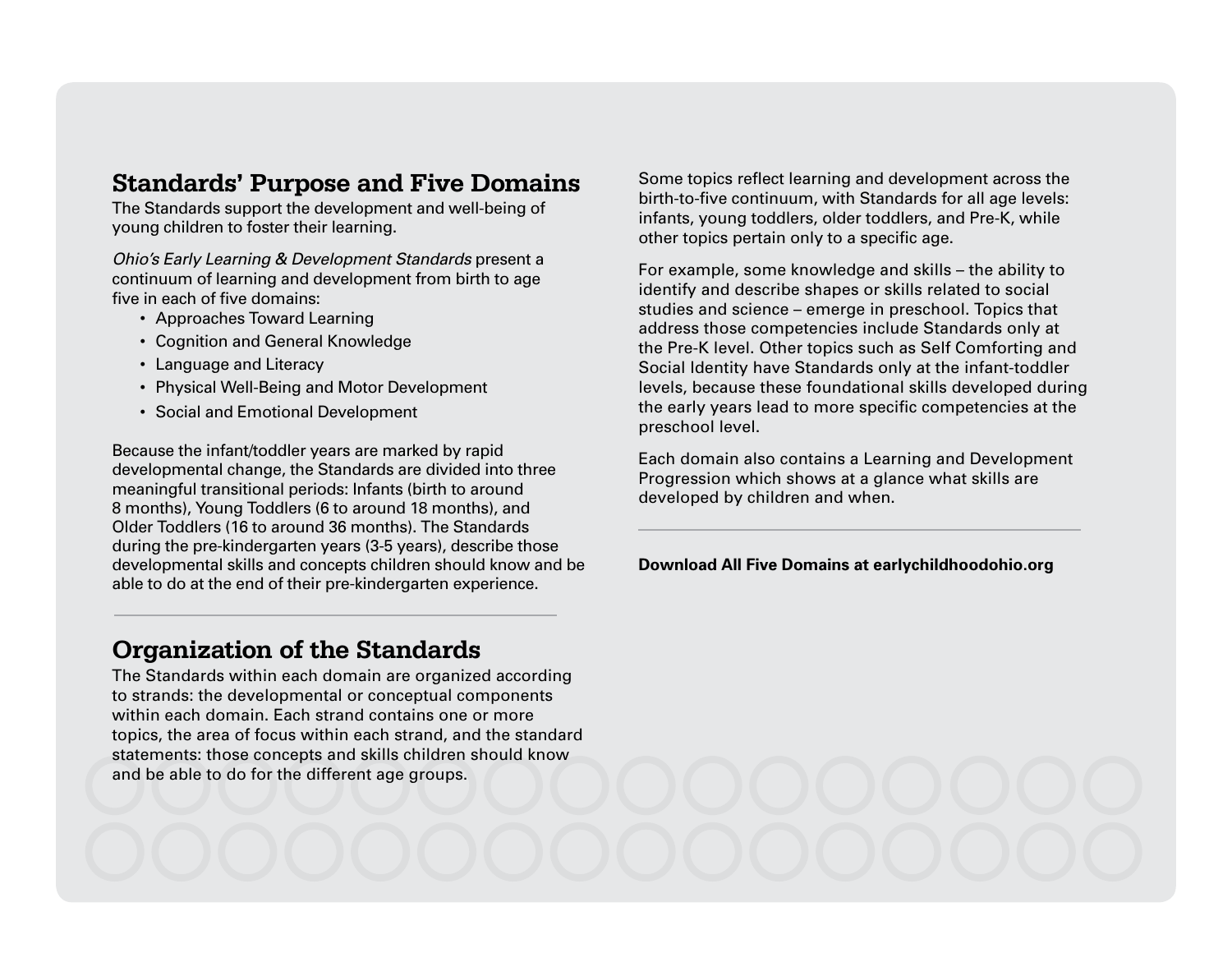#### **Cognition and General Knowledge**

This domain includes those cognitive processes that enable all other learning to take place, as well as children's knowledge of the social and physical world. There are three sub-domains under Cognition and General Knowledge. The subdomains are Mathematics, Social Studies and Science.

#### **Strand in the Cognition and General Knowledge Domain**

**Cognitive Skills** 

**Cognitive Skills.** This strand refers to the underlying cognitive mechanisms, skills and processes that support learning and reasoning across domains, including the development of memory, symbolic thought, reasoning and problem-solving.

| <b>Strands in the Mathematics Sub-Domain</b>  |                             |  |
|-----------------------------------------------|-----------------------------|--|
| <b>Number Sense</b>                           | <b>Measurement and Data</b> |  |
| <b>Number Relationships</b><br>and Operations | Geometry                    |  |
| Algebra                                       |                             |  |

**Mathematics.** The sub-domain of mathematics encompasses the mathematical concepts and skills that children develop during the birth-to-five-year period, including children's developing understanding of number and quantity, number relationships, and basic algebraic concepts. A meta-analysis conducted by Duncan and colleagues (2007) suggests that specific early math skills such as knowledge of numbers and ordinality are important predictors of later achievement in math and reading. The Mathematics subdomain also addresses children's developing knowledge of key attributes of objects, including size and shape, and the way objects fit, are positioned, and move in space.

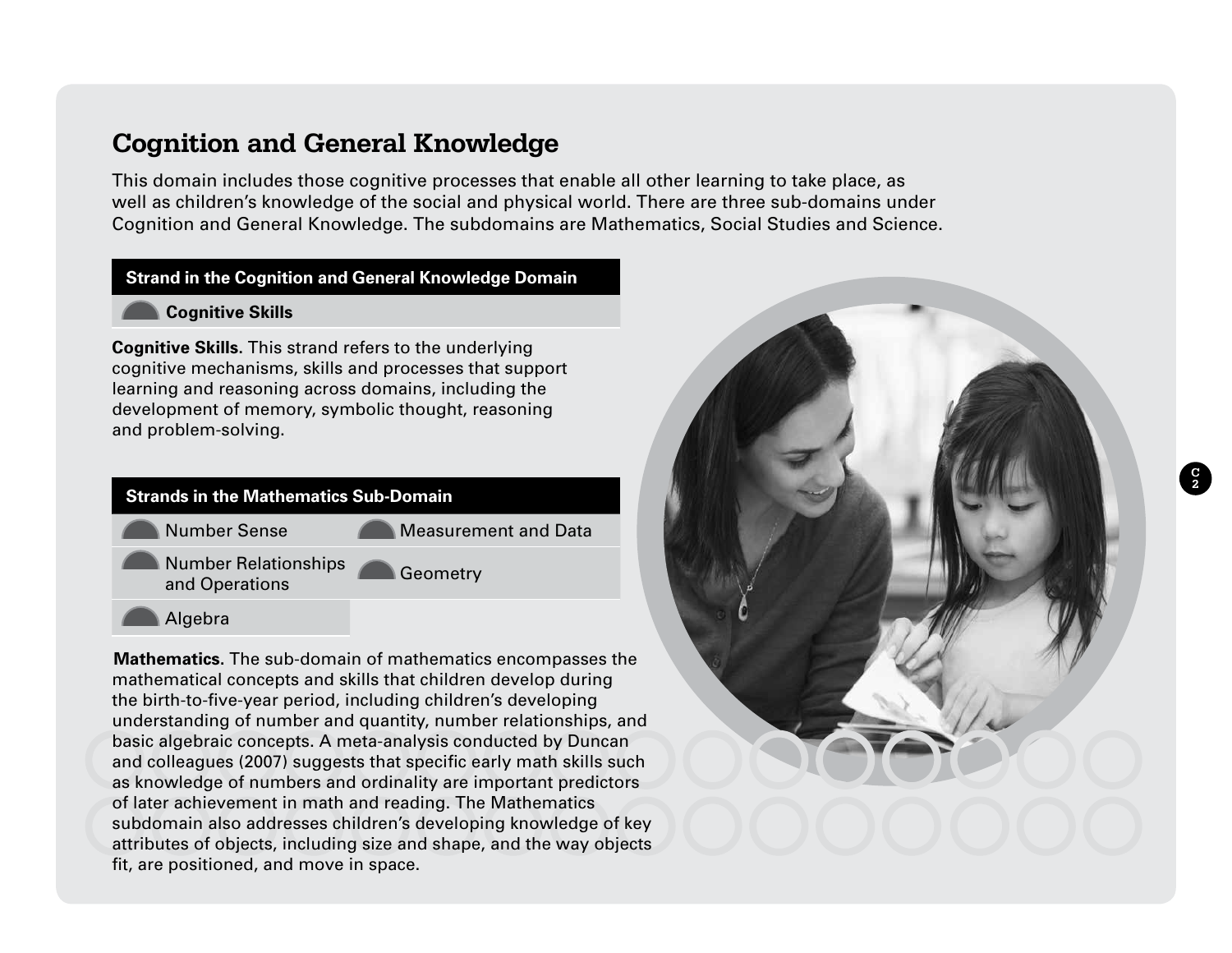| <b>Strands in the Social Studies Sub-Domain</b> |            |  |  |
|-------------------------------------------------|------------|--|--|
| Self                                            | Government |  |  |
| History                                         | Economics  |  |  |
| Geography                                       |            |  |  |

**Social Studies.** The sub-domain of social studies includes basic skills and competencies that set the foundation for learning about concepts of social science. At a young age, children begin to develop their social identity and to think about their place in the social world. As they grow, they develop an increased awareness of their personal histories and heritage, and a sense of time and place. Through everyday interactions with children and adults, they develop an appreciation for rights and responsibility within a group, and how social rules help people in promoting safety and fairness (Mindes, 2005).

**C 3**



**Science.** This sub-domain focuses on children's curiosity to explore and learn about their environment. It includes behaviors of exploration and discovery, and fundamental conceptual development such as problem solving and cause and effect. These early behaviors develop into increasingly systematic inquiry skills, and the ability to observe, investigate and communicate about the natural environment, living things, and objects and materials (Gelman and Brenneman, 2004).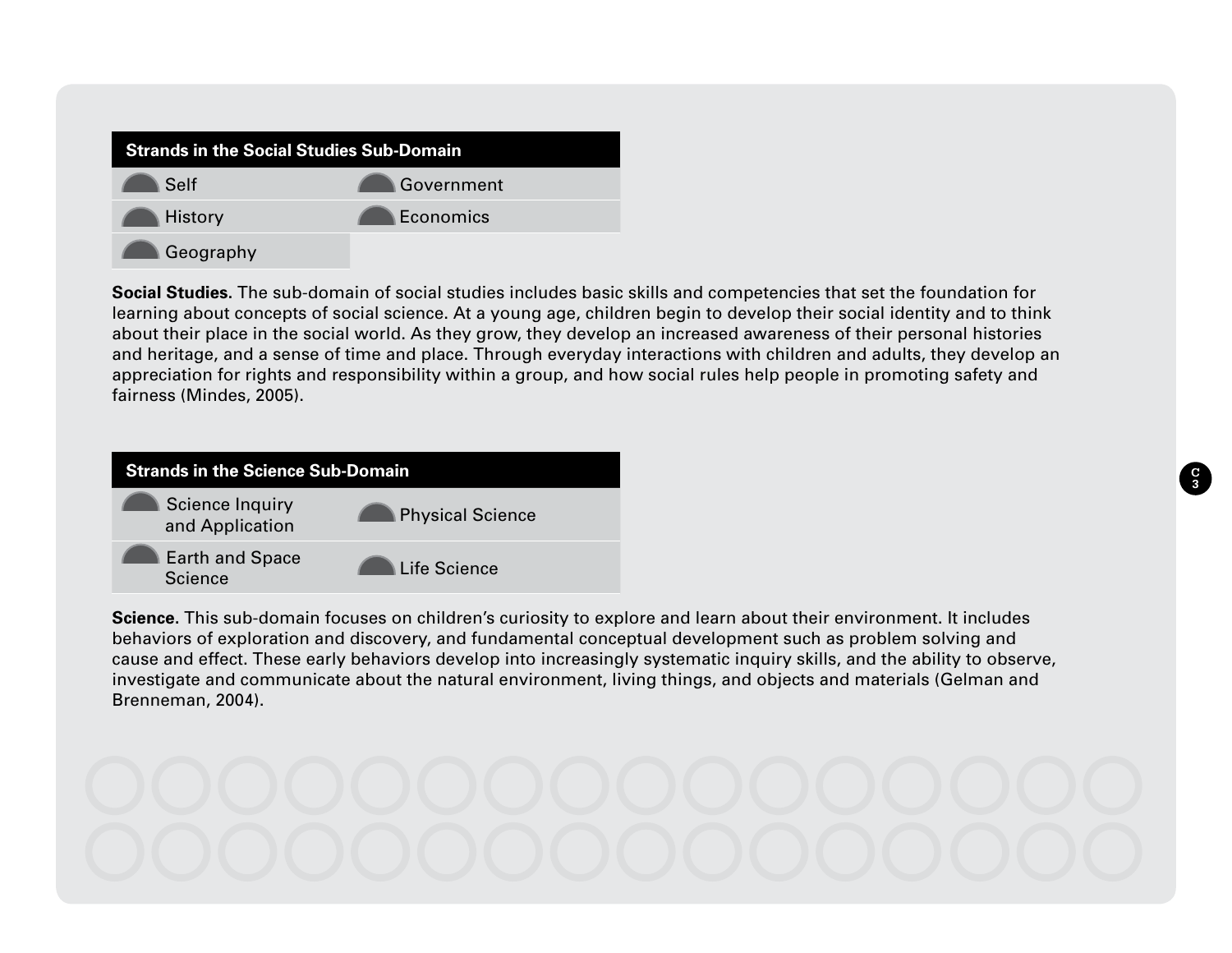#### LEARNING AND DEVELOPMENT PROGRESSION

| <b>STRAND</b> | <b>Infants/Toddlers Cognitive Skills</b>                       | <b>Pre-Kindergarten Cognitive Skills</b>                       |
|---------------|----------------------------------------------------------------|----------------------------------------------------------------|
| <b>TOPICS</b> |                                                                | • Memory                                                       |
|               |                                                                | • Symbolic Thought                                             |
|               | • Reasoning and Problem Solving <b>Constitution</b>            | • Reasoning and Problem-Solving                                |
|               | SUB-DOMAIN   Mathematics                                       |                                                                |
| <b>STRAND</b> | <b>Infants/Toddlers Number Sense</b>                           | <b>Pre-Kindergarten Number Sense</b>                           |
| <b>TOPICS</b> |                                                                | • Number Sense and Counting                                    |
|               |                                                                | • Compare Numbers                                              |
| <b>STRAND</b> | <b>Infants/Toddlers Number Relationships</b><br>and Operations | <b>Pre-Kindergarten Number Relationships</b><br>and Operations |
| <b>TOPICS</b> |                                                                | • Number Relationships                                         |
| <b>STRAND</b> | <b>Infants/Toddlers Algebra</b>                                | <b>Infants/Toddlers Algebra</b>                                |
| <b>TOPICS</b> |                                                                | • Group and Categorize                                         |
|               | • Patterning ……………………………………………>                                | • Patterning                                                   |
| <b>STRAND</b> | <b>Infants/Toddlers Measurement and Data</b>                   | <b>Infants/Toddlers Measurement and Data</b>                   |
|               |                                                                |                                                                |
| <b>TOPICS</b> | • Describe and Compare Measurable Attributes                   | • Describe and Compare Measurable Attributes                   |
|               |                                                                | • Data Analysis                                                |
| <b>STRAND</b> | <b>Infants/Toddlers Geometry</b>                               | <b>Infants/Toddlers Geometry</b>                               |
| <b>TOPICS</b> |                                                                | • Spatial Relationships                                        |
|               | • Identify and Describe Shapes (Older Toddlers)                | • Identify and Describe Shapes                                 |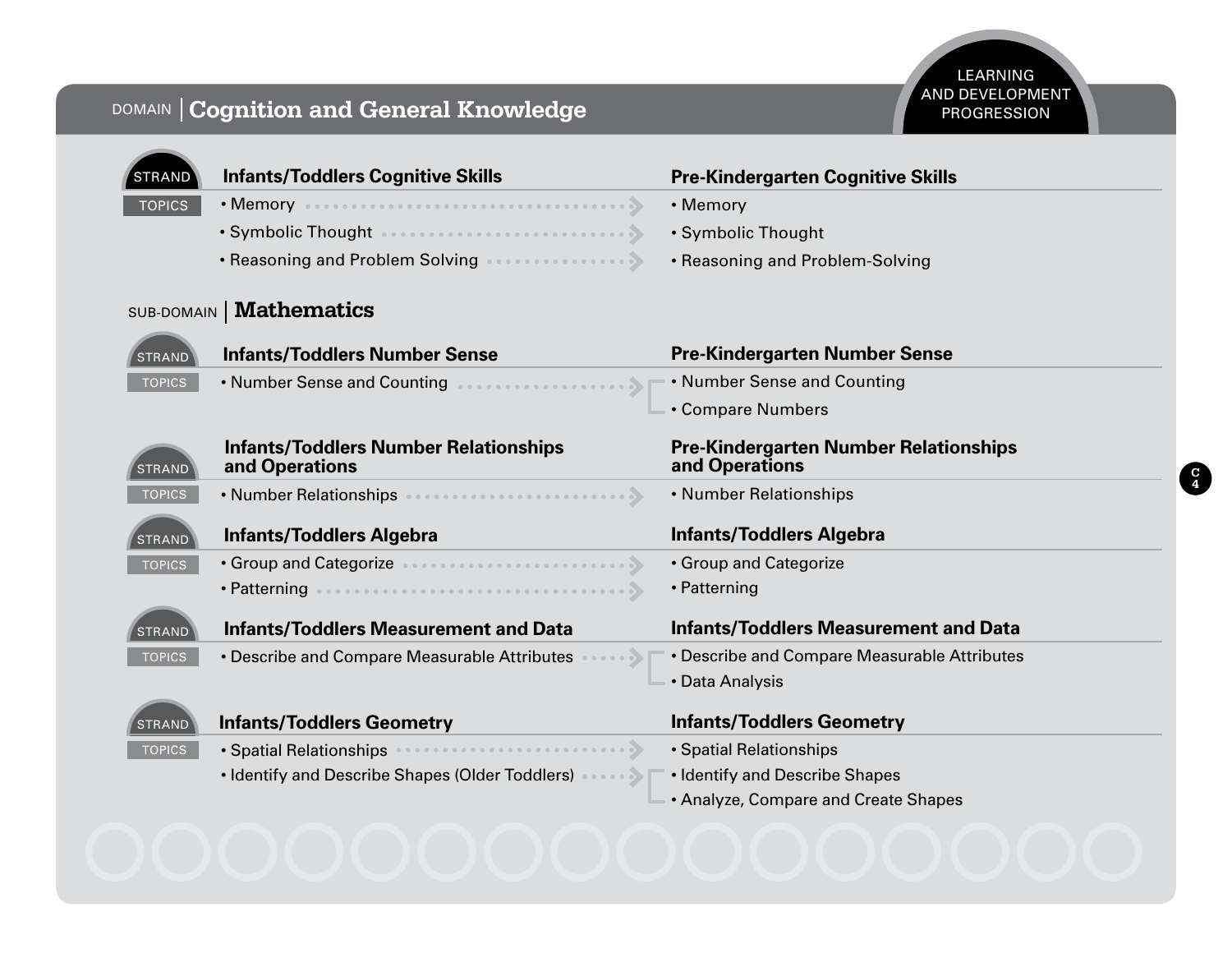#### DOMAIN | Cognition and General Knowledge (continued)

SUB-DOMAIN **Social Studies**

| <b>STRAND</b> | <b>Infants/Toddlers Self</b> | <b>Pre-Kindergarten History</b>    |
|---------------|------------------------------|------------------------------------|
| <b>TOPICS</b> | • Social Identity            | • Historical Thinking and Skills   |
|               |                              | • Heritage                         |
| <b>STRAND</b> |                              | <b>Infants/Toddlers Geography</b>  |
| <b>TOPICS</b> |                              | • Spatial Thinking and Skills      |
|               |                              | • Human Systems                    |
| <b>STRAND</b> |                              | <b>Infants/Toddlers Government</b> |
| <b>TOPICS</b> |                              | • Civic Participation Skills       |
|               |                              | • Rules and Laws                   |
| <b>STRAND</b> |                              | <b>Infants/Toddlers Economics</b>  |
| <b>TOPICS</b> |                              | • Scarcity                         |
|               |                              | • Production and Consumption       |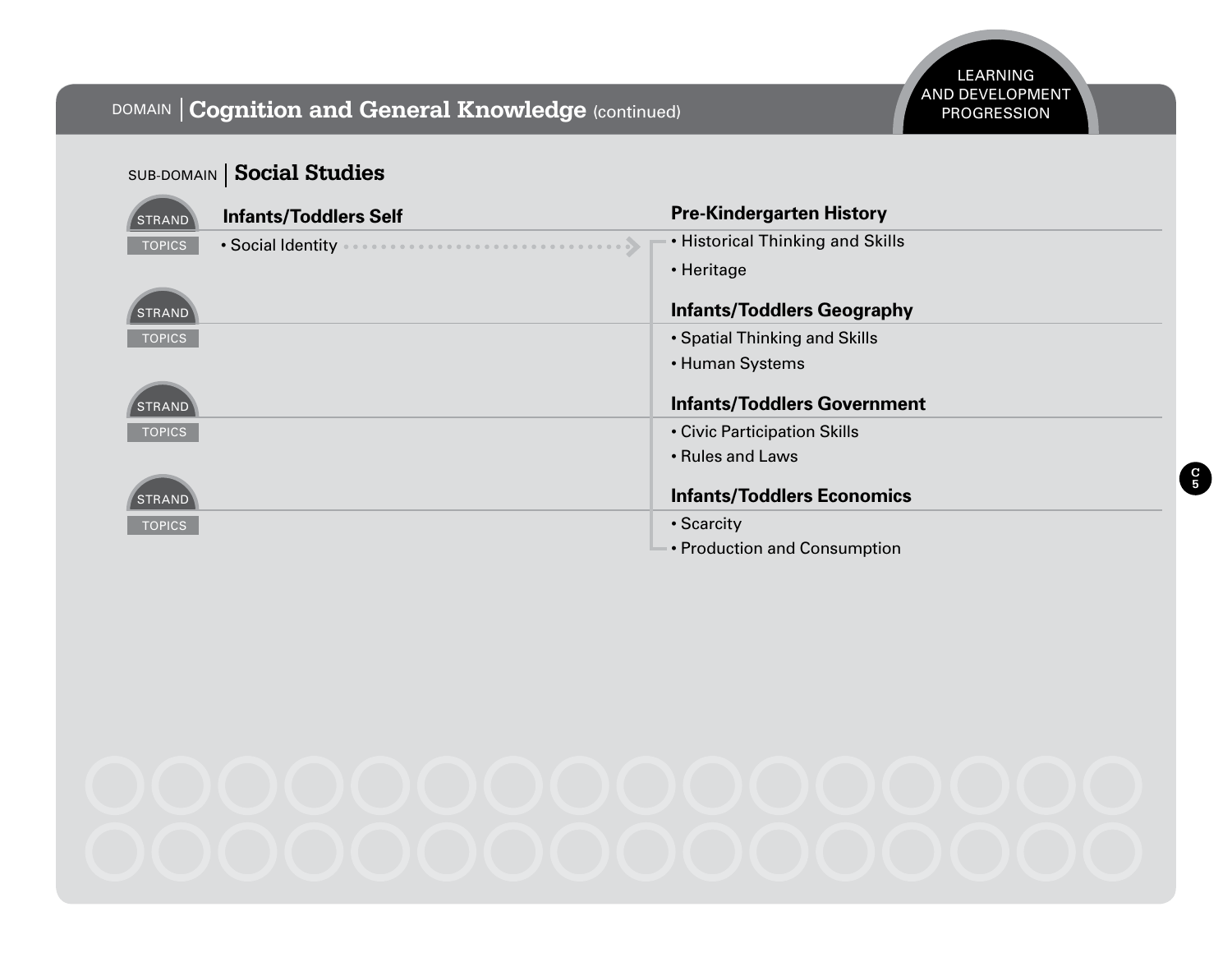#### DOMAIN | Cognition and General Knowledge (continued)

#### LEARNING AND DEVELOPMENT PROGRESSION

**C 6**

#### SUB-DOMAIN **Science**

| STRAND               | <b>Infants/Toddlers Science Inquiry</b><br>and Application | <b>Pre-Kindergarten Science Inquiry</b><br>and Application |
|----------------------|------------------------------------------------------------|------------------------------------------------------------|
| <b>TOPICS</b>        | • Inquiry                                                  | • Inquiry                                                  |
|                      | • Cause and Effect                                         |                                                            |
| STRAND               |                                                            | <b>Pre-Kindergarten Earth and Space Science</b>            |
| <b>TOPICS</b>        |                                                            | • Explorations of the Natural World                        |
| <i><b>STRAND</b></i> |                                                            | <b>Infants/Toddlers Physical Science</b>                   |
| <b>TOPICS</b>        |                                                            | • Explorations of Energy                                   |
| STRAND <sup>'</sup>  |                                                            | <b>Infants/Toddlers Life Science</b>                       |
| <b>TOPICS</b>        |                                                            | • Explorations of Living Things                            |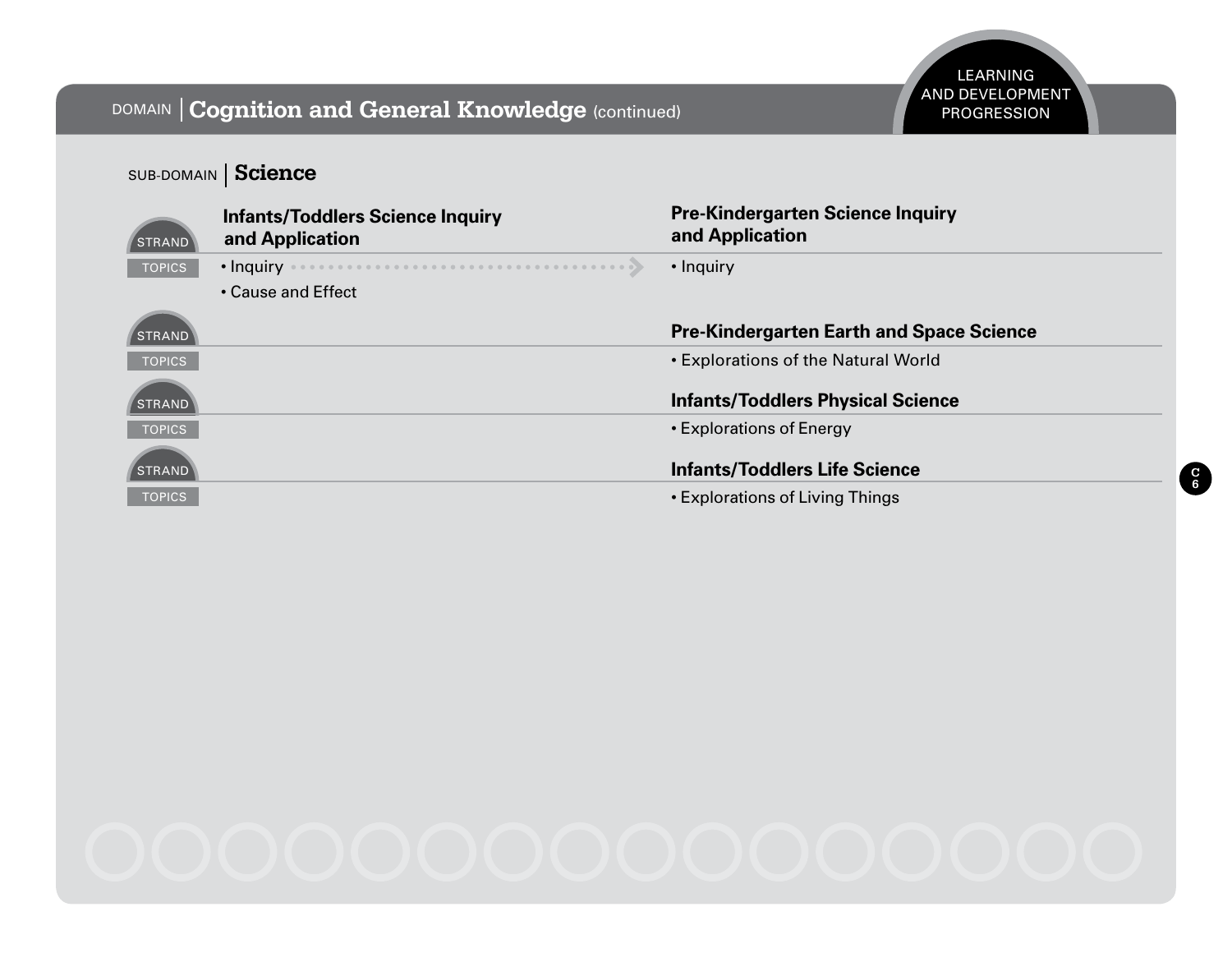

**DOMAIN** Cognition and General Knowledge

# STRAND **Cognitive Skills**

#### TOPIC **Memory**



| Infants (Birth-8 months)                                                                                                                                                                                  | Young Toddlers (6-18 months)                                                                                                                                                           | Older Toddlers (16-36 months)                                                                                                                                            | Pre-Kindergarten (3-5 years)                                                                                                                                           |
|-----------------------------------------------------------------------------------------------------------------------------------------------------------------------------------------------------------|----------------------------------------------------------------------------------------------------------------------------------------------------------------------------------------|--------------------------------------------------------------------------------------------------------------------------------------------------------------------------|------------------------------------------------------------------------------------------------------------------------------------------------------------------------|
| <b>STANDARD STATEMENT</b><br><b>Exhibit differentiated responses</b><br>to familiar and unfamiliar people,<br>events, objects and their features.<br><b>EXAMPLES</b><br>Kicks his feet in anticipation of | <b>STANDARD STATEMENT</b><br>Recall information over a period<br>of time with contextual cues.<br><b>EXAMPLES</b><br>Watches the caregiver wiping<br>down the table with a cloth, then | <b>STANDARD STATEMENT</b><br><b>Recall information over a longer</b><br>period of time without<br>contextual cues.<br><b>EXAMPLES</b><br>After watching the teacher take | <b>STANDARD STATEMENT</b><br><b>Communicate about past</b><br>events and anticipate what<br>comes next during familiar<br>routines and experiences.<br><b>EXAMPLES</b> |
| being fed when mother positions<br>him on her lap.                                                                                                                                                        | tries it himself the next day.<br>Shows anticipation of the steps                                                                                                                      | a cloth out of the drawer, wipe<br>down the table, and put the cloth<br>in the hamper, tries it himself a                                                                | Communicates about his aunt's<br>visit last summer.                                                                                                                    |
| Kicks to make mobile hanging<br>over her crib move.                                                                                                                                                       | of feeding - when put into a high<br>chair or asked to sit at a table,<br>the child can wait a short time                                                                              | week later.<br>Responds by saying, "She's                                                                                                                                | Anticipates what comes next in<br>the schedule, for example retrieves<br>blanket after lunch time.                                                                     |
| Looks longer at a new picture<br>than at one he has seen before.                                                                                                                                          | for food.<br>Sees a photo of a close family<br>member and says his name or<br>hugs the frame.                                                                                          | at work," when asked where<br>mommy is.<br>Says, "Meow," when daddy<br>points to a picture and asks,<br>"What does a kitty cat say?"                                     | Follows the route to the<br>playground out of the building.                                                                                                            |
|                                                                                                                                                                                                           |                                                                                                                                                                                        |                                                                                                                                                                          |                                                                                                                                                                        |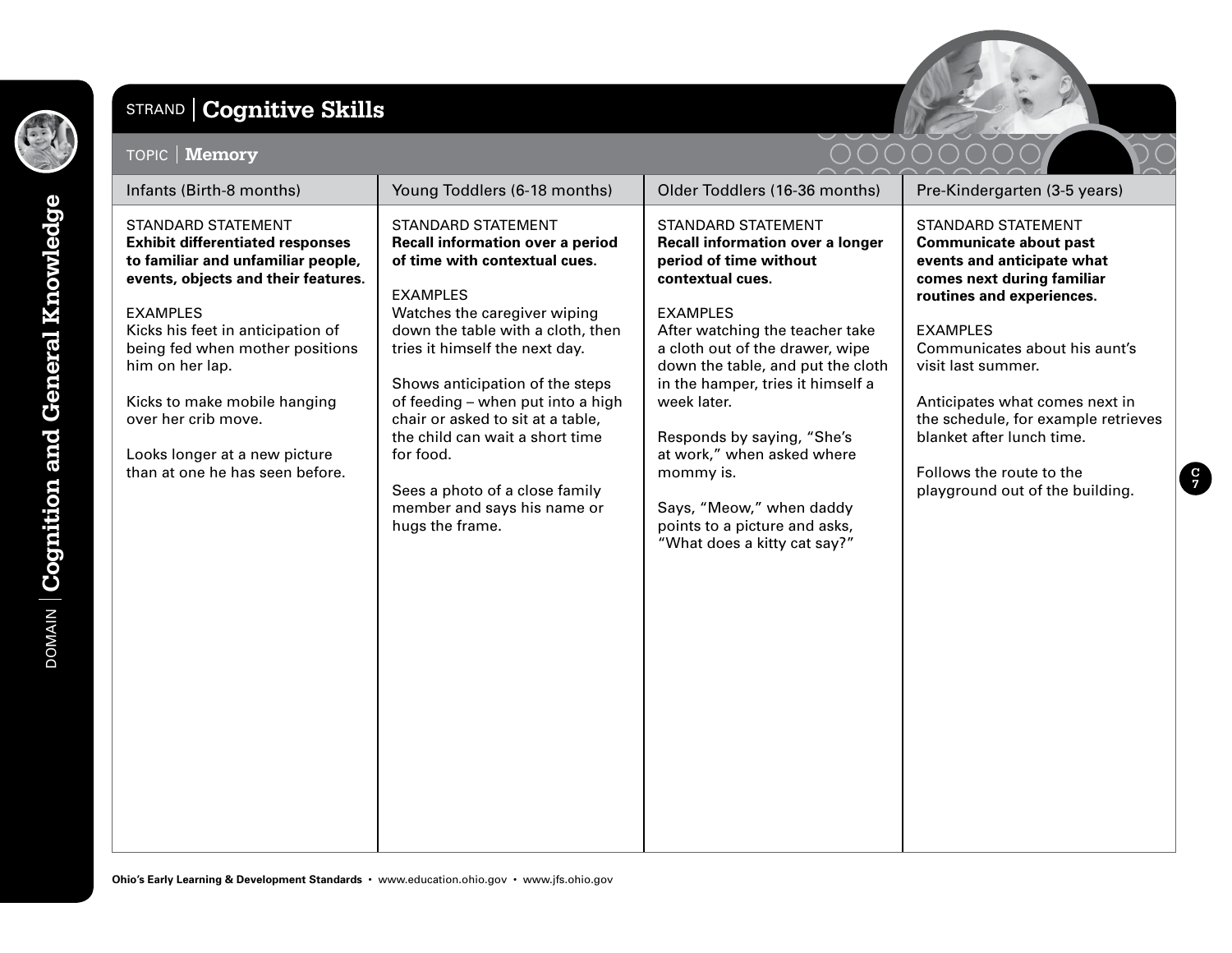

### STRAND **Cognitive Skills** (continued)

#### TOPIC **Memory** (continued)

| Infants (Birth-8 months)                                                                                                                                                                                                                                                                                                                                             | Young Toddlers (6-18 months)                                                                                                                                                                                                                                                                                                                            | Older Toddlers (16-36 months)                                                                                                                                                                                                                                                                                                                                                                                                                                                                                  | Pre-Kindergarten (3-5 years)                                                                                                                                                                                                                                                                                                                                                                                                                                                                                 |
|----------------------------------------------------------------------------------------------------------------------------------------------------------------------------------------------------------------------------------------------------------------------------------------------------------------------------------------------------------------------|---------------------------------------------------------------------------------------------------------------------------------------------------------------------------------------------------------------------------------------------------------------------------------------------------------------------------------------------------------|----------------------------------------------------------------------------------------------------------------------------------------------------------------------------------------------------------------------------------------------------------------------------------------------------------------------------------------------------------------------------------------------------------------------------------------------------------------------------------------------------------------|--------------------------------------------------------------------------------------------------------------------------------------------------------------------------------------------------------------------------------------------------------------------------------------------------------------------------------------------------------------------------------------------------------------------------------------------------------------------------------------------------------------|
| <b>STANDARD STATEMENT</b><br>Mirror simple actions and facial<br>expressions of others previously<br>experienced.<br><b>EXAMPLES</b><br>Sticks out his tongue in reaction<br>to care teacher sticking out<br>her tongue.<br>Becomes quiet and stops moving<br>his body to watch an adult as<br>she interacts with him.<br>Imitates an adult's facial<br>expressions. | <b>STANDARD STATEMENT</b><br><b>Mirror and repeat something</b><br>seen at an earlier time.<br><b>EXAMPLES</b><br>Imitates an adult's sounds when<br>babbling.<br>Takes a drink from her cup, sets<br>it down, and says, "Aah," after<br>watching an adult doing it the<br>previous day.<br>Retrieves adult's cell phone and<br>holds it up to her ear. | <b>STANDARD STATEMENT</b><br><b>Reenact a sequence of events</b><br>accomplished or observed at<br>an earlier time.<br><b>EXAMPLES</b><br>Retrieves adult's cell phone, holds<br>it up to her ear and says, "Hello."<br>Pretends to make a cake, wrap<br>gifts and decorate the living<br>room, "Like I saw my grandma do<br>for my last birthday party."<br>Feeds her baby doll, burps the<br>doll, and wraps it in a blanket,<br>pretending to rock it to sleep<br>in the same way that her<br>teacher does. | <b>STANDARD STATEMENT</b><br>With modeling and support,<br>remember and use information<br>for a variety of purposes.<br><b>EXAMPLES</b><br>Retrieves toy from the block area<br>and places it in the drawer by the<br>kitchen, following adult's<br>two-step directions.<br>Communicates the idea he wanted<br>to share even though the teacher<br>didn't call on him right away.<br>Completes a "Work Plan" in<br>preparation for play, and reports<br>how he accomplished his plan<br>during review time. |
|                                                                                                                                                                                                                                                                                                                                                                      |                                                                                                                                                                                                                                                                                                                                                         |                                                                                                                                                                                                                                                                                                                                                                                                                                                                                                                |                                                                                                                                                                                                                                                                                                                                                                                                                                                                                                              |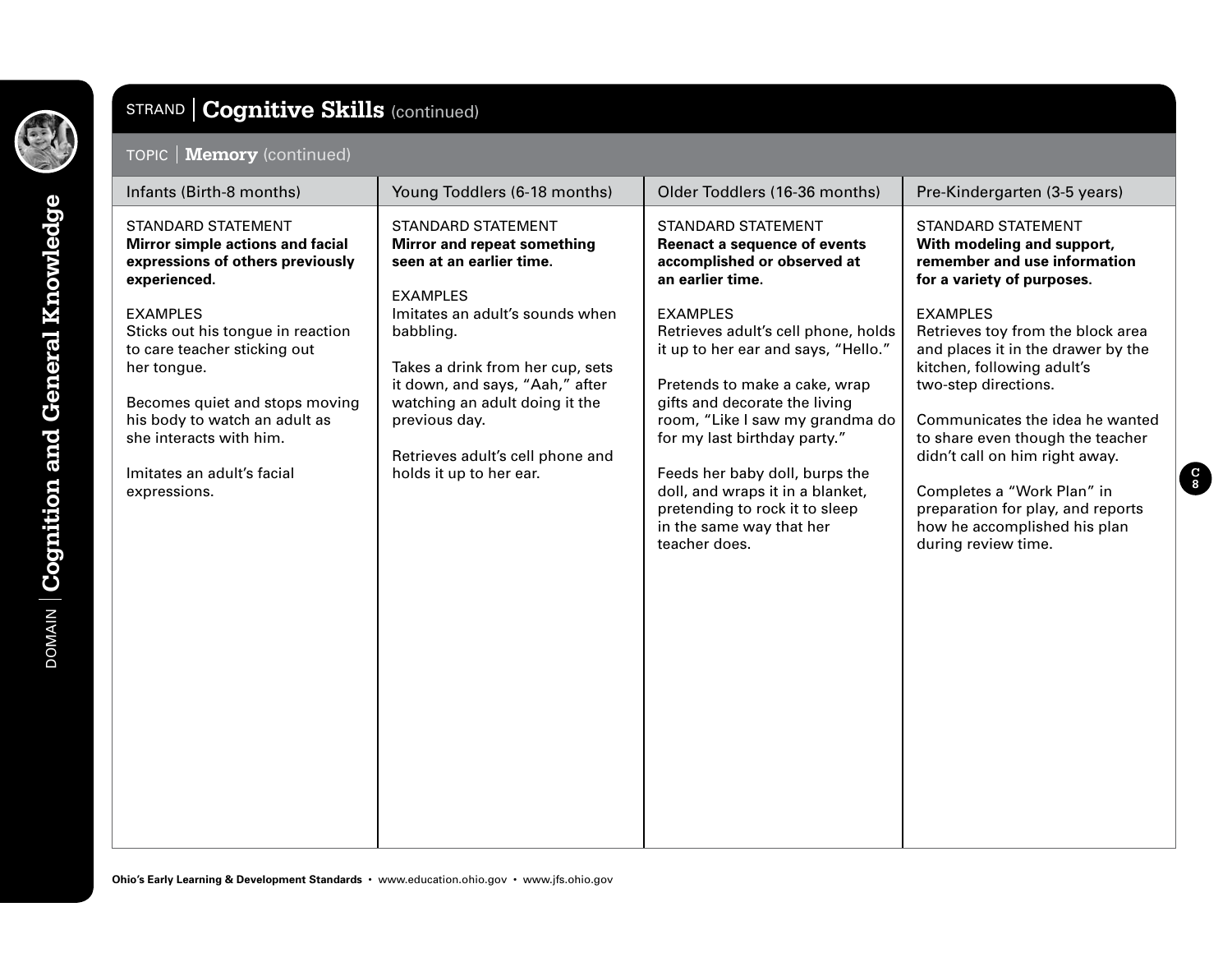

Cognition and

**DOMAIN** 

**General Knowledge** 

#### STRAND **Cognitive Skills** (continued) TOPIC **Memory** (continued) Infants (Birth-8 months) Young Toddlers (6-18 months) Older Toddlers (16-36 months) Pre-Kindergarten (3-5 years) STANDARD STATEMENT **Anticipate next steps in simple familiar routines and games.** EXAMPLES Reaches for the pages of the book. Covers eyes for "peek-a-boo." Opens mouth in anticipation of the next bite. STANDARD STATEMENT **Anticipate the beginning and ending of activities, songs and stories.** EXAMPLES Moves her arms in a rolling motion to let her caregiver know that she wants to sing "Wheels on the Bus." Begins to close the book as the adult reads the last page of a familiar story. STANDARD STATEMENT **Anticipate routines.** EXAMPLES After story, gets blanket for nap. Takes a seat at the table for snack. Gets jacket from cubby to go outside. STANDARD STATEMENT **Recreate complex ideas, events/ situations with personal adaptations.** EXAMPLES Sings simple, short phrases of new song in Spanish right after the teacher models. Listens to the story of the Three Billy Goats Gruff, and then stomps around the room talking in a deep voice. Looks at Van Gogh's *Sunflowers* painting, holds her markers up to the original to try to match the colors, but paints the background pink. Organizes a "play" of The Three Little Pigs with his friends, using pink and grey dress up clothes, pink markers to paint their noses, and squeaky voices when answering the knocks of the wolf.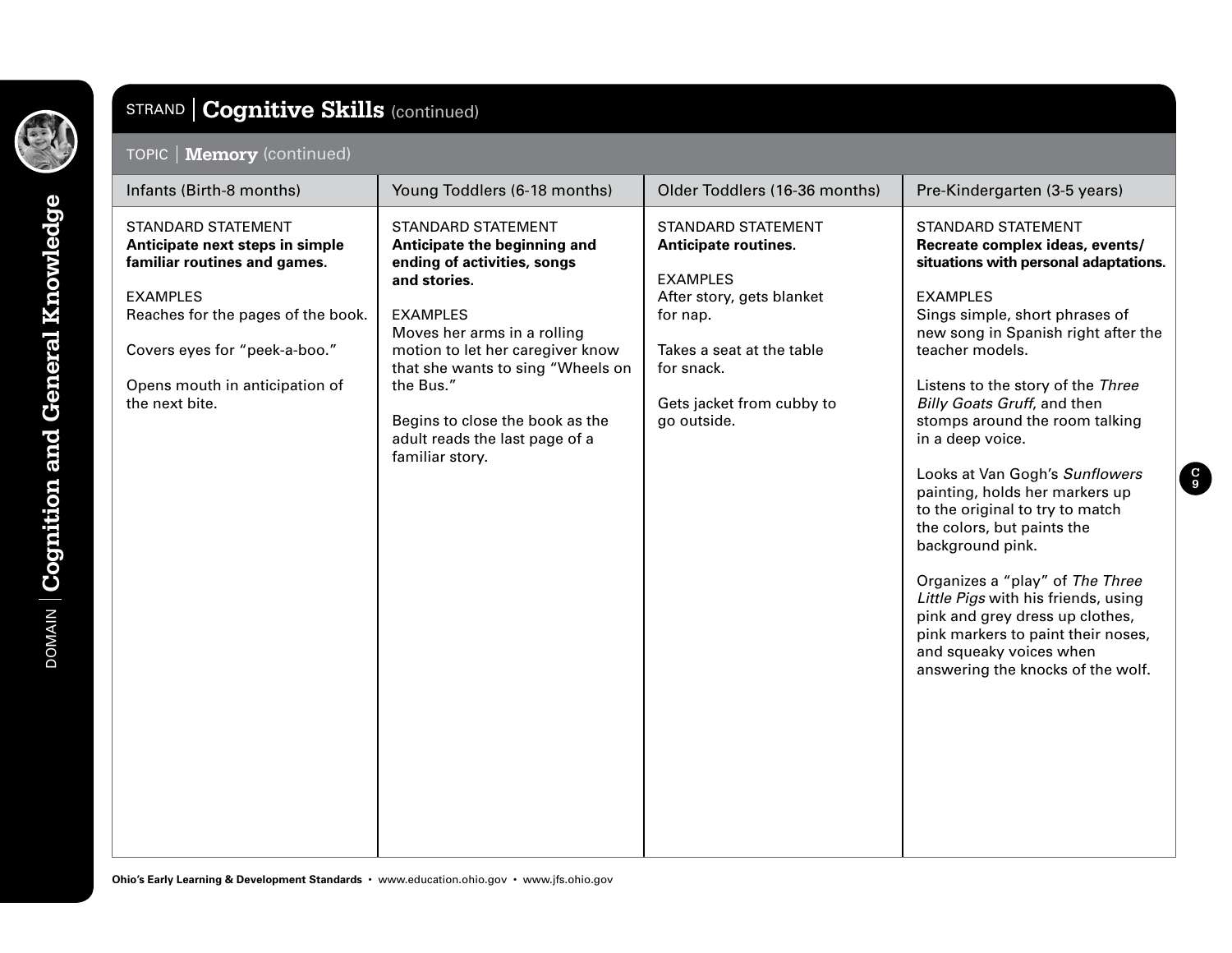

# STRAND **Cognitive Skills** (continued) TOPIC **Memory** (continued) Infants (Birth-8 months) Young Toddlers (6-18 months) Older Toddlers (16-36 months) Pre-Kindergarten (3-5 years) STANDARD STATEMENT **Link past and present activities.** EXAMPLES Explains, "I went there," referring to the visit to the pumpkin patch when singing "Five Little Pumpkins." Says, "Mama," while rocking at naptime as a reminder that mama rocks me to sleep at home. Says, "I went to the doctor," while playing with the stethoscope in the dramatic play center.

**C 10**

**Ohio's Early Learning & Development Standards** • www.education.ohio.gov • www.jfs.ohio.gov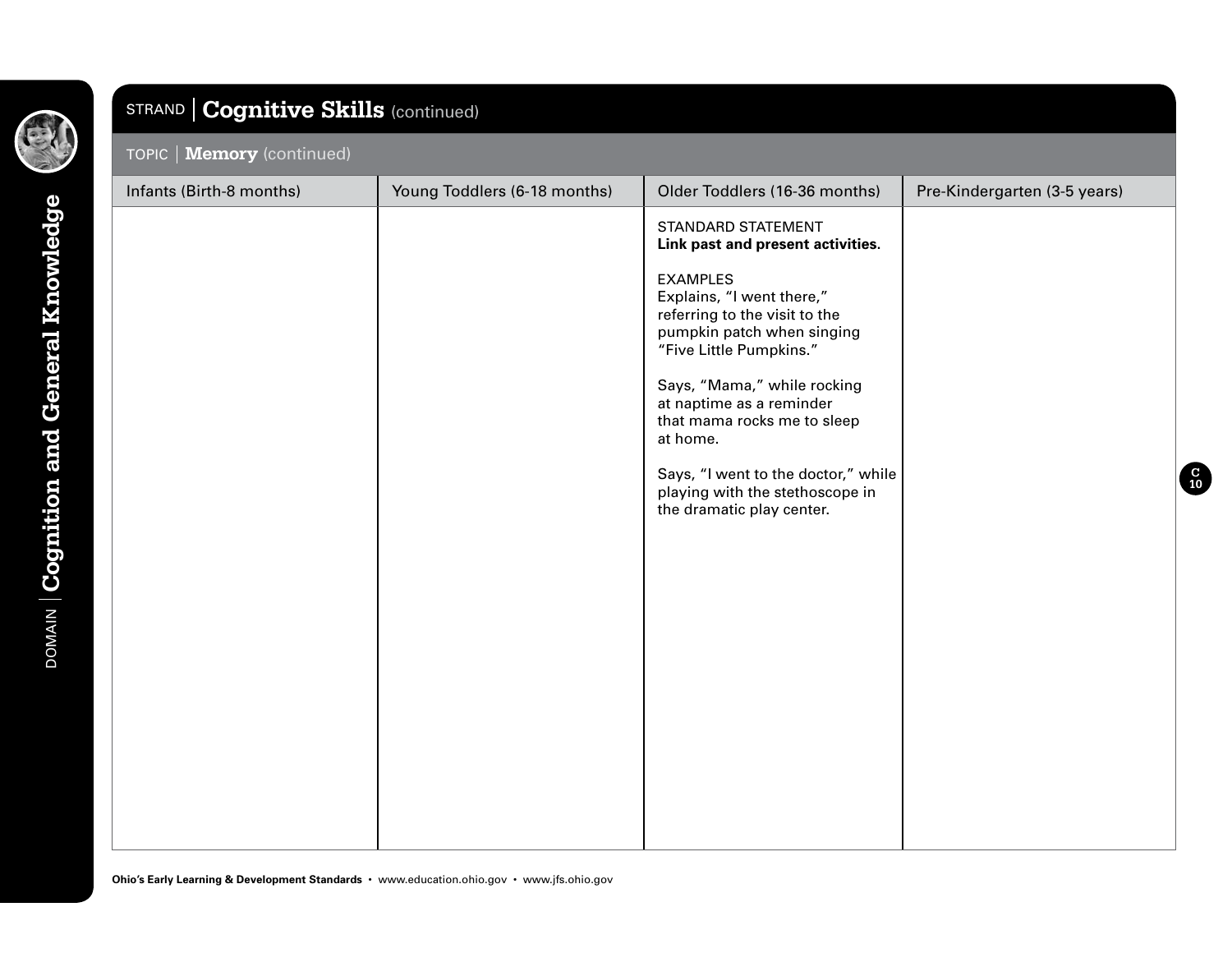

| TOPIC   Symbolic Thought                                                                                                                                                                                                                                                                                                                                                                                                                                                                                                                                                                                                                                                                                                                                                                                                                                                                                    |                                                                                                                                                                                                                                                                                                                                                                                                                                                                                                                    |
|-------------------------------------------------------------------------------------------------------------------------------------------------------------------------------------------------------------------------------------------------------------------------------------------------------------------------------------------------------------------------------------------------------------------------------------------------------------------------------------------------------------------------------------------------------------------------------------------------------------------------------------------------------------------------------------------------------------------------------------------------------------------------------------------------------------------------------------------------------------------------------------------------------------|--------------------------------------------------------------------------------------------------------------------------------------------------------------------------------------------------------------------------------------------------------------------------------------------------------------------------------------------------------------------------------------------------------------------------------------------------------------------------------------------------------------------|
| Infants (Birth-8 months)<br>Older Toddlers (16-36 months)<br>Young Toddlers (6-18 months)                                                                                                                                                                                                                                                                                                                                                                                                                                                                                                                                                                                                                                                                                                                                                                                                                   | Pre-Kindergarten (3-5 years)                                                                                                                                                                                                                                                                                                                                                                                                                                                                                       |
| <b>STANDARD STATEMENT</b><br><b>STANDARD STATEMENT</b><br><b>STANDARD STATEMENT</b><br><b>Explore real objects, people</b><br>Use one or two simple actions or<br>Engage in pretend play involving<br>and actions.<br>objects to represent another in<br>several sequenced steps and<br>assigned roles.<br>pretend play.<br><b>EXAMPLES</b><br><b>EXAMPLES</b><br>Kicks her leg to create and feel<br><b>EXAMPLES</b><br>the movement of her body.<br>Plays the role of mother, telling<br>Pretends to feed the baby with a<br>the children to, "Go to sleep."<br>toy spoon and bowl.<br>Makes bouncing movement after<br>Plans with other children who will<br>an adult bounces him on his leg.<br>Uses a block to represent a phone.<br>take which roles during play, for<br>Rolls car back and forth on<br>Puts a bowl on his head as a hat.<br>example, "You be the dog. I'm<br>the floor.<br>the cat." | <b>STANDARD STATEMENT</b><br>Demonstrate understanding that<br>symbols carry meaning and use<br>symbols to represent thinking<br>(e.g., drawings, construction<br>or movement).<br><b>EXAMPLES</b><br>Places a STOP sign on the road in<br>the block corner and stops the cars<br>during play.<br>Orders from "menu" in<br>pretend play.<br>Tells a story about making a<br>snowman and draws a picture of<br>his story and writes "snow" under<br>the picture with his own symbols<br>for representing that word. |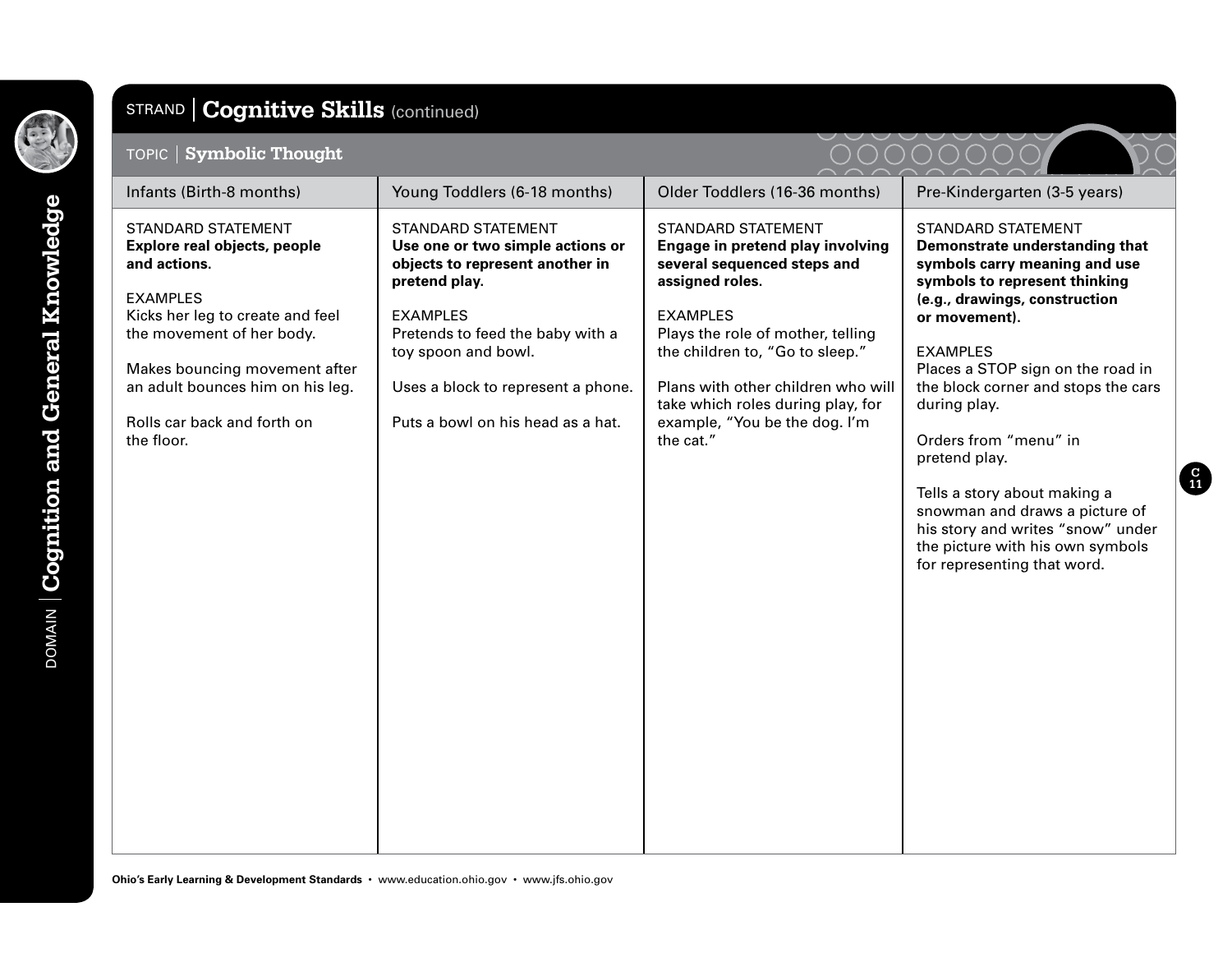| ı |  |
|---|--|
|   |  |
|   |  |
|   |  |
|   |  |

**DOMAIN** Cognition and General Knowledge DOMAIN **Cognition and General Knowledge**

| <b>Cognitive Skills (continued)</b><br><b>STRAND</b> |                              |                               |                                                                                                                                                                                                                                                                                                                                                                                                                                                                                                                                                                                                                                             |  |
|------------------------------------------------------|------------------------------|-------------------------------|---------------------------------------------------------------------------------------------------------------------------------------------------------------------------------------------------------------------------------------------------------------------------------------------------------------------------------------------------------------------------------------------------------------------------------------------------------------------------------------------------------------------------------------------------------------------------------------------------------------------------------------------|--|
| TOPIC   Symbolic Thought (continued)                 |                              |                               |                                                                                                                                                                                                                                                                                                                                                                                                                                                                                                                                                                                                                                             |  |
| Infants (Birth-8 months)                             | Young Toddlers (6-18 months) | Older Toddlers (16-36 months) | Pre-Kindergarten (3-5 years)                                                                                                                                                                                                                                                                                                                                                                                                                                                                                                                                                                                                                |  |
|                                                      |                              |                               | <b>STANDARD STATEMENT</b><br>Participate cooperatively in<br>complex pretend play, involving<br>assigned roles and an overall plan.<br><b>EXAMPLES</b><br>Assigns her two friends the role of<br>"cat" and "daddy," and then makes<br>herself the vet who fixes the broken<br>leg, gives the cat some medicine,<br>and tells daddy how to take care of<br>the cat.<br>Engages in pretend play, reenacting<br>Goldilocks and the Three Bears,<br>pretending to be little bear.<br>Engages in pretend play, in which<br>he is the doctor, and the other<br>children are the patient and<br>the nurse, and pretends to<br>write prescriptions. |  |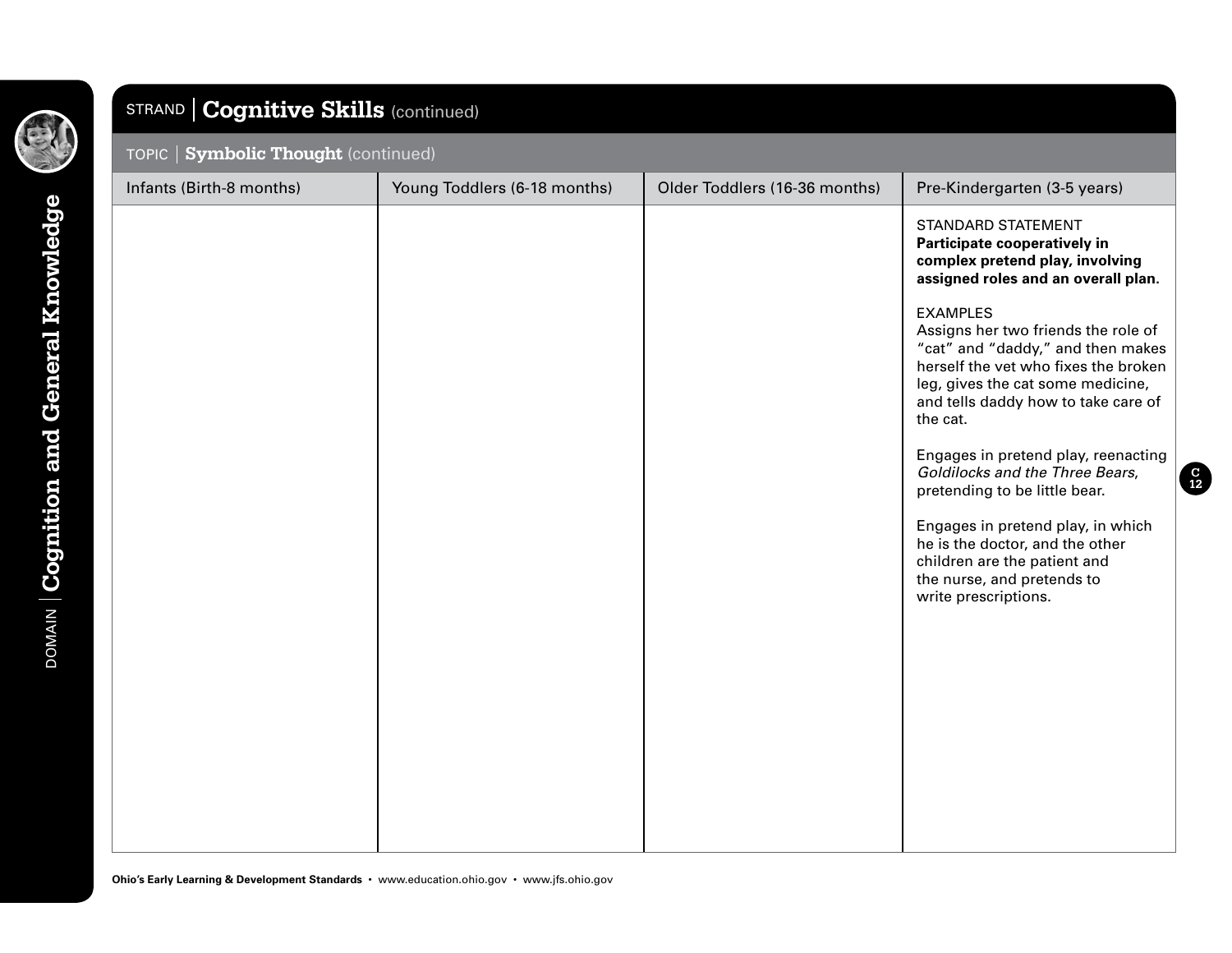

#### STRAND **Cognitive Skills** (continued) TOPIC **Reasoning and Problem-Solving** Infants (Birth-8 months) Young Toddlers (6-18 months) Older Toddlers (16-36 months) Pre-Kindergarten (3-5 years) STANDARD STATEMENT **Actively use the body to find out about the world.** EXAMPLES Cries to get needs met. Explores objects by mouthing, banging, shaking, or hitting them. Drops a toy and watches it fall. Transfers a rattle from one hand to the other. STANDARD STATEMENT **With modeling and support, use simple strategies to solve problems.** EXAMPLES Twists a shape until it fits into a hole in a container. Squeezes onto adult's lap even though another child is already sitting there. Tries several ways to reach a ball that is stuck under the couch. STANDARD STATEMENT **In familiar situations, solve problems without having to try every possibility, while avoiding solutions that clearly will not work.** EXAMPLES Moves chair to reach a ball. Tries multiple shapes to find the piece that fits the hexagon shape in the shape sorter. Turns a puzzle piece to make it fit into its space. STANDARD STATEMENT **Demonstrate ability to solve everyday problems based upon past experience.** EXAMPLES Moves glass away from the table and cautions her baby sister, "Be careful, if my glass falls off the table, it will break." Puts the large block on the bottom after repeatedly adding a large block on top of smaller blocks and watching the tower fall down. Touches a bug and squeals when it moves away, and then cups hand to catch the bug. STANDARD STATEMENT **Solve problems by planning and carrying out a sequence of actions.** EXAMPLES Counts the number of plates at the table, and then counts out that same number of napkins before setting the table for snack. Retrieves glue, crayons and paper strips before sitting down at the table to make a paper chain.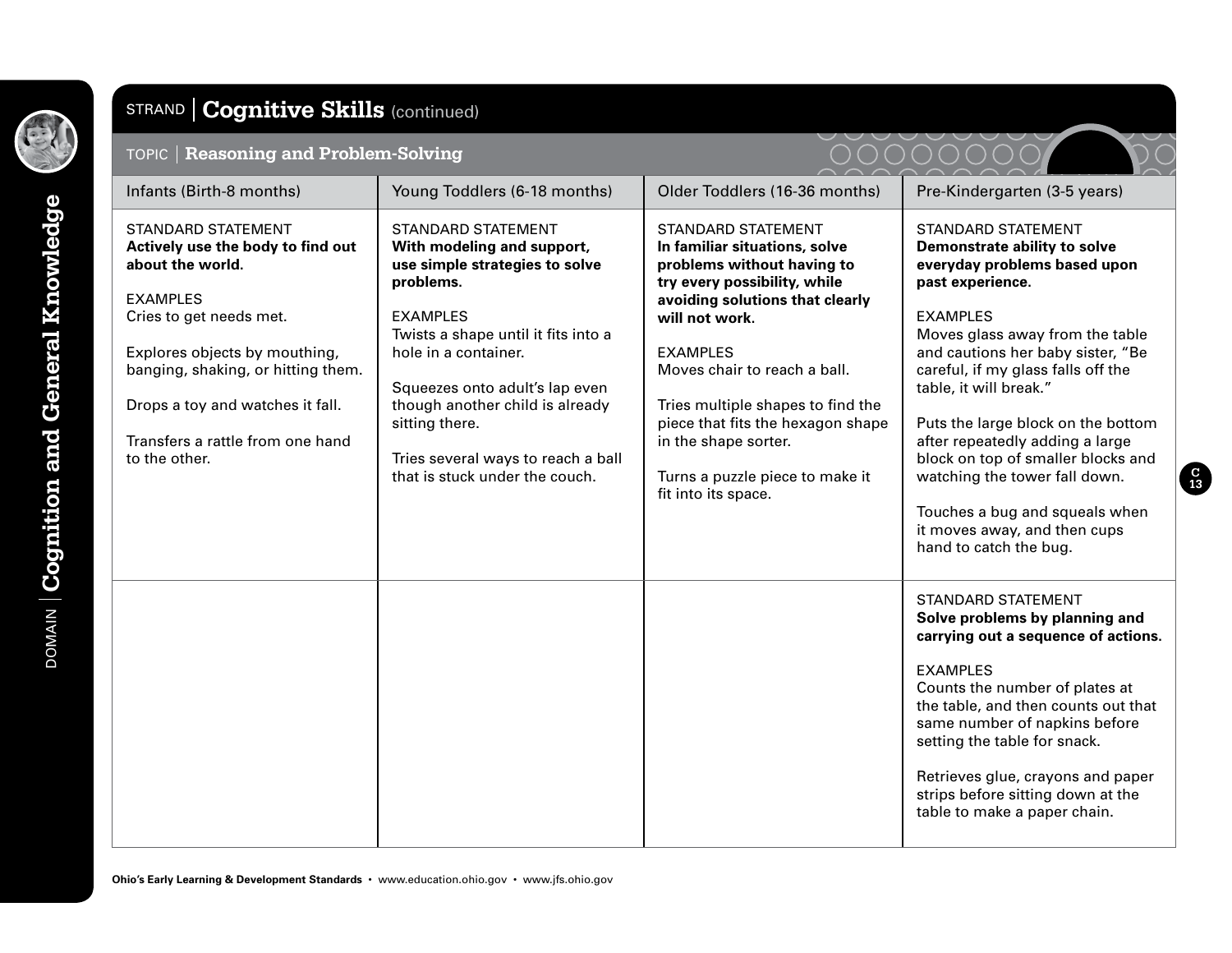

# STRAND **Cognitive Skills** (continued)

#### TOPIC **Reasoning and Problem-Solving** (continued)

| Infants (Birth-8 months) | Young Toddlers (6-18 months) | Older Toddlers (16-36 months) | Pre-Kindergarten (3-5 years)                                                                                                                                                                                                                                                                                                                                                                                                                                                                         |
|--------------------------|------------------------------|-------------------------------|------------------------------------------------------------------------------------------------------------------------------------------------------------------------------------------------------------------------------------------------------------------------------------------------------------------------------------------------------------------------------------------------------------------------------------------------------------------------------------------------------|
|                          |                              |                               | <b>STANDARD STATEMENT</b><br>Seek more than one solution to a<br>question, problem or task.                                                                                                                                                                                                                                                                                                                                                                                                          |
|                          |                              |                               | <b>EXAMPLES</b><br>While building the train track, tries<br>to create a curve with four different<br>track pieces, before asking for help.                                                                                                                                                                                                                                                                                                                                                           |
|                          |                              |                               | Rotates the puzzle piece and tries<br>different pieces until finding the<br>piece that fits.                                                                                                                                                                                                                                                                                                                                                                                                         |
|                          |                              |                               | <b>STANDARD STATEMENT</b><br><b>Explain reasoning for the</b><br>solution selected.                                                                                                                                                                                                                                                                                                                                                                                                                  |
|                          |                              |                               | <b>EXAMPLES</b><br>Discusses the number of people<br>who want some play dough,<br>suggests methods for dividing it,<br>and how they might determine if<br>the pieces are all the same, when<br>the teacher asks, "How can we<br>divide this one tub of play dough so<br>everyone has the same amount?"<br>When discovering there were no<br>more blocks, retrieves a set of<br>markers, connects them together<br>and places on top of blocks and<br>explains how he uses them to<br>make a chimney. |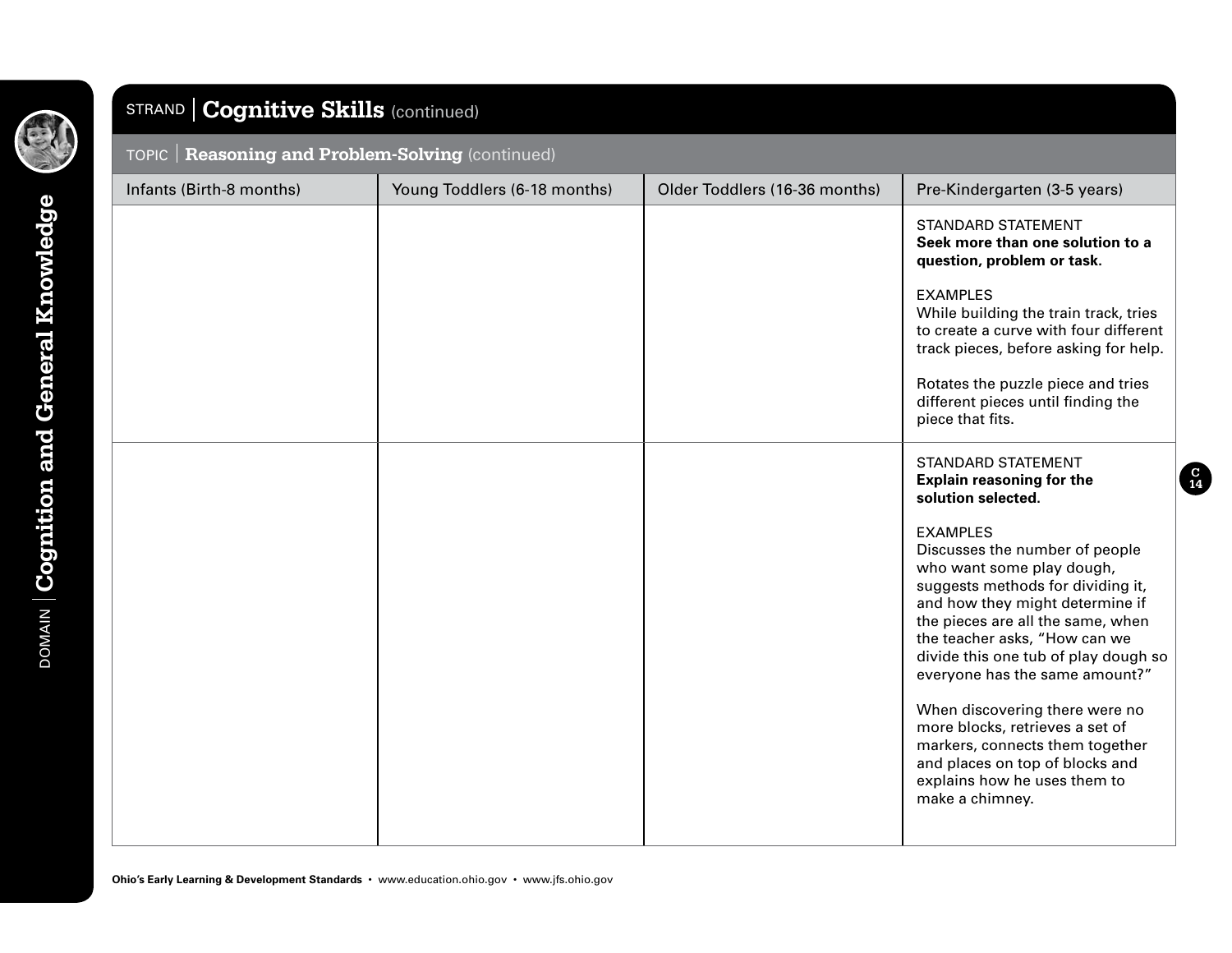

#### STRAND **Number Sense**



**C 15**

| TOPIC   Number Sense and Counting                                                                                                                                                                                                                                                            |                                                                                                                                                                                                                                                                                                                                                               | OOOOO                                                                                                                                                                                                                                          |                                                                                                                                                                                                                                  |
|----------------------------------------------------------------------------------------------------------------------------------------------------------------------------------------------------------------------------------------------------------------------------------------------|---------------------------------------------------------------------------------------------------------------------------------------------------------------------------------------------------------------------------------------------------------------------------------------------------------------------------------------------------------------|------------------------------------------------------------------------------------------------------------------------------------------------------------------------------------------------------------------------------------------------|----------------------------------------------------------------------------------------------------------------------------------------------------------------------------------------------------------------------------------|
| Infants (Birth-8 months)                                                                                                                                                                                                                                                                     | Young Toddlers (6-18 months)                                                                                                                                                                                                                                                                                                                                  | Older Toddlers (16-36 months)                                                                                                                                                                                                                  | Pre-Kindergarten (3-5 years)                                                                                                                                                                                                     |
| <b>STANDARD STATEMENT</b><br><b>Explore objects and attend to</b><br>events in the environment.<br><b>EXAMPLES</b><br>Explores or experiments with<br>object(s) such as shaking a rattle<br>or ring of keys.<br>Holds one block in each hand<br>and drops one when offered a<br>third block. | <b>STANDARD STATEMENT</b><br>Pay attention to quantities when<br>interacting with objects.<br><b>EXAMPLES</b><br>Communicates, "More," and "All<br>gone," when eating from a bowl<br>of Cheerios.<br>Searches for the third ball after<br>two of three balls were handed<br>to him.<br>Communicates, "A lot," when<br>looking at a large number<br>of blocks. | <b>STANDARD STATEMENT</b><br>Show understanding that<br>numbers represent quantity and<br>demonstrate understanding of<br>words that identify how much.<br><b>EXAMPLES</b><br>Uses words or signs such as,<br>"One, two, more, little, a lot." | <b>STANDARD STATEMENT</b><br>Count to 20 by ones with<br>increasing accuracy.<br><b>EXAMPLES</b><br>Recites or signs the numbers<br>1-20 incompletely or with errors.<br>Chants, sings or signs 1-20 in<br>order while marching. |

**Ohio's Early Learning & Development Standards** • www.education.ohio.gov • www.jfs.ohio.gov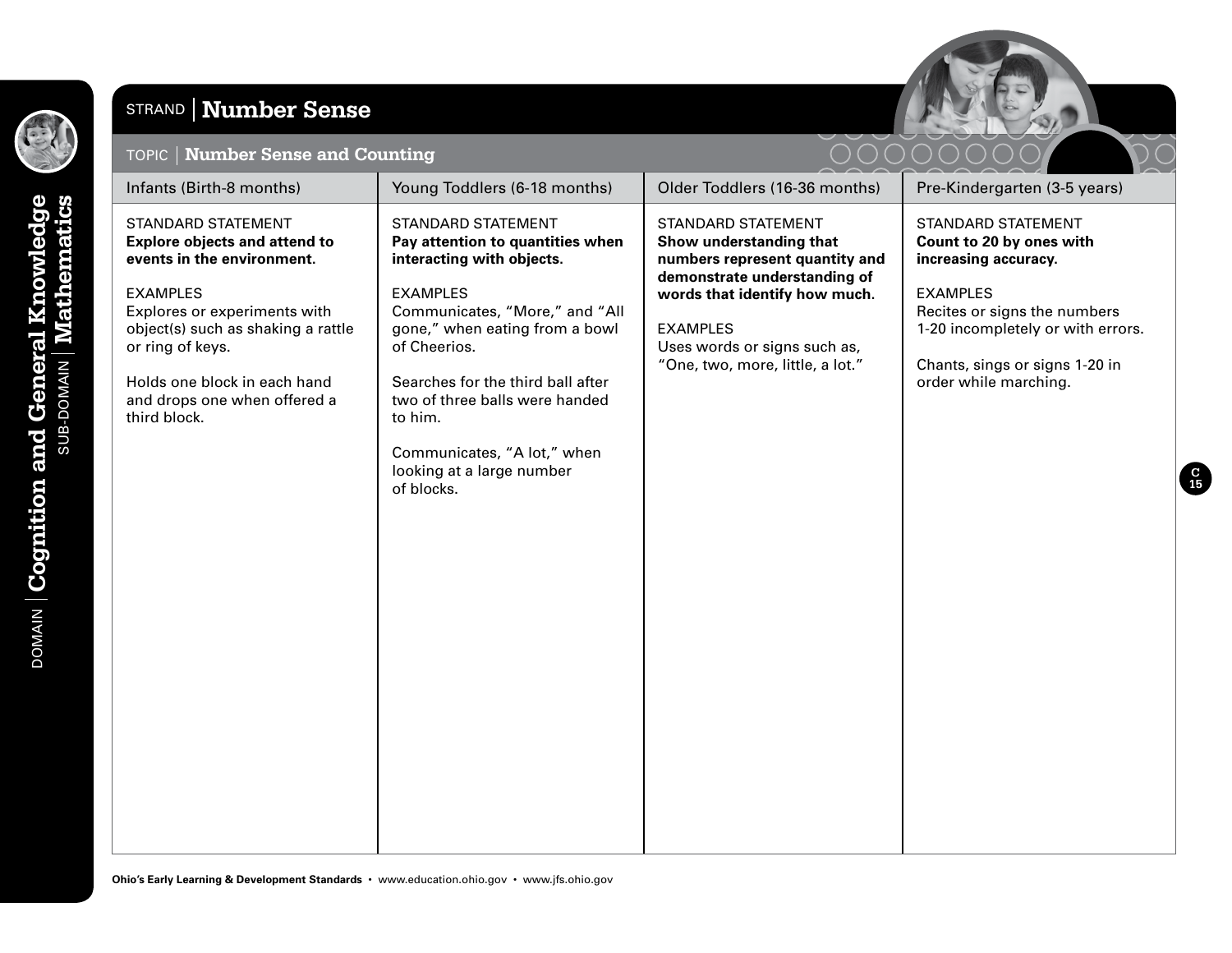

SUB-DOMAIN | Mathematics

DOMAIN **Cognition and General Knowledge**

**DOMAIN | Cognition and General Knowledge** 

# STRAND **Number Sense** (continued)

| TOPIC   Number Sense and Counting (continued) |                              |                                                                                                                                                                                                                                                                                                                                                                                                                                                                                                                                                                 |                                                                                                                                                                                                                 |  |
|-----------------------------------------------|------------------------------|-----------------------------------------------------------------------------------------------------------------------------------------------------------------------------------------------------------------------------------------------------------------------------------------------------------------------------------------------------------------------------------------------------------------------------------------------------------------------------------------------------------------------------------------------------------------|-----------------------------------------------------------------------------------------------------------------------------------------------------------------------------------------------------------------|--|
| Infants (Birth-8 months)                      | Young Toddlers (6-18 months) | Older Toddlers (16-36 months)                                                                                                                                                                                                                                                                                                                                                                                                                                                                                                                                   | Pre-Kindergarten (3-5 years)                                                                                                                                                                                    |  |
|                                               |                              | <b>STANDARD STATEMENT</b><br>Use number words to indicate<br>the quantity in small sets of<br>objects (e.g., 2, 3), and begin<br>counting aloud.<br><b>EXAMPLES</b><br>Starts counting with "one"<br>sometimes pointing to the<br>same item twice when counting<br>or uses numbers out of order.<br>"One, two, three, five, eight."<br>Reaches into bowl and takes<br>out two carrots when the care<br>teacher says, "Just take two."<br>Holds up two fingers and says,<br>"Two," when asked how old.<br>Participates in counting songs,<br>rhymes and stories. | <b>STANDARD STATEMENT</b><br>Identify and name numerals 1-9.<br><b>EXAMPLES</b><br>Points to numerals in a book as<br>the teacher names them.<br>Points to and names numerals<br>on spinner while playing game. |  |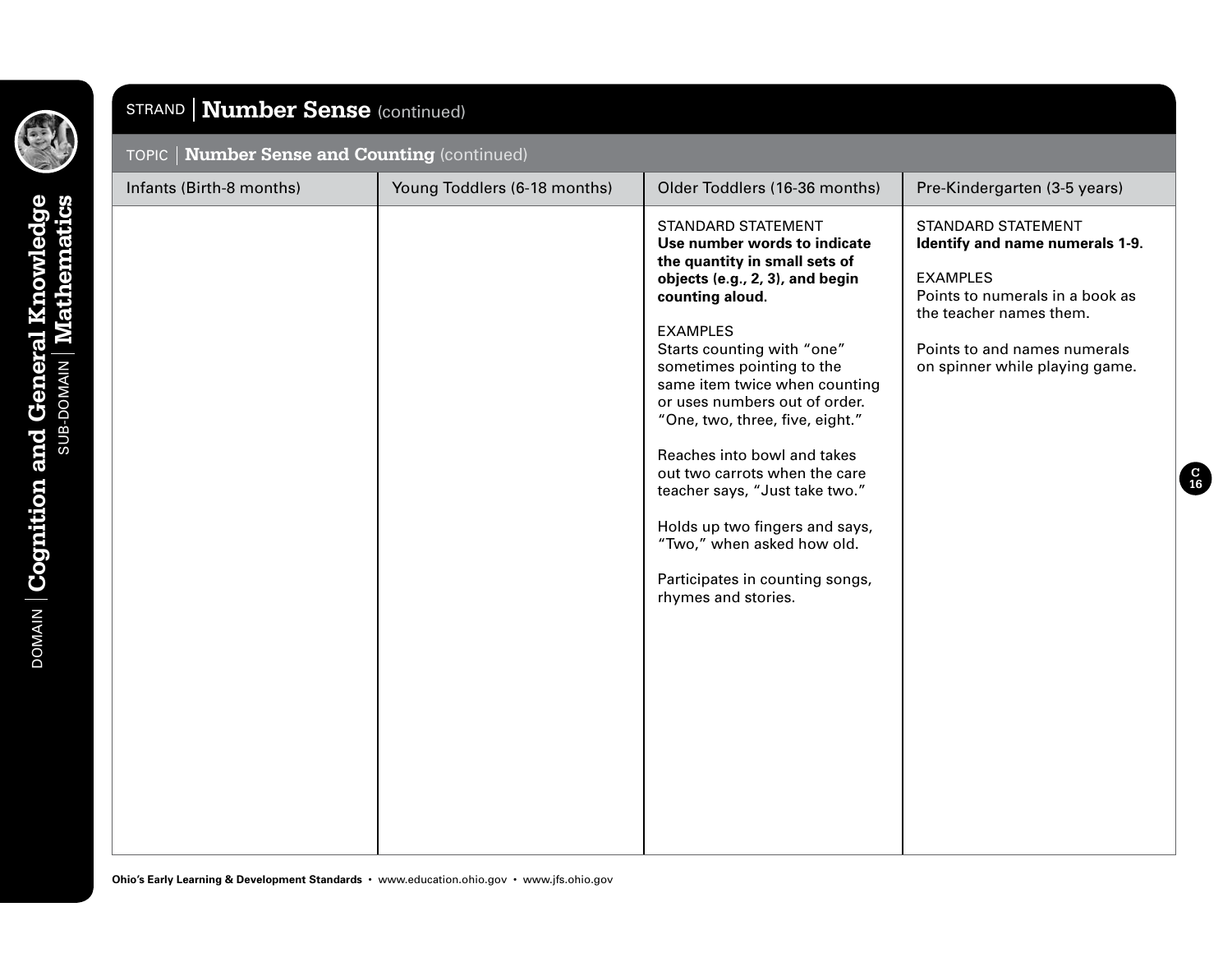

DOMAIN **Cognition and General Knowledge**

# STRAND | **Number Sense** (continued)

#### TOPIC **Number Sense and Counting** (continued)

| Infants (Birth-8 months) | Young Toddlers (6-18 months) | Older Toddlers (16-36 months) | Pre-Kindergarten (3-5 years)                                                                                                               |
|--------------------------|------------------------------|-------------------------------|--------------------------------------------------------------------------------------------------------------------------------------------|
|                          |                              |                               | STANDARD STATEMENT<br>Identify without counting<br>small quantities of up to 3<br>items. (Subsidize)                                       |
|                          |                              |                               | <b>EXAMPLES</b><br>Looks briefly at a picture and<br>immediately communicates the<br>quantity of up to three objects in<br>the picture.    |
|                          |                              |                               | Identifies quantities up to three<br>without counting during play and<br>classroom routines (e.g., sorting<br>bears, getting snack, etc.). |
|                          |                              |                               | STANDARD STATEMENT<br><b>Demonstrate one-to-one</b><br>correspondence when counting<br>objects up to 10.                                   |
|                          |                              |                               | <b>EXAMPLES</b><br>Counts the number of cars on<br>the rug, "One, two, three, four,<br>five, six."                                         |
|                          |                              |                               | Counts out napkins for snack<br>time, saying the number aloud<br>as he puts each one on the table.                                         |
|                          |                              |                               | Accurately counts five crackers to<br>match the picture in a rebus chart.                                                                  |
|                          |                              |                               |                                                                                                                                            |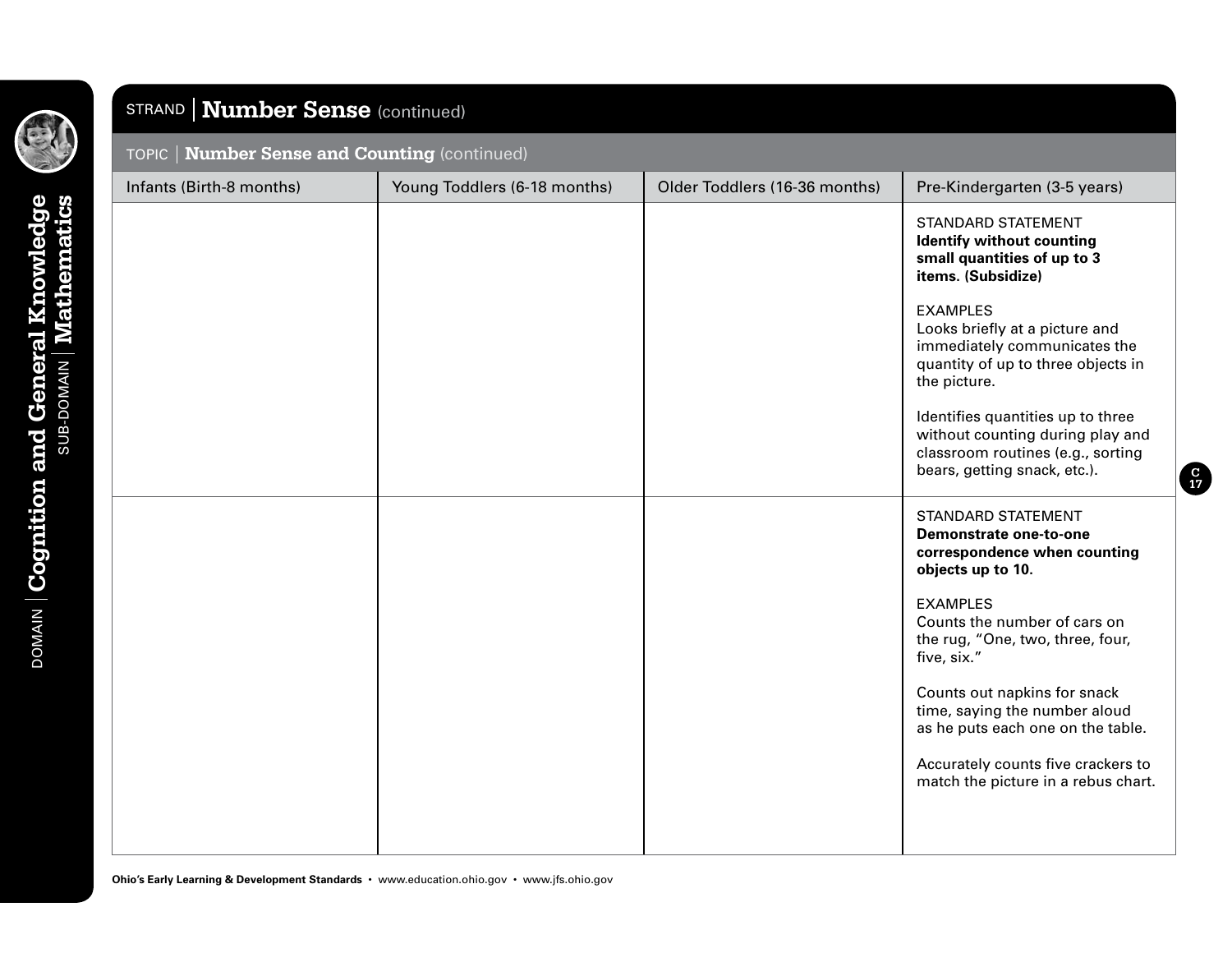

DOMAIN **Cognition and General Knowledge**

# STRAND | **Number Sense** (continued)

#### TOPIC **Number Sense and Counting** (continued)

| Infants (Birth-8 months) | Young Toddlers (6-18 months) | Older Toddlers (16-36 months) | Pre-Kindergarten (3-5 years)                                                                                                                                                                                                                                                                                                |
|--------------------------|------------------------------|-------------------------------|-----------------------------------------------------------------------------------------------------------------------------------------------------------------------------------------------------------------------------------------------------------------------------------------------------------------------------|
|                          |                              |                               | <b>STANDARD STATEMENT</b><br>Understand that the last number<br>spoken tells the number of<br>objects counted.<br><b>EXAMPLES</b><br>Moves an equivalent number of<br>steps indicated on a large number<br>cube, during gross motor play.<br>When asked how many napkins<br>he passed out for snack says,<br>"Ten napkins." |
|                          |                              |                               | <b>STANDARD STATEMENT</b><br>Identify whether the number of<br>objects in one group is greater<br>than, less than or equal to the<br>number of objects in another<br>group up to 10.                                                                                                                                        |
|                          |                              |                               | <b>EXAMPLES</b><br>Points to the set with six blocks<br>when asked which set has more<br>blocks, the set with five or the<br>set with six.                                                                                                                                                                                  |
|                          |                              |                               | Compares the number of letters<br>in written names of two objects<br>and indicates which word has<br>more or fewer letters.                                                                                                                                                                                                 |
|                          |                              |                               | Responds to questions like,<br>"Does Jason have as many<br>crackers as Jasmine?"                                                                                                                                                                                                                                            |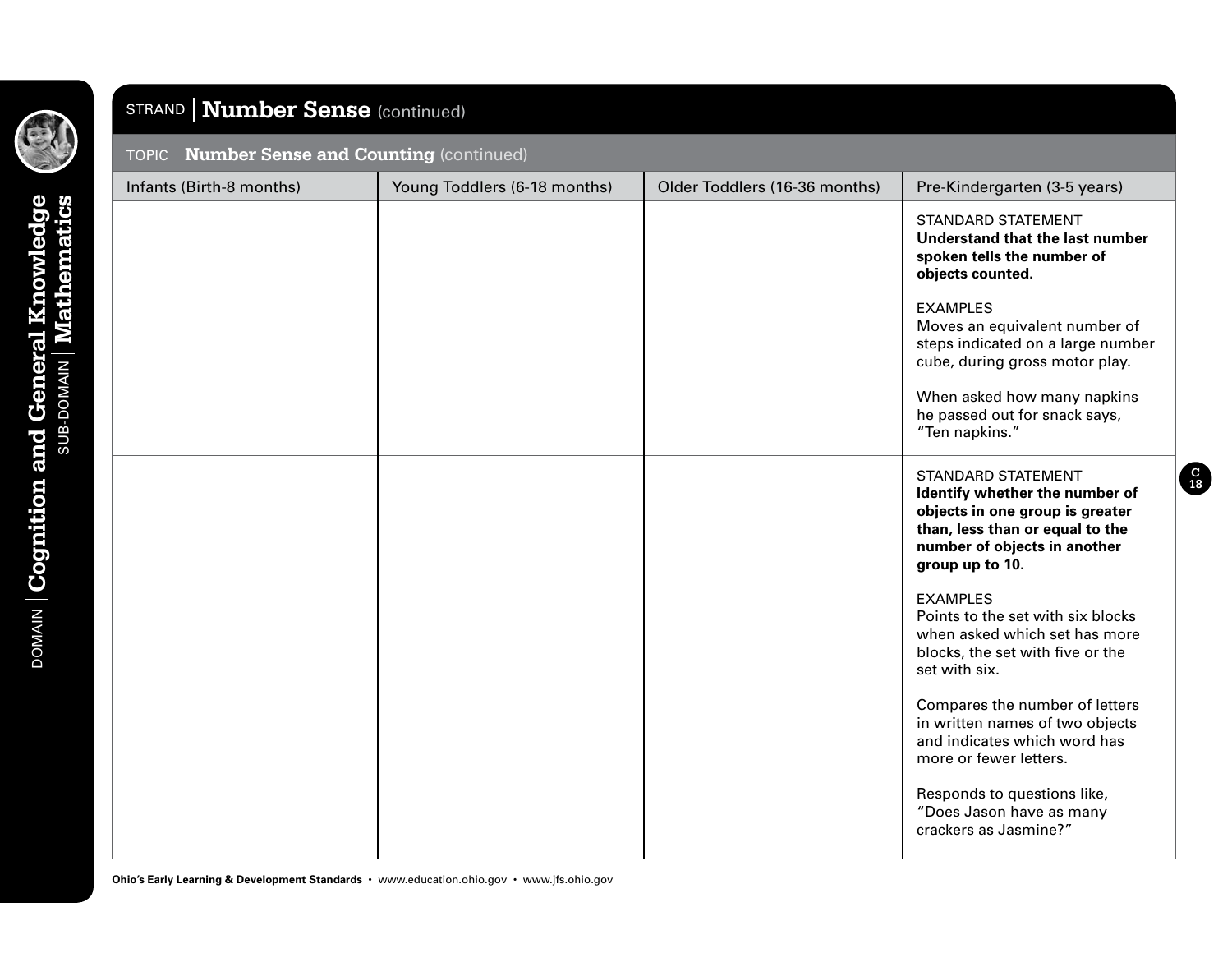

**DOMAIN Cognition and General Knowledge** 

### STRAND **Number Relationships and Operations**

TOPIC **Number Relationships**



| Infants (Birth-8 months)                                                                                           | Young Toddlers (6-18 months)                                                                                                        | Older Toddlers (16-36 months)                                                                                                  | Pre-Kindergarten (3-5 years)                                                                                                                       |
|--------------------------------------------------------------------------------------------------------------------|-------------------------------------------------------------------------------------------------------------------------------------|--------------------------------------------------------------------------------------------------------------------------------|----------------------------------------------------------------------------------------------------------------------------------------------------|
| <b>STANDARD STATEMENT</b><br><b>Explore objects and attend to</b><br>events in the environment.<br><b>EXAMPLES</b> | <b>STANDARD STATEMENT</b><br>Notice changes in quantity of<br>objects (especially ones that can<br>be detected visually with ease). | <b>STANDARD STATEMENT</b><br>Demonstrate an understanding<br>that "adding to" increases the<br>number of objects in the group. | <b>STANDARD STATEMENT</b><br>Count to solve simple addition<br>and subtraction problems with<br>totals smaller than 8, using<br>concrete objects.  |
| Explores objects by mouthing,<br>banging, shaking or hitting them.                                                 | <b>EXAMPLES</b><br>Says, "All gone!" when the bowl                                                                                  | <b>EXAMPLES</b><br>Adds more objects to a                                                                                      | <b>EXAMPLES</b>                                                                                                                                    |
|                                                                                                                    | is empty.                                                                                                                           | collection of objects, and                                                                                                     | Counts the number of boys and the                                                                                                                  |
| Holds an object in each<br>hand looking at both as if                                                              | Says, "More," when the adult                                                                                                        | indicates, "I have more."                                                                                                      | number of girls present and then<br>finds out how many children are                                                                                |
| comparing them.                                                                                                    | brought out more balls.                                                                                                             | When the adult adds one more<br>duck to a group of two ducks,                                                                  | there altogether.                                                                                                                                  |
|                                                                                                                    | Looks for a specific character toy<br>when noticing that one of his three<br>character toys is missing.                             | shows three fingers to indicate<br>the total number of ducks.                                                                  | Responds appropriately when<br>asked, "Right now there are five<br>people at our snack table. How                                                  |
|                                                                                                                    |                                                                                                                                     | Has one slice of apple on her<br>plate, adds another slice of<br>apple, and communicates, "Two."                               | many people will be here if<br>Jenny comes?"                                                                                                       |
|                                                                                                                    |                                                                                                                                     |                                                                                                                                | Participates in stories and rhymes<br>involving addition and subtraction<br>(e.g.," The Doorbell Rang," "Ten in<br>the Bed," "Where is Thumbkin?") |
|                                                                                                                    |                                                                                                                                     |                                                                                                                                | Counts the number of crackers left<br>after everyone is served at snack.                                                                           |
|                                                                                                                    |                                                                                                                                     |                                                                                                                                | Groups and counts the number<br>of objects that are yellow and the<br>number of objects that are blue.                                             |
|                                                                                                                    |                                                                                                                                     |                                                                                                                                |                                                                                                                                                    |
|                                                                                                                    |                                                                                                                                     |                                                                                                                                |                                                                                                                                                    |
|                                                                                                                    |                                                                                                                                     |                                                                                                                                |                                                                                                                                                    |
|                                                                                                                    |                                                                                                                                     |                                                                                                                                |                                                                                                                                                    |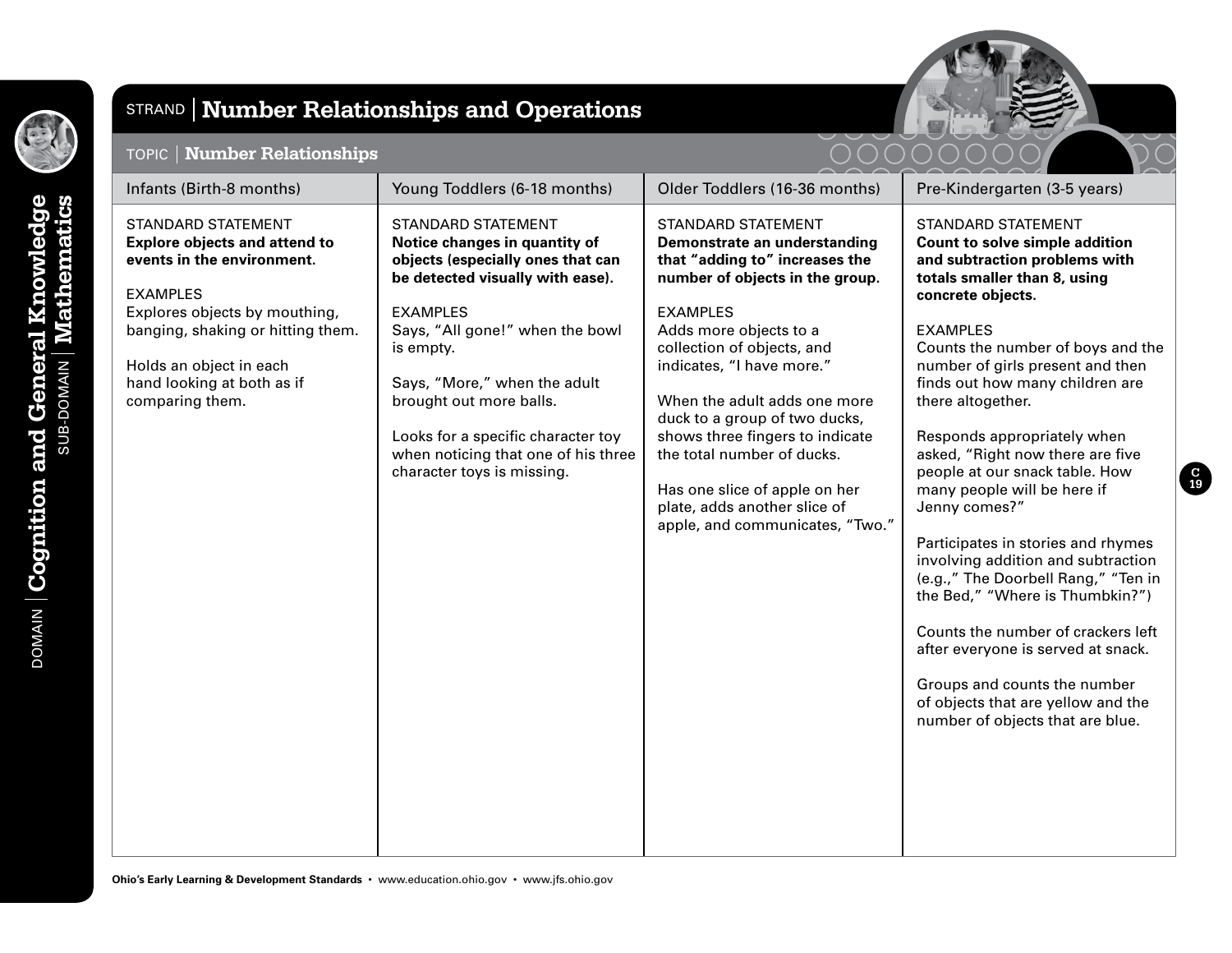

DOMAIN **Cognition and General Knowledge**

**DOMAIN** Cognition and General Knowledge<br>SUB-DOMAIN | Mathematics

#### STRAND **Number Relationships and Operations** (continued)

# TOPIC **Number Relationships** (continued) Infants (Birth-8 months) Young Toddlers (6-18 months) Older Toddlers (16-36 months) Pre-Kindergarten (3-5 years) STANDARD STATEMENT **Place objects in one-to-one correspondence relationships during play.** EXAMPLES Gives each doll a pretend sip from a cup. Sits each animal on a block. Sets the table with two plates and two cups when playing in the house corner with a friend.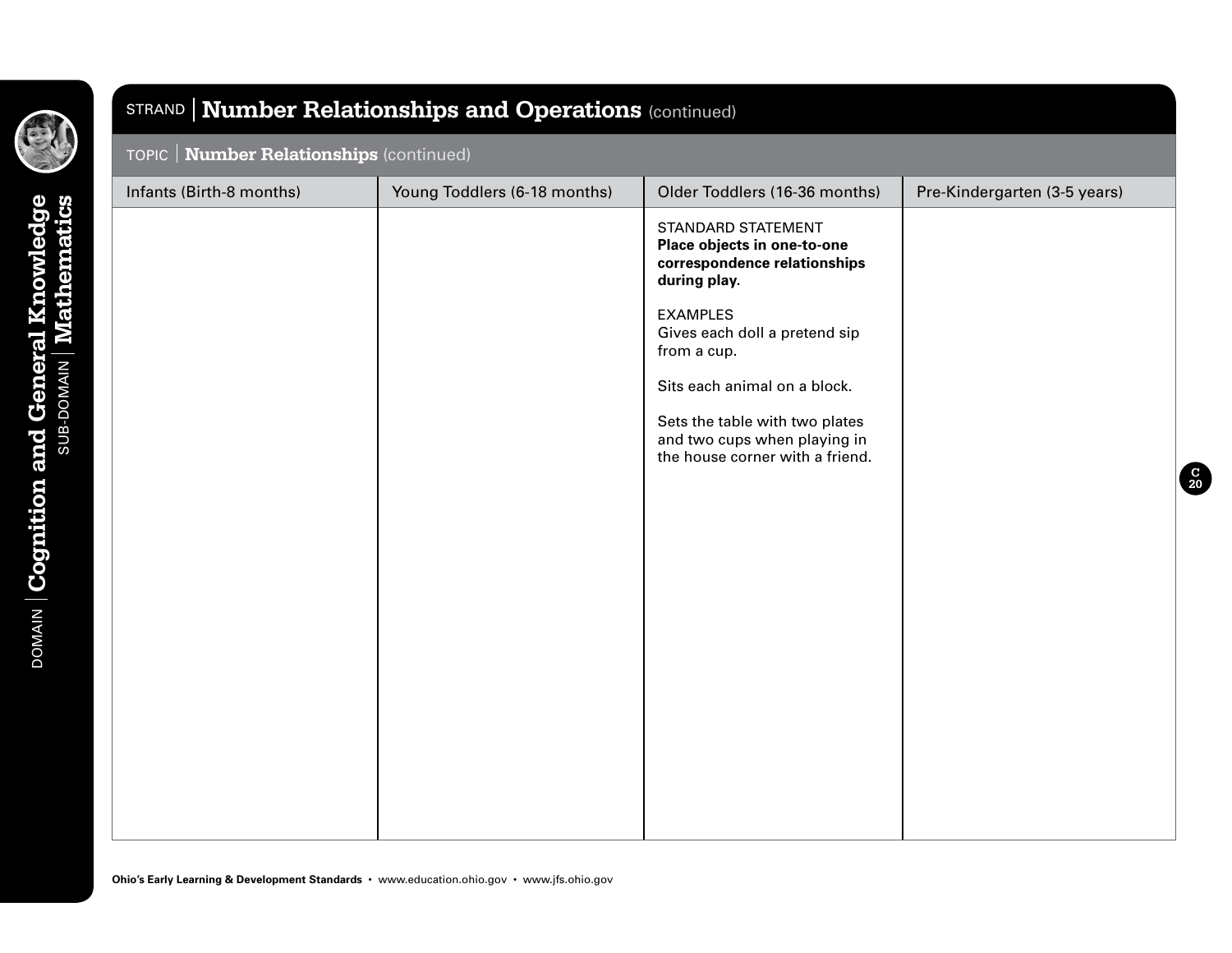

#### STRAND **Algebra**



#### TOPIC **Group and Categorize** Infants (Birth-8 months) Young Toddlers (6-18 months) Older Toddlers (16-36 months) Pre-Kindergarten (3-5 years) STANDARD STATEMENT **Notice differences between familiar and unfamiliar people, objects and places. EXAMPLES** Looks back and forth between people or objects, as if comparing them. Explores objects by mouthing, banging, shaking or hitting them. Demonstrates the ability to tell the difference between "friendly" and "unfriendly" voices. STANDARD STATEMENT **Match two objects that are the same and select similar objects from a group.** EXAMPLES Matches two identical fire trucks. Points out all of the blue plates at the lunch table. Puts toy cars in one pile and airplanes in another. Removes all of the red blocks from the bucket of blocks, with help. STANDARD STATEMENT **Sort objects into two or more groups by their properties and uses.** EXAMPLES Labels the big animals, "Mama," or "Padre," and the small animals "Baby," or "Bebe." Places all of the red pegs in one bowl, the white pegs in another bowl and the green pegs in a third bowl. Indicates that birds, dogs and horses are all animals, while cars are not. Sorts different-shaped blocks into three piles: circles, squares, and triangles. STANDARD STATEMENT **Sort and classify objects by one or more attributes (e.g., size, number).** EXAMPLES Sorts red and blue counting bears, and then sorts each group of bears by size. Sorts blocks by size and shape for storing on block shelf, at clean-up time.

**Ohio's Early Learning & Development Standards** • www.education.ohio.gov • www.jfs.ohio.gov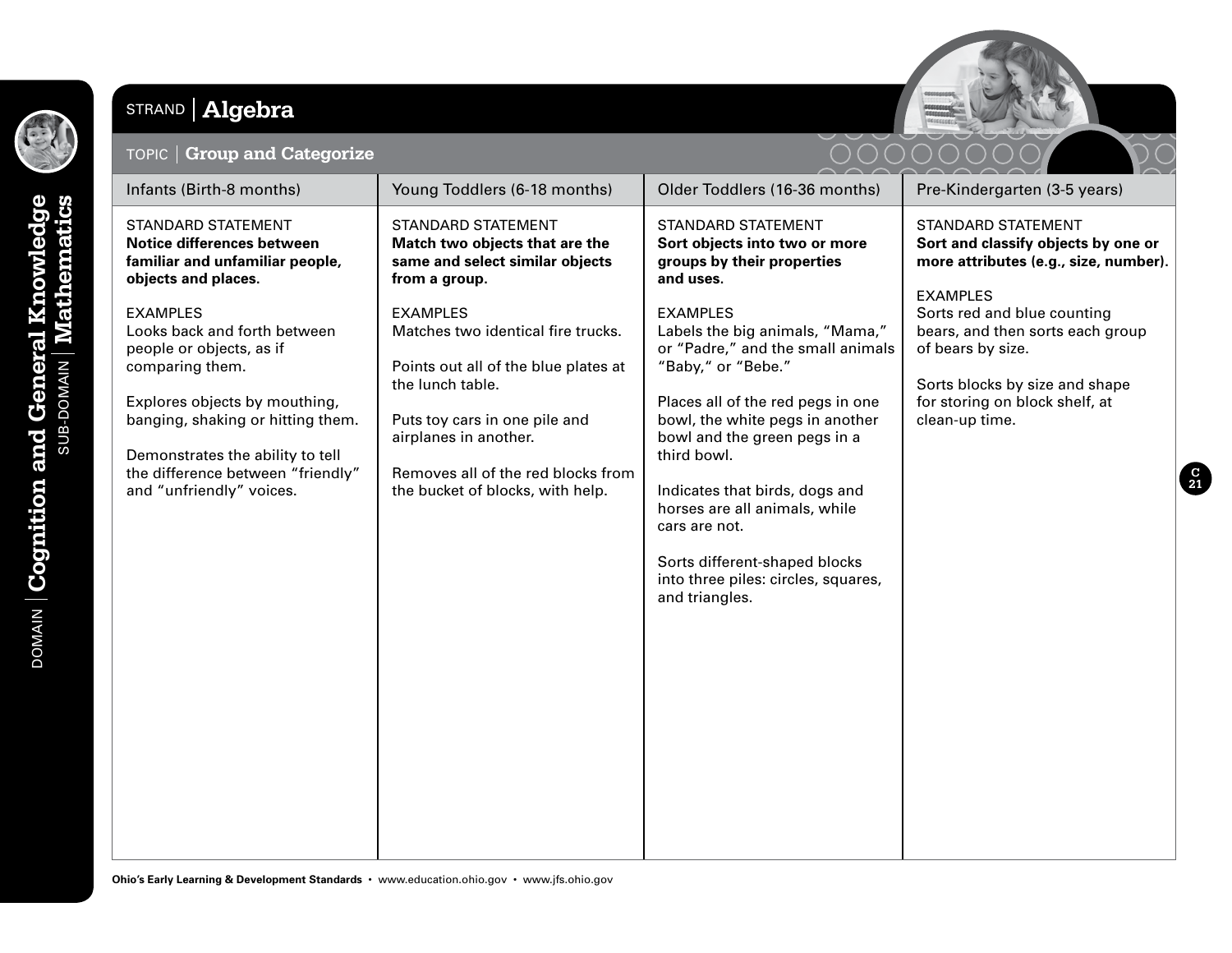

SUB-DOMAIN

**General Knowledge**<br>DOMAIN | Mathematics

DOMAIN **Cognition and General Knowledge**

**DOMAIN** Cognition and

#### STRAND **Algebra** (continued)

#### TOPIC **Patterning** Infants (Birth-8 months) Young Toddlers (6-18 months) Older Toddlers (16-36 months) Pre-Kindergarten (3-5 years) STANDARD STATEMENT **Imitate repeated movements.** EXAMPLES Makes cooing sound repeatedly when interacting with an adult. Kicks repeated times at an object. Mimics patterns sounded by adult. STANDARD STATEMENT **Participate in adult-initiated movement patterns.** EXAMPLES Copies adult movements, such as tapping the table or clapping. Puts hand near eyes in response to peek-a-boo game. Participates in a part of a pattern song (claps, or moves with adult). STANDARD STATEMENT **Copy and anticipate a repeating pattern. EXAMPLES** Follows and remembers movements in familiar songs or rhymes. Recognizes a repeating pattern in a storybook (e.g., "Brown Bear, Brown Bear What do You See?"). Anticipates what happens next in everyday routines. Notes patterns. STANDARD STATEMENT **Recognize, duplicate and extend simple patterns using attributes such as color, shape or size. EXAMPLES** Follows pattern for placing utensils and plates on table in preparation for lunchtime. Uses colored pattern blocks to copy a pattern picture. Extends a pattern started by another. Finds and identifies patterns in the environment. STANDARD STATEMENT **Create patterns.**  EXAMPLES Builds a road alternating long and short unit blocks. Orders colored bears in red, blue, yellow; red, blue, yellow pattern.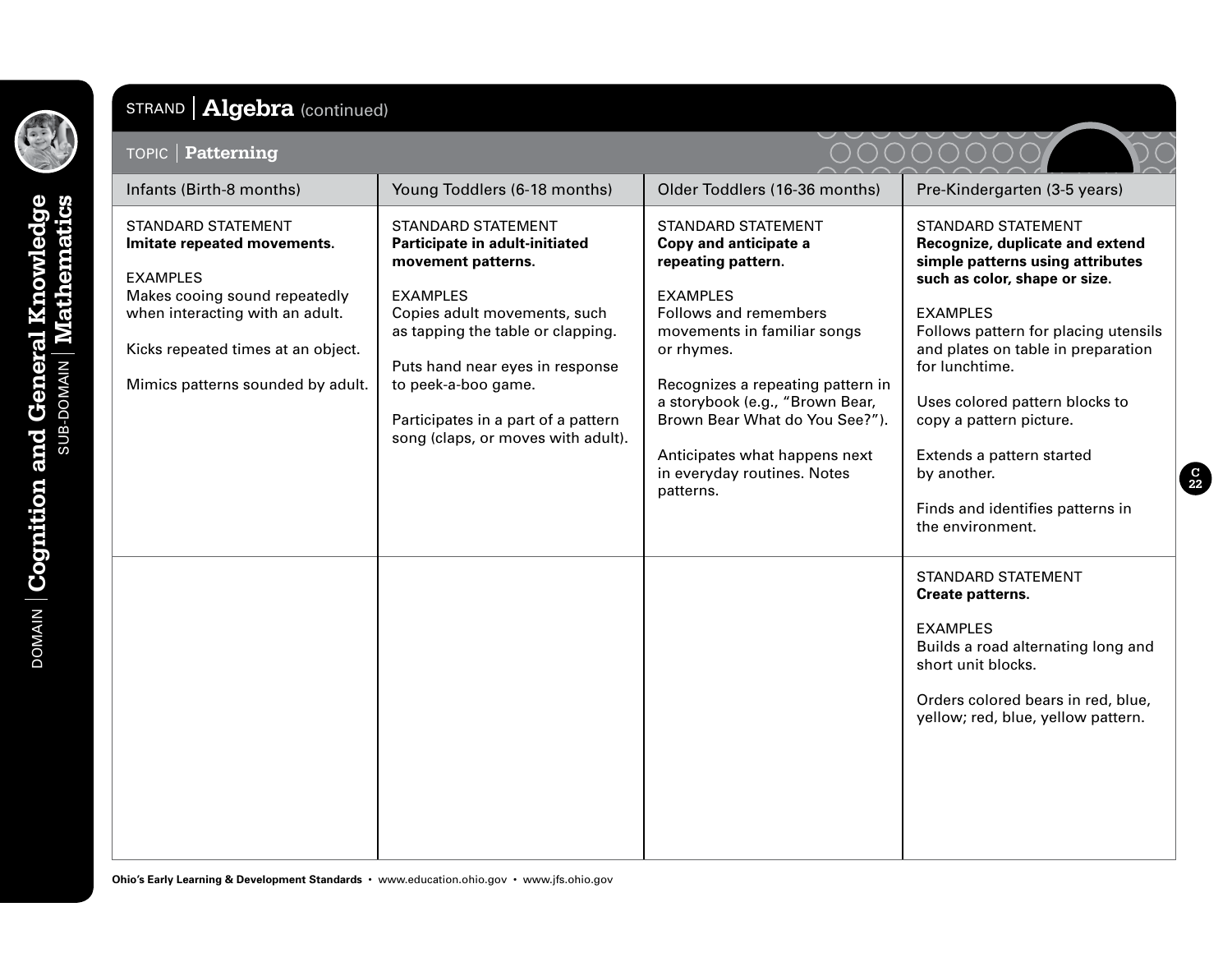

#### STRAND **Measurement and Data**



**C 23**

#### TOPIC **Describe and Compare Measurable Attributes**

|  | $\bigcirc$ |
|--|------------|

| Infants (Birth-8 months)                                                                                                                                                                                          | Young Toddlers (6-18 months)                                                                                                                                                                                                                                           | Older Toddlers (16-36 months)                                                                                                                                                                                                                                                                                                                                                                                                                                                                                                                | Pre-Kindergarten (3-5 years)                                                                                                                                                                                                                                                                                                                                                                |
|-------------------------------------------------------------------------------------------------------------------------------------------------------------------------------------------------------------------|------------------------------------------------------------------------------------------------------------------------------------------------------------------------------------------------------------------------------------------------------------------------|----------------------------------------------------------------------------------------------------------------------------------------------------------------------------------------------------------------------------------------------------------------------------------------------------------------------------------------------------------------------------------------------------------------------------------------------------------------------------------------------------------------------------------------------|---------------------------------------------------------------------------------------------------------------------------------------------------------------------------------------------------------------------------------------------------------------------------------------------------------------------------------------------------------------------------------------------|
| <b>STANDARD STATEMENT</b><br><b>Explore properties of objects.</b><br><b>EXAMPLES</b><br>Looks for what is making a sound.<br>Brings an object to her mouth to<br>explore it.<br>Drops a toy and watches it fall. | <b>STANDARD STATEMENT</b><br>Show awareness of the size<br>of objects.<br><b>EXAMPLES</b><br>Communicates, "Big ball," when<br>adult rolls the ball to her.<br>Points to the train and<br>says, "Long."<br>Shows a preference for the bigger<br>over the smaller ball. | <b>STANDARD STATEMENT</b><br><b>Demonstrate awareness that</b><br>objects can be compared by<br>attributes (e.g., size, weight,<br>capacity), and begin to use<br>words such as bigger, smaller<br>and longer.<br><b>EXAMPLES</b><br>Communicates, "This block is<br>more big." Communicates,<br>"My train is longer."<br>Attempts to pick up a box with<br>toys and communicates, "Heavy."<br>Communicates, "This has<br>more," when referring to two<br>cups of milk.<br>Labels the big animals, "Mama,"<br>and the small animals, "Baby." | <b>STANDARD STATEMENT</b><br><b>Describe and compare objects</b><br>using measurable attributes (e.g.,<br>length, size, capacity and weight).<br><b>EXAMPLES</b><br>Compares shoe sizes to see who<br>has the bigger or smaller shoe.<br>Sorts and classifies objects and<br>can explain the sorting criteria<br>(e.g., one rock is heavier than the<br>other; one pencil is longer, etc.). |
|                                                                                                                                                                                                                   |                                                                                                                                                                                                                                                                        |                                                                                                                                                                                                                                                                                                                                                                                                                                                                                                                                              | <b>STANDARD STATEMENT</b><br>Order objects by measurable<br>attribute (e.g., biggest to<br>smallest, etc.).<br><b>EXAMPLES</b><br>Places the different sized plates<br>from biggest to smallest on<br>the table.<br>Orders blocks by height, tallest to<br>shortest while building his "town"<br>in the block area.                                                                         |

**Ohio's Early Learning & Development Standards** • www.education.ohio.gov • www.jfs.ohio.gov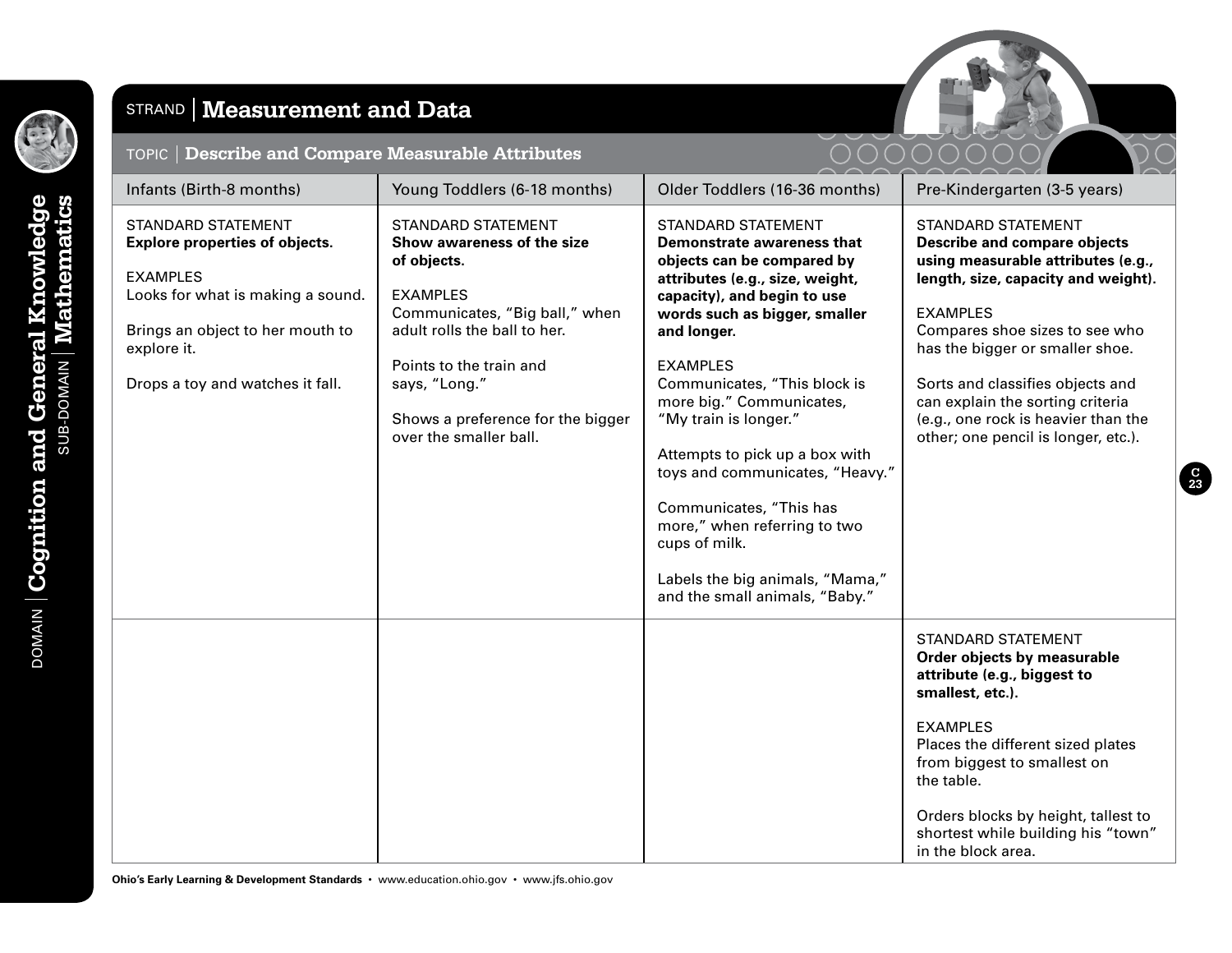

#### STRAND **Measurement and Data** (continued)

TOPIC **Describe and Compare Measurable Attributes** (continued)

| Infants (Birth-8 months)             | Young Toddlers (6-18 months) | Older Toddlers (16-36 months) | Pre-Kindergarten (3-5 years)                                                                                                     |
|--------------------------------------|------------------------------|-------------------------------|----------------------------------------------------------------------------------------------------------------------------------|
|                                      |                              |                               | <b>STANDARD STATEMENT</b><br><b>Measure length and volume</b><br>(capacity) using non-standard or<br>standard measurement tools. |
|                                      |                              |                               | <b>EXAMPLES</b><br>Measures how many paper clips it<br>takes to be as long as a pencil.                                          |
|                                      |                              |                               | Measures how many small<br>containers it takes to fill one large<br>container at the sand table.                                 |
| <b>Data Analysis</b><br><b>TOPIC</b> |                              |                               |                                                                                                                                  |
| Infants (Birth-8 months)             | Young Toddlers (6-18 months) | Older Toddlers (16-36 months) | Pre-Kindergarten (3-5 years)                                                                                                     |
|                                      |                              |                               | <b>STANDARD STATEMENT</b><br><b>Collect data by categories to</b><br>answer simple questions.                                    |
|                                      |                              |                               | <b>EXAMPLES</b><br>Sorts the red bears and the blue<br>bears. Counts to see which group<br>has more.                             |
|                                      |                              |                               | Counts how many children said<br>they have a pet and how many<br>said they do not have a pet.                                    |
|                                      |                              |                               | Counts the number of apples in<br>each column of the graph, and<br>concludes, "More children like<br>red apples."                |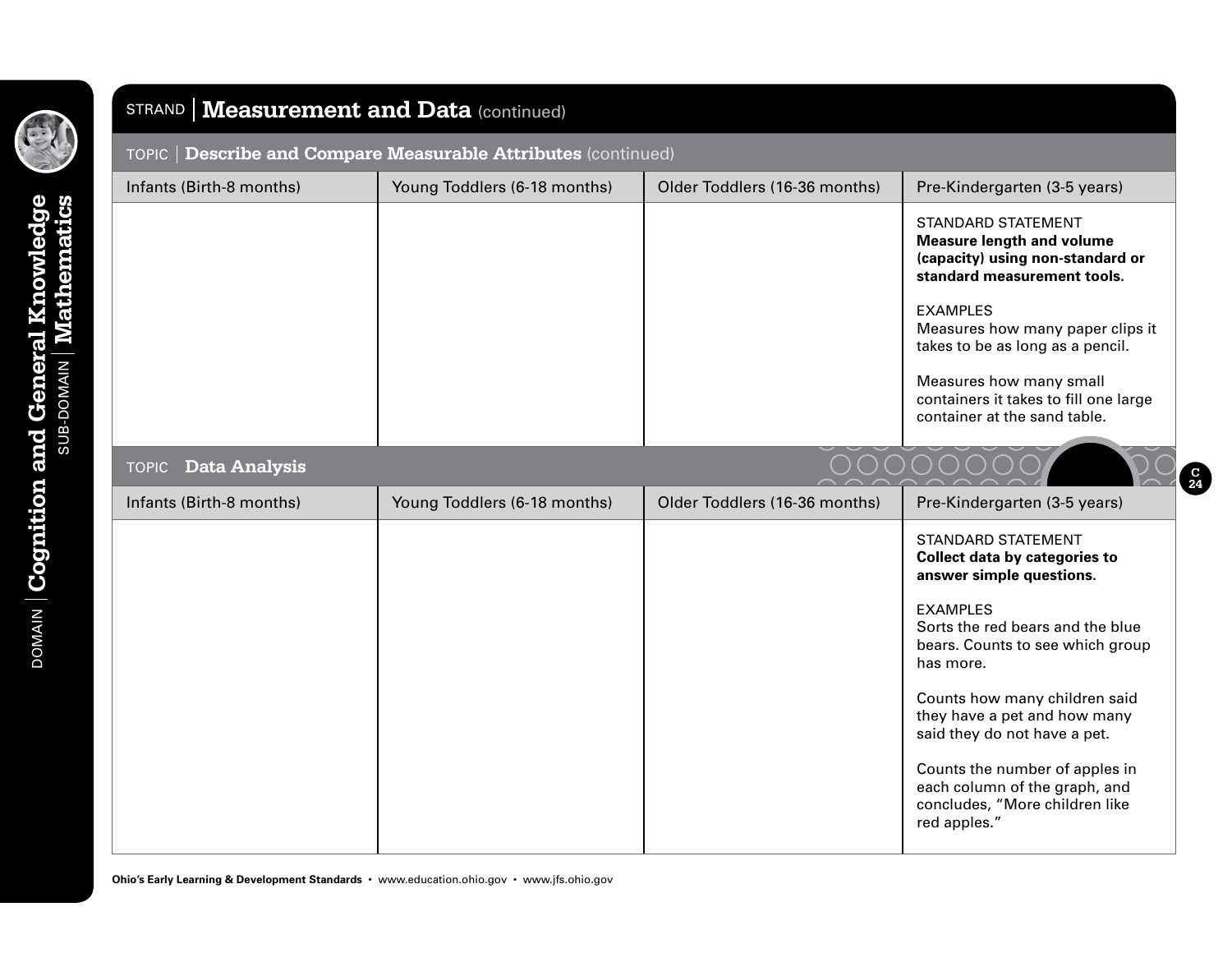

SUB-DOMAIN | Mathematics

DOMAIN **Cognition and General Knowledge**

**DOMAIN | Cognition and General Knowledge** 

### STRAND **Geometry**

TOPIC **Spatial Relationships**

#### $\cap$

| Infants (Birth-8 months)                                                                                                                                                                                                                                                                                                                | Young Toddlers (6-18 months)                                                                                                                                                                                                                                                                                                                                                                     | Older Toddlers (16-36 months)                                                                                                                                                                                                                                                                                                                                                                                                                         | Pre-Kindergarten (3-5 years)                                                                                                                                                                                                                                                                                                                                                                                                                                                                                                                                                                                                                                                                                                                                      |
|-----------------------------------------------------------------------------------------------------------------------------------------------------------------------------------------------------------------------------------------------------------------------------------------------------------------------------------------|--------------------------------------------------------------------------------------------------------------------------------------------------------------------------------------------------------------------------------------------------------------------------------------------------------------------------------------------------------------------------------------------------|-------------------------------------------------------------------------------------------------------------------------------------------------------------------------------------------------------------------------------------------------------------------------------------------------------------------------------------------------------------------------------------------------------------------------------------------------------|-------------------------------------------------------------------------------------------------------------------------------------------------------------------------------------------------------------------------------------------------------------------------------------------------------------------------------------------------------------------------------------------------------------------------------------------------------------------------------------------------------------------------------------------------------------------------------------------------------------------------------------------------------------------------------------------------------------------------------------------------------------------|
| <b>STANDARD STATEMENT</b><br>Explore the properties of objects.<br><b>EXAMPLES</b><br>Watches people and objects move<br>through space.<br>Brings an object to her mouth to<br>explore it.<br>Reaches for and grasps an object.<br>Drops a toy and watches it fall.<br>Moves her body through space by<br>rolling, rocking or crawling. | <b>STANDARD STATEMENT</b><br><b>Explore how things fit and move</b><br>in space.<br><b>EXAMPLES</b><br>Experiments with how objects fit<br>in space: stacks, sorts, dumps,<br>pushes, pulls, twists, turns.<br>Fits the round puzzle piece in the<br>round space on the puzzle board.<br>Gets stuck in a tight space<br>when exploring.<br>Explores the ways shapes and<br>objects fit together. | <b>STANDARD STATEMENT</b><br><b>Demonstrate how things fit</b><br>together and/or move in space<br>with increasing accuracy.<br><b>EXAMPLES</b><br>Builds a tall tower with a<br>number of blocks.<br>Fits a shape into the matching<br>space in a shape sorter toy on<br>the first or second try.<br>Completes a puzzle with three<br>to four interlocking pieces.<br>Stacks rings on a base in the<br>correct order the first or<br>second attempt. | <b>STANDARD STATEMENT</b><br>Demonstrate understanding of<br>the relative position of objects<br>using terms such as in/on/under,<br>up/down, inside/outside, above/<br>below, beside/between, in front of/<br>behind and next to.<br><b>EXAMPLES</b><br>Communicates, "My toy fell<br>under the table," or "I left my ball<br>outside," or "Sit down beside me."<br>Navigates an obstacle course<br>when the teacher says, "Go under<br>the bridge, and then go around the<br>climber."<br>Says, "My dad keeps the car<br>inside the garage."<br>Builds simple but meaningful<br>"maps" using blocks and toys<br>such as trees, cars, houses, and<br>describes relative positions. (e.g.,<br>"The truck is beside the road."<br>"The dog is behind the house."). |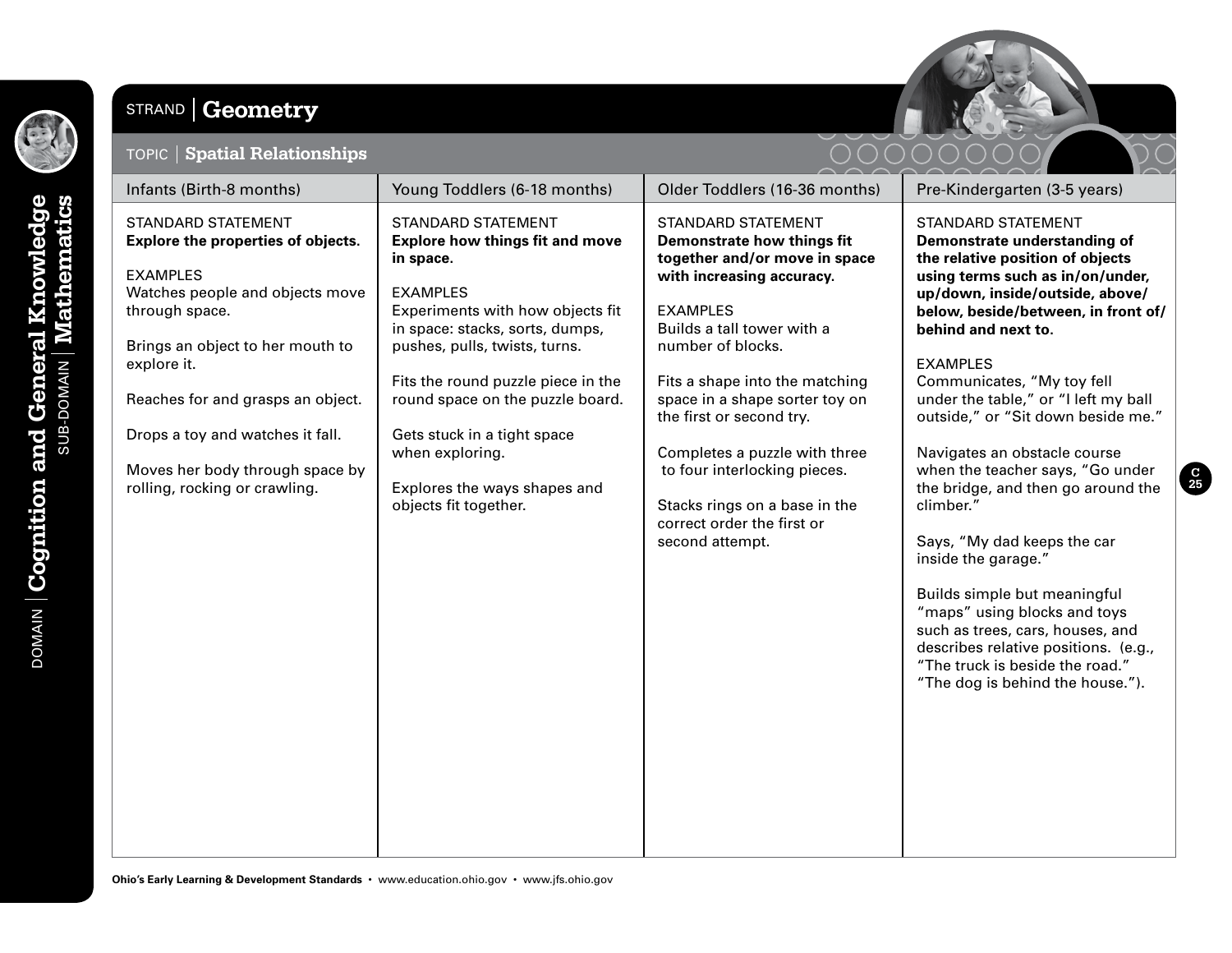DOMAIN **Cognition and General Knowledge**

**DOMAIN** | Cognition and General Knowledge<br>SUB-DOMAIN | Mathematics

# STRAND **Geometry** (continued)

| <b>Identify and Describe Shapes</b><br>$\overline{ \text{TOPIC} }$ |                              |                                                                                                                                                                                                                        | $\sim$                                                                                                                                                                                                                                                                                                                                                                              |
|--------------------------------------------------------------------|------------------------------|------------------------------------------------------------------------------------------------------------------------------------------------------------------------------------------------------------------------|-------------------------------------------------------------------------------------------------------------------------------------------------------------------------------------------------------------------------------------------------------------------------------------------------------------------------------------------------------------------------------------|
| Infants (Birth-8 months)                                           | Young Toddlers (6-18 months) | Older Toddlers (16-36 months)                                                                                                                                                                                          | Pre-Kindergarten (3-5 years)                                                                                                                                                                                                                                                                                                                                                        |
|                                                                    |                              | STANDARD STATEMENT<br>Recognize basic shapes.<br><b>EXAMPLES</b><br>Identifies a circle and a square<br>in a shape-puzzle.<br>Points to circles of different<br>sizes, and communicates that<br>these are all circles. | <b>STANDARD STATEMENT</b><br>Understand and use names of<br>shapes when identifying objects.<br><b>EXAMPLES</b><br>Points and names the circle,<br>square, rectangle and triangle<br>shapes while working with puzzles.<br>Identifies different shapes that<br>are called out loud, while playing<br>a game of shape bingo.<br>Asks a friend, "Can I have another<br>square block?" |
|                                                                    |                              |                                                                                                                                                                                                                        | <b>STANDARD STATEMENT</b><br>Name three-dimensional objects<br>using informal, descriptive<br>vocabulary (e.g., "cube" for box,<br>"ice cream cone" for cone, "ball"<br>for sphere, etc.).<br><b>EXAMPLES</b><br>Refers to a cube as a "box."<br>Calls the cone "ice cream cone."<br>Calls a sphere a "ball."                                                                       |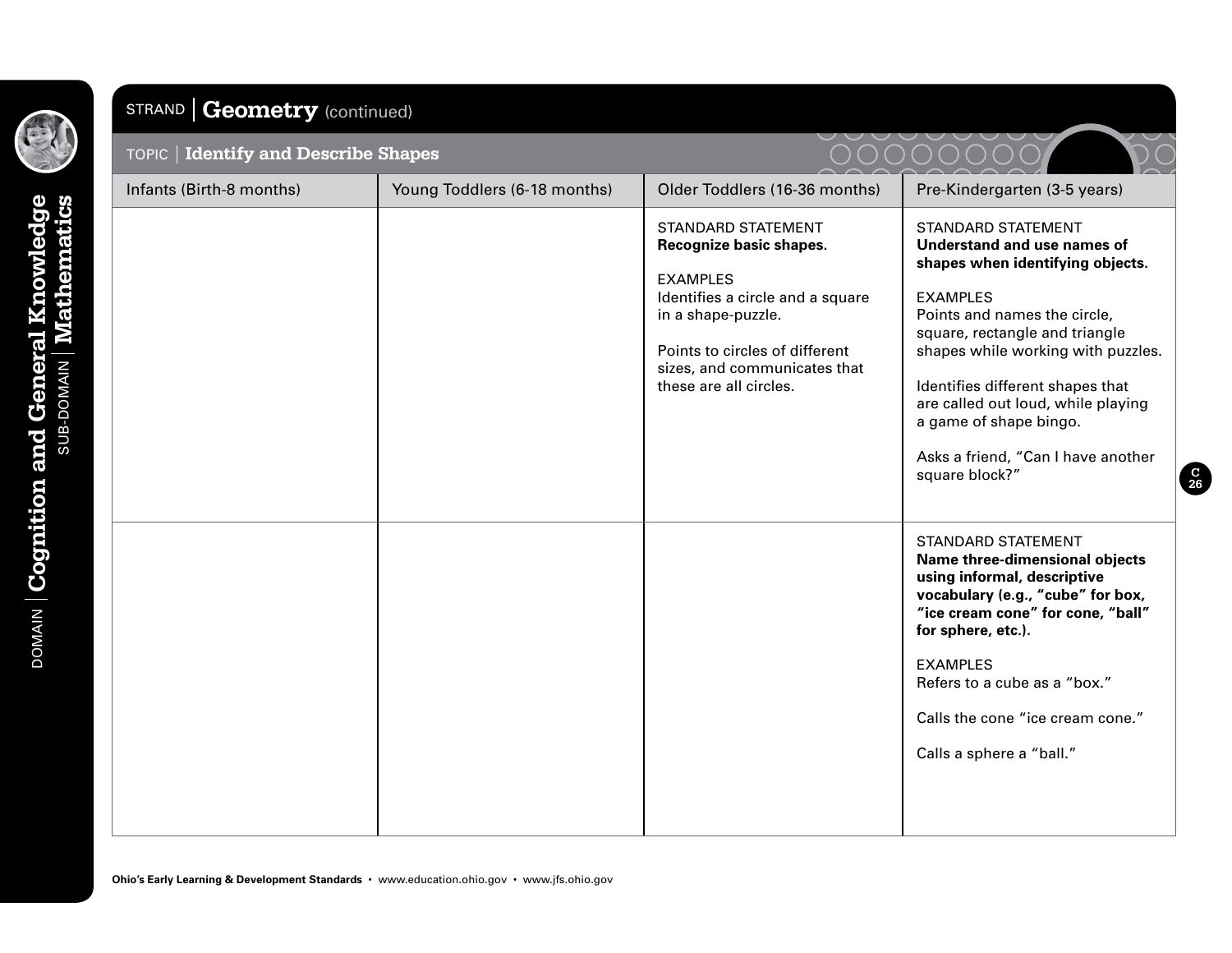

# STRAND **Geometry** (continued)

| <b>Analyze, Compare and Create Shapes</b><br>TOPIC |                              |                               |                                                                                                                                                                                |
|----------------------------------------------------|------------------------------|-------------------------------|--------------------------------------------------------------------------------------------------------------------------------------------------------------------------------|
| Infants (Birth-8 months)                           | Young Toddlers (6-18 months) | Older Toddlers (16-36 months) | Pre-Kindergarten (3-5 years)                                                                                                                                                   |
|                                                    |                              |                               | <b>STANDARD STATEMENT</b><br><b>Compare two-dimensional shapes,</b><br>in different sizes and orientations,<br>using informal language.                                        |
|                                                    |                              |                               | <b>EXAMPLES</b><br>Locates two-dimensional<br>geometric shapes of differing size<br>and orientation in the classroom<br>environment.                                           |
|                                                    |                              |                               | Answers questions like, "How do<br>you know the shape is a triangle?"<br>by describing the number of "lines"<br>and "points."                                                  |
|                                                    |                              |                               | Identifies two-dimensional shapes<br>by feel in a "feely box."                                                                                                                 |
|                                                    |                              |                               | Identifies a triangle whether sitting<br>on its base or on its point.                                                                                                          |
|                                                    |                              |                               | <b>STANDARD STATEMENT</b><br>Create shapes during play by<br>building, drawing, etc.                                                                                           |
|                                                    |                              |                               | <b>EXAMPLES</b><br>Draws a picture of his house<br>using some basic shapes such as<br>a rectangle for the building and a<br>triangle for the roof and a circle<br>for the sun. |
|                                                    |                              |                               | Creates symmetrical block structures.                                                                                                                                          |
|                                                    |                              |                               | Draws shapes from memory.                                                                                                                                                      |

**Ohio's Early Learning & Development Standards** • www.education.ohio.gov • www.jfs.ohio.gov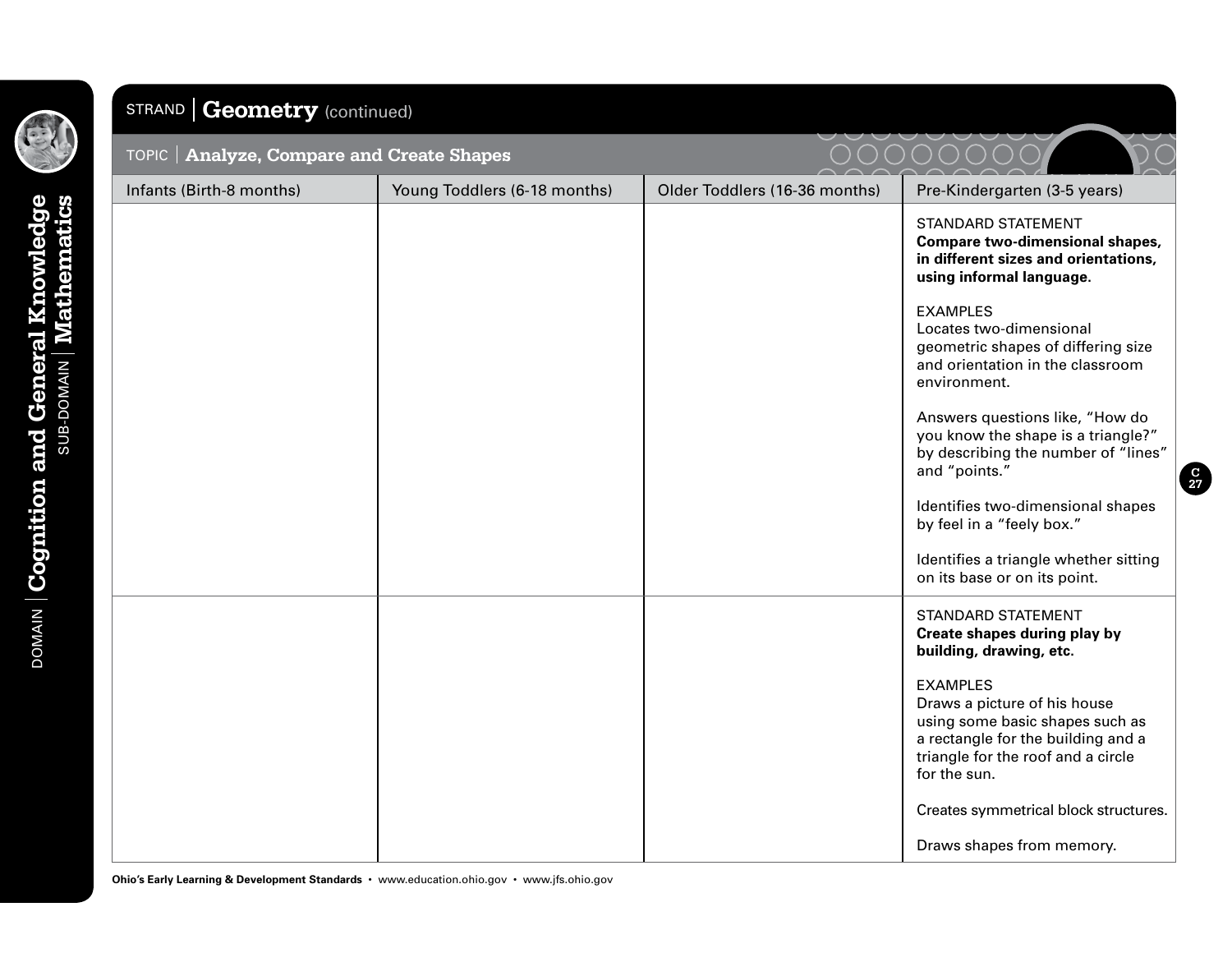

DOMAIN **Cognition and General Knowledge**

# STRAND **Geometry** (continued)

| Infants (Birth-8 months) | Young Toddlers (6-18 months) | Older Toddlers (16-36 months) | Pre-Kindergarten (3-5 years)                                                 |
|--------------------------|------------------------------|-------------------------------|------------------------------------------------------------------------------|
|                          |                              |                               | STANDARD STATEMENT<br><b>Combine simple shapes to form</b><br>larger shapes. |
|                          |                              |                               | <b>EXAMPLES</b><br>Uses blocks to create larger<br>shape structures.         |
|                          |                              |                               | Manipulates pattern blocks to<br>form larger shapes.                         |
|                          |                              |                               | Describes the shapes used to<br>create new shapes.                           |
|                          |                              |                               |                                                                              |
|                          |                              |                               |                                                                              |
|                          |                              |                               |                                                                              |
|                          |                              |                               |                                                                              |
|                          |                              |                               |                                                                              |
|                          |                              |                               |                                                                              |
|                          |                              |                               |                                                                              |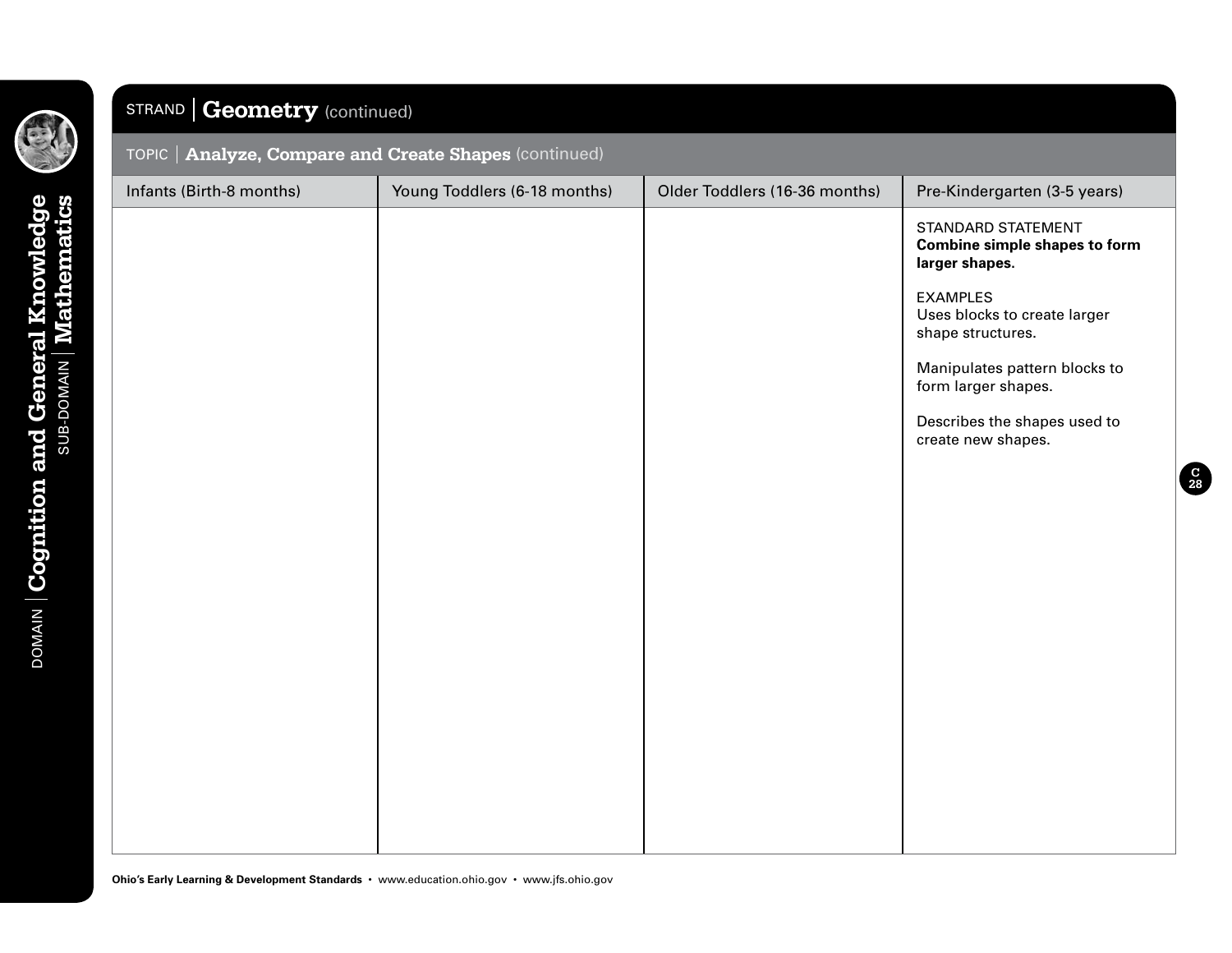

**DOMAIN** | Cognition and General Knowledge<br>SUB-DOMAIN | Social Studies

SUB-DOMAIN **Social Studies**

# STRAND | Self



#### TOPIC **Social Identity**

| Infants (Birth-8 months)                                                                                                                                                                                                                                                                                                                                          | Young Toddlers (6-18 months)                                                                                                                                                                                                                                                                              | Older Toddlers (16-36 months)                                                                                                                                                                                       | Pre-Kindergarten (3-5 years) |
|-------------------------------------------------------------------------------------------------------------------------------------------------------------------------------------------------------------------------------------------------------------------------------------------------------------------------------------------------------------------|-----------------------------------------------------------------------------------------------------------------------------------------------------------------------------------------------------------------------------------------------------------------------------------------------------------|---------------------------------------------------------------------------------------------------------------------------------------------------------------------------------------------------------------------|------------------------------|
| <b>STANDARD STATEMENT</b><br>Show awareness of self and<br>awareness of other people.                                                                                                                                                                                                                                                                             | <b>STANDARD STATEMENT</b><br>Prefer familiar adults and<br>recognize familiar actions<br>and routines.                                                                                                                                                                                                    | <b>STANDARD STATEMENT</b><br>Identify self and others as<br>belonging to one or more groups<br>by observable characteristics.                                                                                       |                              |
| <b>EXAMPLES</b><br>Uses his hands to explore<br>different parts of his body<br>and explores mom's facial<br>features.<br>Attends to the difference<br>between familiar and<br>unfamiliar people.<br>Smiles and lights up when<br>big brother comes to talk<br>to him.<br>Shows anxiety when dad<br>leaves.<br>Cries and expects a caregiver<br>to meet her needs. | <b>EXAMPLES</b><br>Expresses anxious behavior<br>around unfamiliar adults.<br>Talks on the phone and walks<br>around the way her mommy<br>does at home.<br>Goes to get coat when it's time<br>to go outside even though it's<br>raining and the caregiver has<br>said the group is having inside<br>play. | <b>EXAMPLES</b><br>Uses pronouns like "we,"<br>and "our."<br>Says or signs, "Adrian is a boy,<br>and I'm a boy."<br>Says or signs, "I'm not a baby. I'm<br>a big girl."<br>Names some family members<br>or friends. |                              |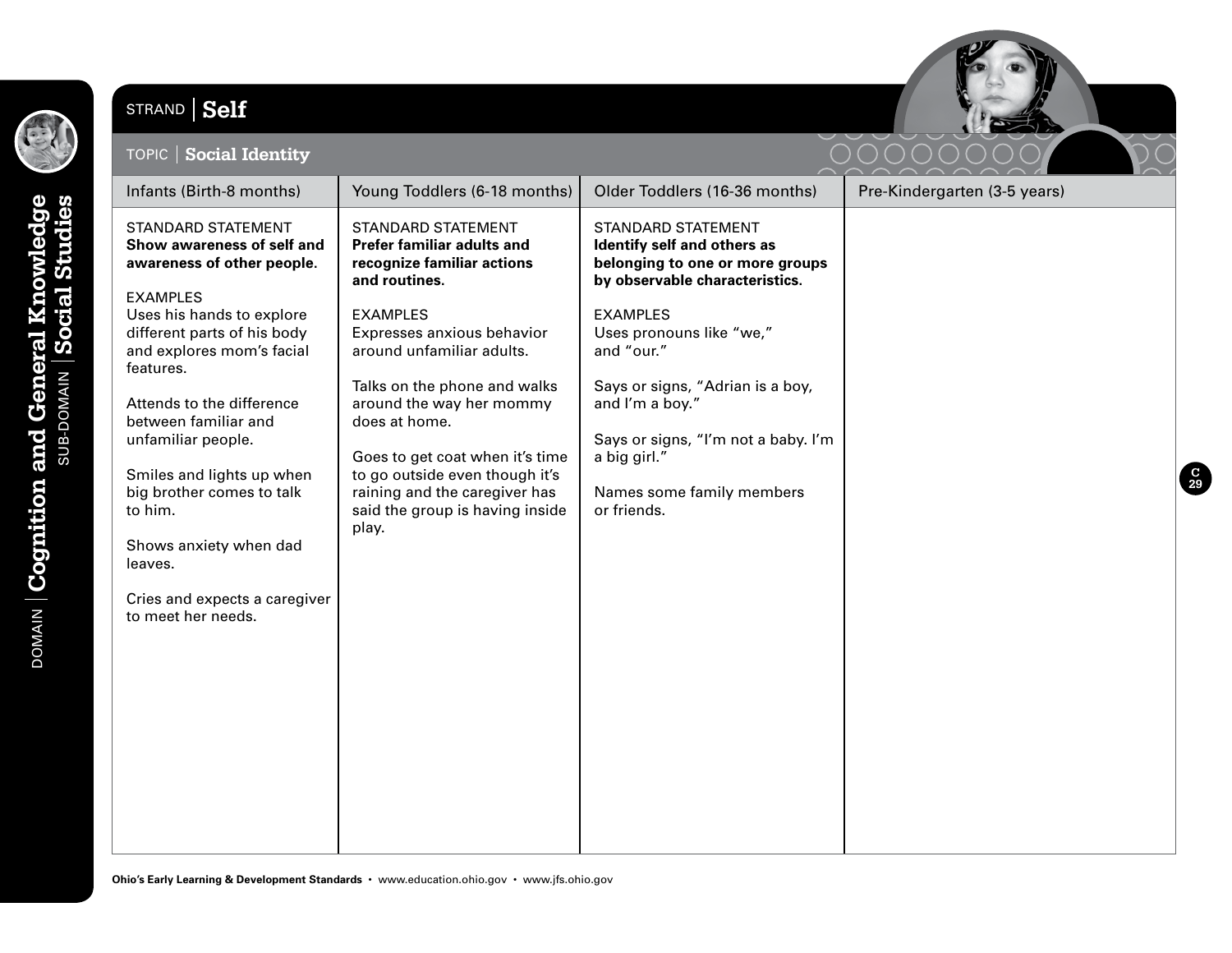

SUB-DOMAIN **Social Studies**

### STRAND **History**



 $\curvearrowright$ 

**C 30**

#### TOPIC **Historical Thinking and Skills**

| Infants (Birth-8 months) | Young Toddlers (6-18 months) | Older Toddlers (16-36 months) | Pre-Kindergarten (3-5 years)                                                                          |
|--------------------------|------------------------------|-------------------------------|-------------------------------------------------------------------------------------------------------|
|                          |                              |                               | STANDARD STATEMENT<br>Demonstrate an understanding<br>of time in the context of<br>daily experiences. |
|                          |                              |                               | <b>EXAMPLES</b><br>Tells her mom that her friend was sick<br>yesterday and not at school.             |
|                          |                              |                               | Labels the day, "Swim day," or,<br>"Field trip day," when talking to<br>his friend at snack.          |
|                          |                              |                               | Reminds substitute teacher that they go on<br>the playground after snack in the morning.              |
|                          |                              |                               | Shows the new boy in the class<br>the picture schedule so he will know what<br>comes next.            |
|                          |                              |                               |                                                                                                       |
|                          |                              |                               |                                                                                                       |
|                          |                              |                               |                                                                                                       |
|                          |                              |                               |                                                                                                       |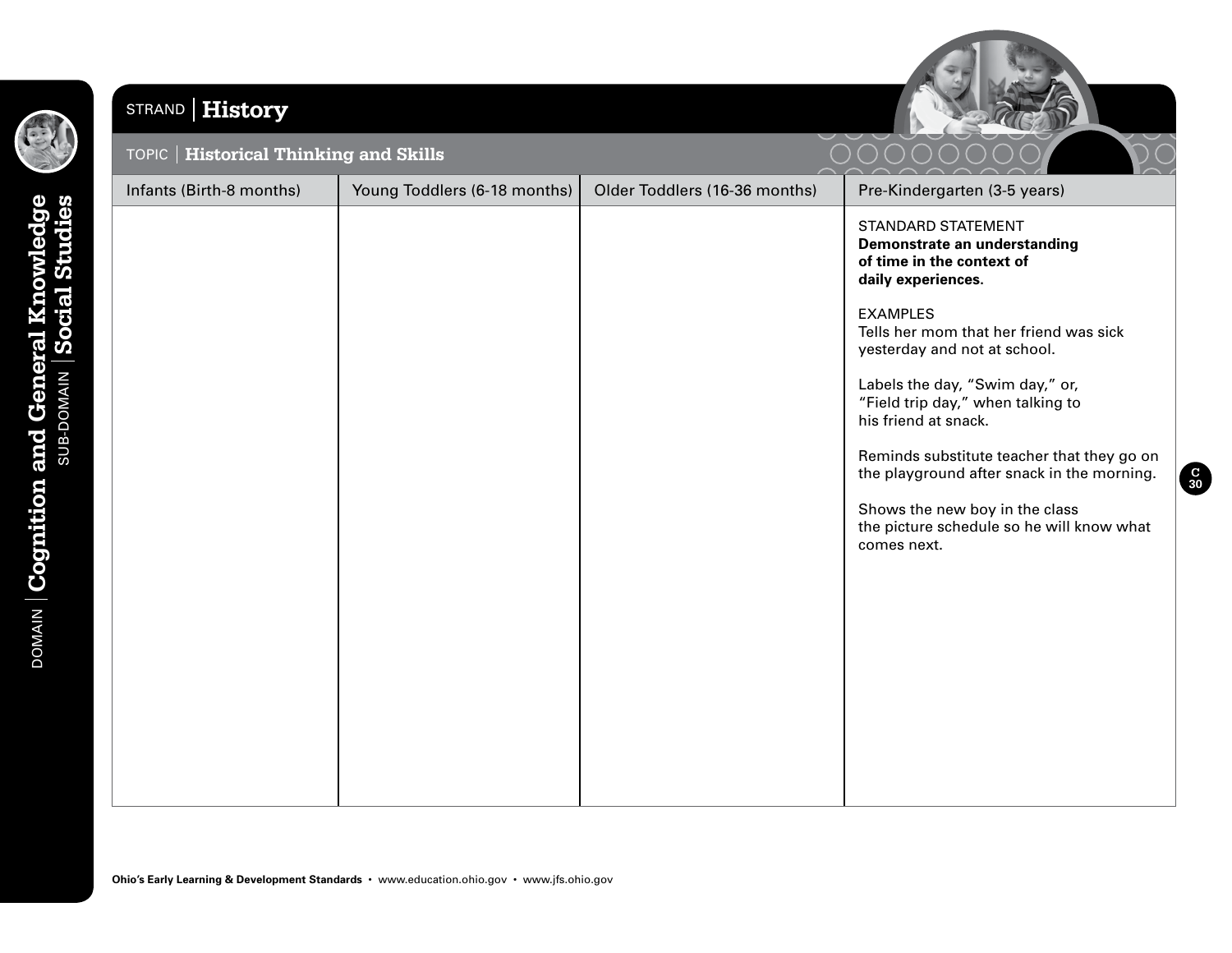

SUB-DOMAIN **Social Studies**

# STRAND **History** (continued)

|  |  | TOPIC   <b>Historical Thinking and Skills</b> (continued) |  |  |
|--|--|-----------------------------------------------------------|--|--|
|--|--|-----------------------------------------------------------|--|--|

| Infants (Birth-8 months) | Young Toddlers (6-18 months) | Older Toddlers (16-36 months) | Pre-Kindergarten (3-5 years)                                                                                                                      |
|--------------------------|------------------------------|-------------------------------|---------------------------------------------------------------------------------------------------------------------------------------------------|
|                          |                              |                               | STANDARD STATEMENT<br>Develop an awareness of his/her personal<br>history.                                                                        |
|                          |                              |                               | <b>EXAMPLES</b><br>Looks at the classroom photo album, points<br>to grandma and tells the teacher about how<br>she rocked him when he was a baby. |
|                          |                              |                               | Tells his friend about going to the park for<br>a picnic with his family while playing in the<br>sensory table.                                   |
|                          |                              |                               | Asks her mama to tell "her born story" on<br>her birthday.                                                                                        |
|                          |                              |                               | Shares that when he was a baby<br>he wore diapers, but he's not a baby<br>anymore.                                                                |
|                          |                              |                               |                                                                                                                                                   |
|                          |                              |                               |                                                                                                                                                   |
|                          |                              |                               |                                                                                                                                                   |
|                          |                              |                               |                                                                                                                                                   |
|                          |                              |                               |                                                                                                                                                   |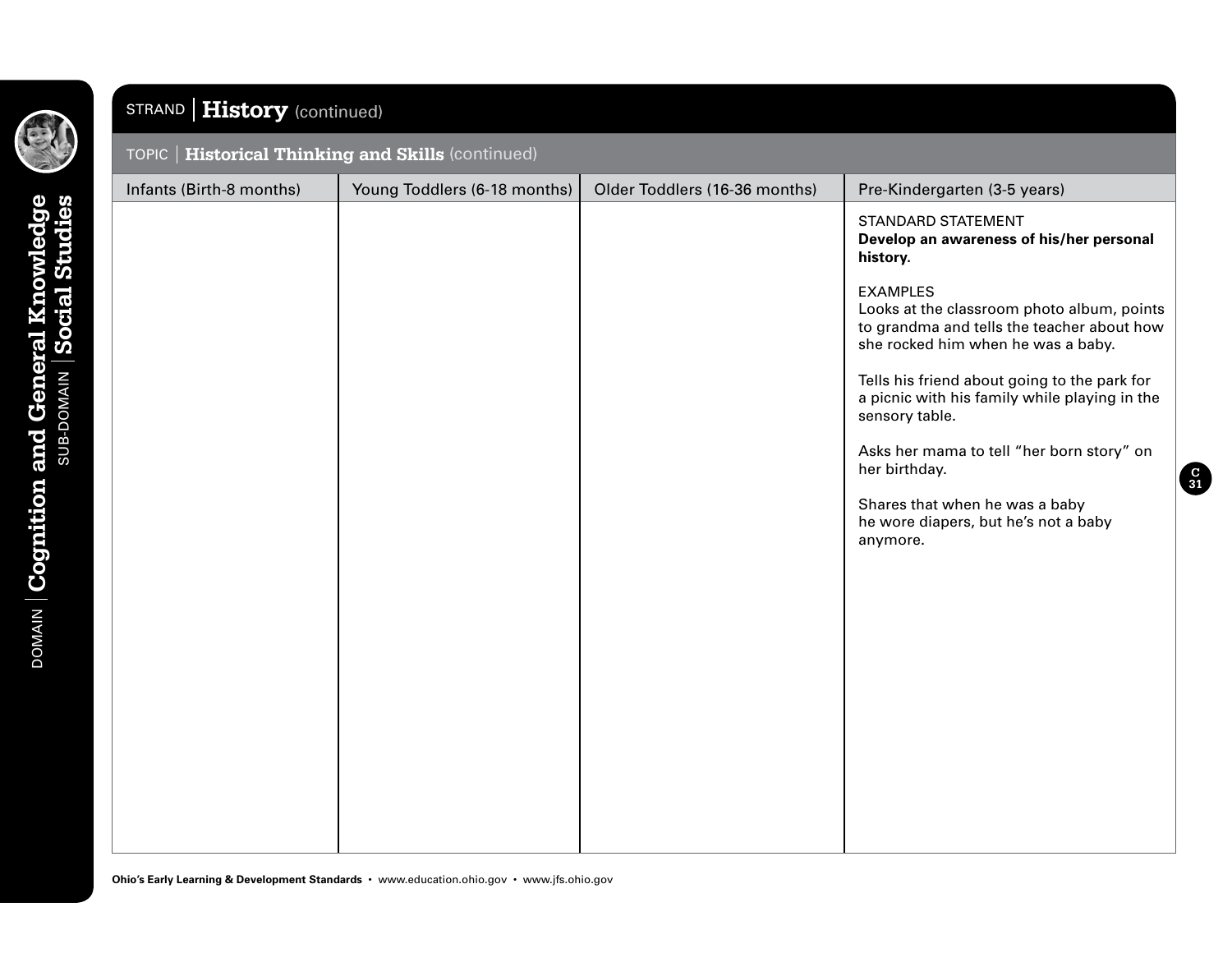

# STRAND **History** (continued)

| Heritage<br><b>TOPIC</b>                           |                              |                               |                                                                                                                      |
|----------------------------------------------------|------------------------------|-------------------------------|----------------------------------------------------------------------------------------------------------------------|
| Infants (Birth-8 months)                           | Young Toddlers (6-18 months) | Older Toddlers (16-36 months) | Pre-Kindergarten (3-5 years)                                                                                         |
|                                                    |                              |                               | <b>STANDARD STATEMENT</b><br>Develop an awareness and appreciation of<br>family cultural stories and traditions.     |
|                                                    |                              |                               | <b>EXAMPLES</b><br>Imitates making one of his family's<br>traditional desserts while playing in the<br>kitchen area. |
|                                                    |                              |                               | Participates in re-enacting different holiday<br>traditions during dramatic play.                                    |
|                                                    |                              |                               |                                                                                                                      |
| STRAND   Geography                                 |                              |                               |                                                                                                                      |
| <b>Spatial Thinking and Skills</b><br><b>TOPIC</b> |                              |                               |                                                                                                                      |
| Infants (Birth-8 months)                           | Young Toddlers (6-18 months) | Older Toddlers (16-36 months) | Pre-Kindergarten (3-5 years)                                                                                         |
|                                                    |                              |                               | <b>STANDARD STATEMENT</b><br>Demonstrate a beginning understanding of<br>maps as actual representations of places.   |
|                                                    |                              |                               | <b>EXAMPLES</b><br>Includes representations of roads, buildings,<br>bodies of water during block play.               |
|                                                    |                              |                               | Draws a map.                                                                                                         |
|                                                    |                              |                               | Goes on a "bear hunt" using a map.                                                                                   |
|                                                    |                              |                               | Drive cars along a road on a map.                                                                                    |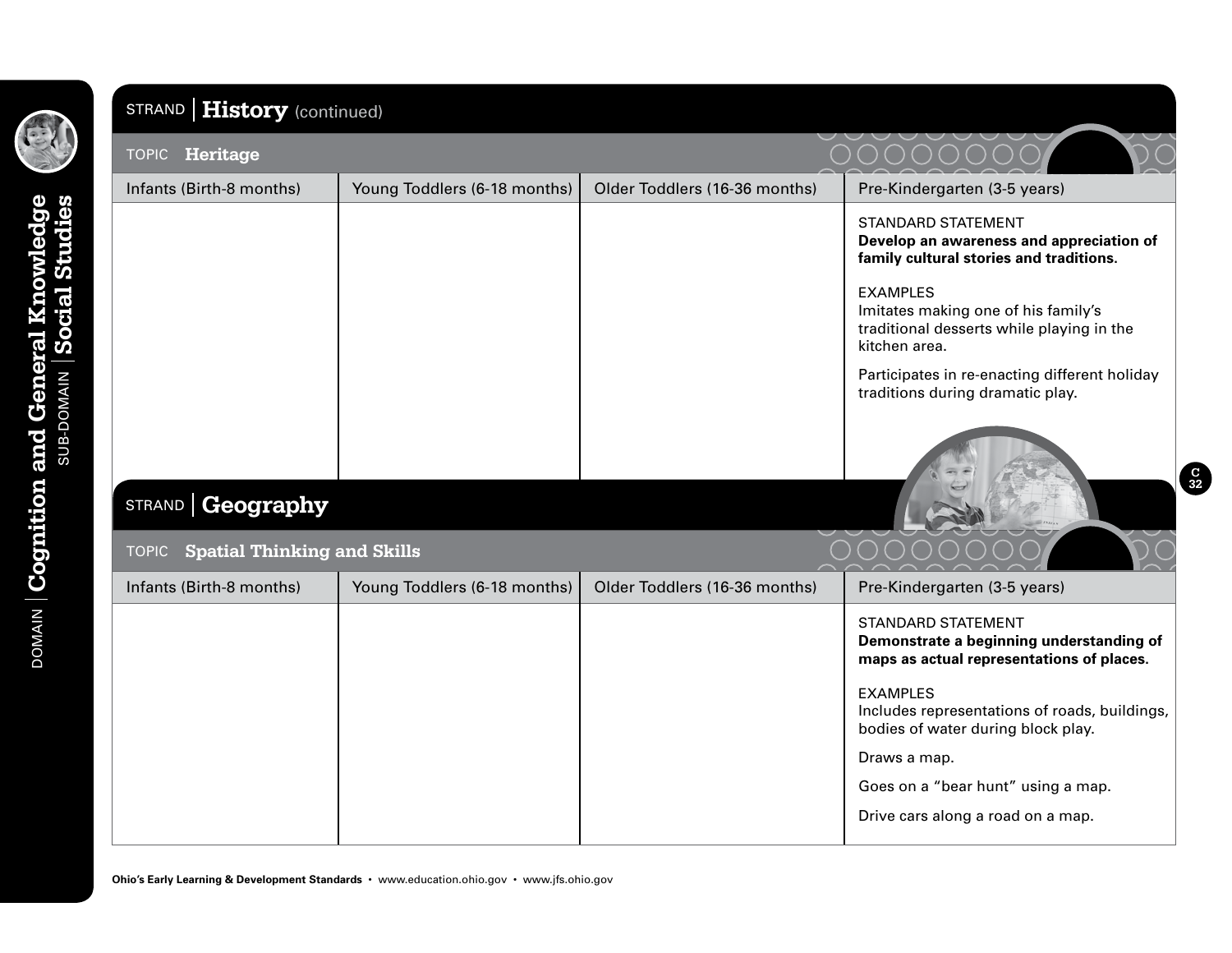

SUB-DOMAIN **Social Studies**

DOMAIN **Cognition and General Knowledge**

# STRAND **Geography** (continued)

| <b>TOPIC</b>   Human Systems |                              |                               |                                                                                                                                                 |
|------------------------------|------------------------------|-------------------------------|-------------------------------------------------------------------------------------------------------------------------------------------------|
| Infants (Birth-8 months)     | Young Toddlers (6-18 months) | Older Toddlers (16-36 months) | Pre-Kindergarten (3-5 years)                                                                                                                    |
|                              |                              |                               | <b>STANDARD STATEMENT</b><br>Identify similarities and differences of<br>personal, family and cultural characteristics,<br>and those of others. |
|                              |                              |                               | <b>EXAMPLES</b><br>Asks the teacher why her skin is pink and<br>her friend's skin is brown.                                                     |
|                              |                              |                               | Makes a self-portrait that includes his body<br>parts and clothing, and states, "I have black<br>hair and Catherina has brown hair."            |
|                              |                              |                               | Tells the teacher, "I speak Spanish at<br>home." Or, "I live with my mom and my<br>grandma, but Casey lives with his mom and<br>his dad."       |
|                              |                              |                               |                                                                                                                                                 |
|                              |                              |                               |                                                                                                                                                 |
|                              |                              |                               |                                                                                                                                                 |
|                              |                              |                               |                                                                                                                                                 |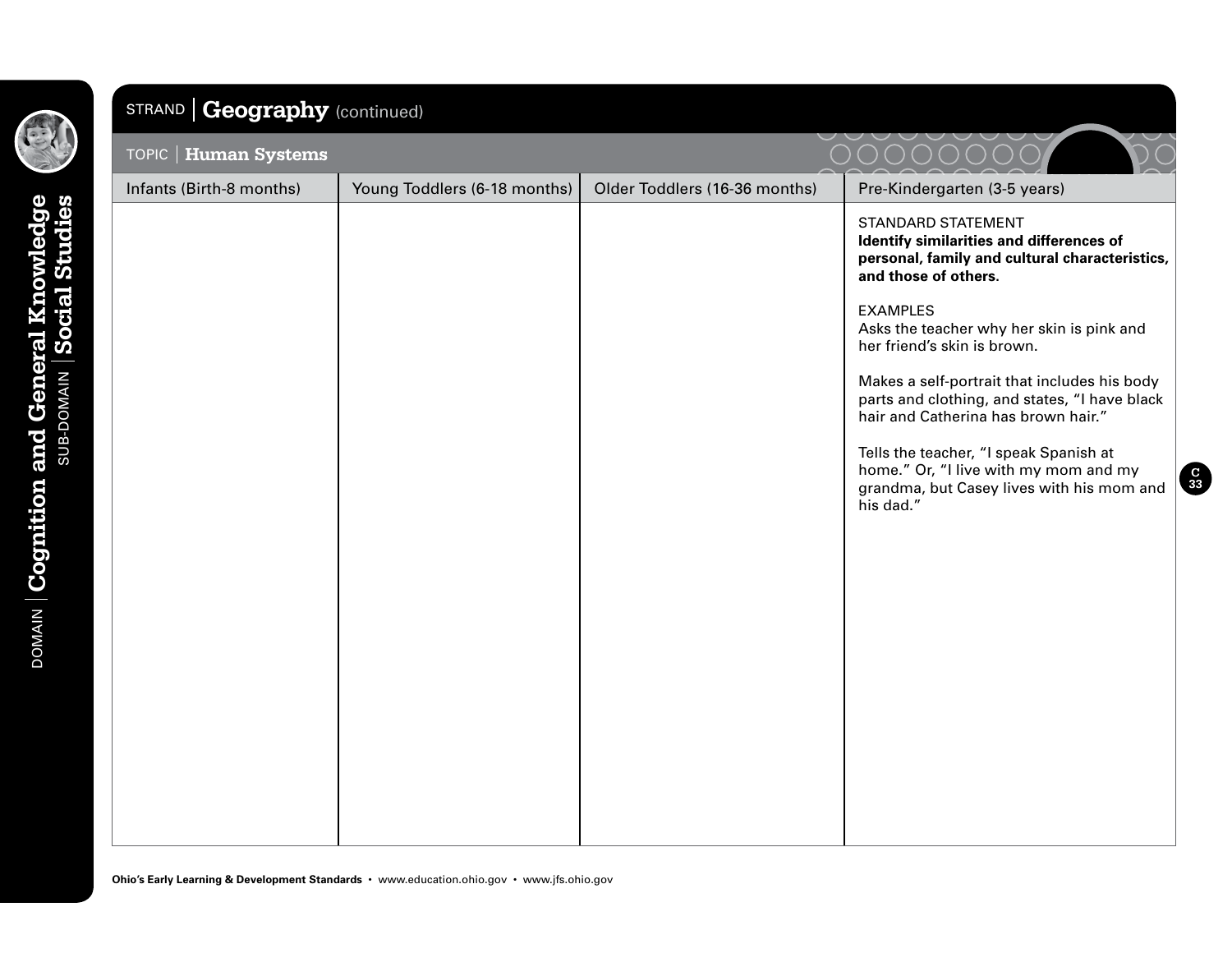

**DOMAIN** | Cognition and General Knowledge<br>SUB-DOMAIN | Social Studies

SUB-DOMAIN **Social Studies**

# STRAND **Government**

#### TOPIC **Civic Participation Skills**



| Infants (Birth-8 months) | Young Toddlers (6-18 months) | Older Toddlers (16-36 months) | Pre-Kindergarten (3-5 years)                                                                                                                                                                                                                                                                                                                                                                                                                                                                                     |
|--------------------------|------------------------------|-------------------------------|------------------------------------------------------------------------------------------------------------------------------------------------------------------------------------------------------------------------------------------------------------------------------------------------------------------------------------------------------------------------------------------------------------------------------------------------------------------------------------------------------------------|
|                          |                              |                               | <b>STANDARD STATEMENT</b><br>Understand that everyone has rights and<br>responsibilities within a group.<br><b>EXAMPLES</b><br>Participates in group vote on what to name<br>the guinea pig.<br>Offers to be a class buddy for a new boy in<br>the room.<br>Lets the teacher know there is a broken toy<br>in the room.<br>Shows concern for his classmate who has<br>trouble getting on the playground because<br>he uses braces.<br>Reminds another child to put a plastic bottle<br>in the recycle container. |
|                          |                              |                               | <b>STANDARD STATEMENT</b><br>Demonstrate cooperative behaviors and<br>fairness in social interactions.<br><b>EXAMPLES</b><br>Helps a friend rebuild a block tower when it<br>accidentally falls over.<br>Works with a friend in the sensory table to<br>fill a bottle with water.                                                                                                                                                                                                                                |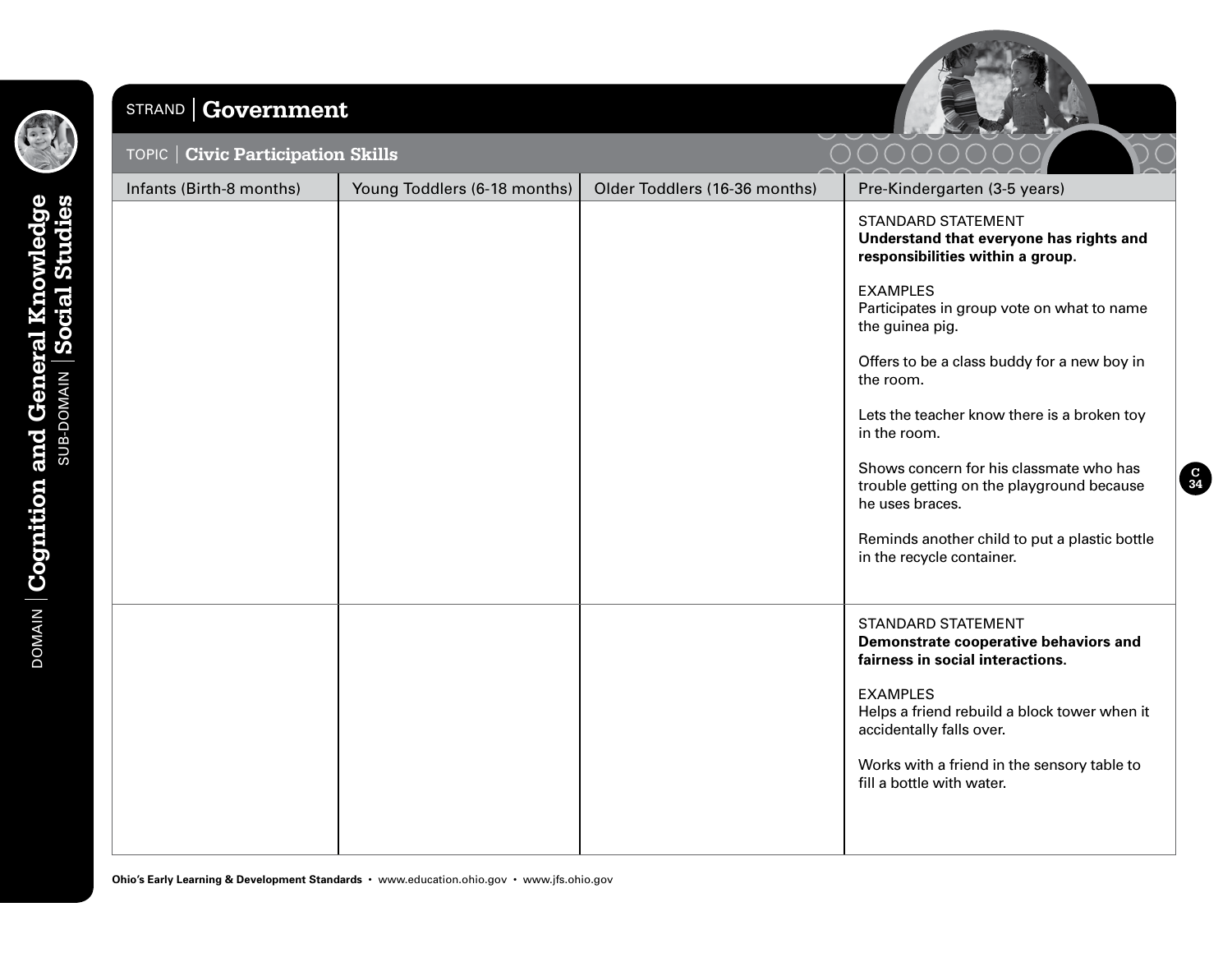

SUB-DOMAIN **Social Studies**

DOMAIN **Cognition and General Knowledge**

# STRAND **Government** (continued)

#### TOPIC **Civic Participation Skills** (continued)

| Infants (Birth-8 months) | Young Toddlers (6-18 months) | Older Toddlers (16-36 months) | Pre-Kindergarten (3-5 years)                                                                                                                                                                                                                                                                                                                                                                                             |
|--------------------------|------------------------------|-------------------------------|--------------------------------------------------------------------------------------------------------------------------------------------------------------------------------------------------------------------------------------------------------------------------------------------------------------------------------------------------------------------------------------------------------------------------|
|                          |                              |                               | <b>STANDARD STATEMENT</b><br>With modeling and support, negotiate to<br>solve social conflicts with peers.<br><b>EXAMPLES</b><br>Creates a waiting list to take turns at the<br>computer, with adult support.<br>Tells a friend, "Give it back, he had it first,"<br>when she takes a book from another child.<br>Tells his friends, "You will be the cashier<br>and you can be the shopper and then you<br>can switch." |
|                          |                              |                               | <b>STANDARD STATEMENT</b><br>With modeling and support, demonstrate<br>an awareness of the outcomes of choices.<br><b>EXAMPLES</b><br>Tells a friend to hold onto the swing so they<br>won't fall.<br>Asks for his coat when he's outside and<br>didn't bring his coat.<br>Says, "I'm hungry. I wish I would have eaten<br>my snack," after choosing not to eat during<br>snack time.                                    |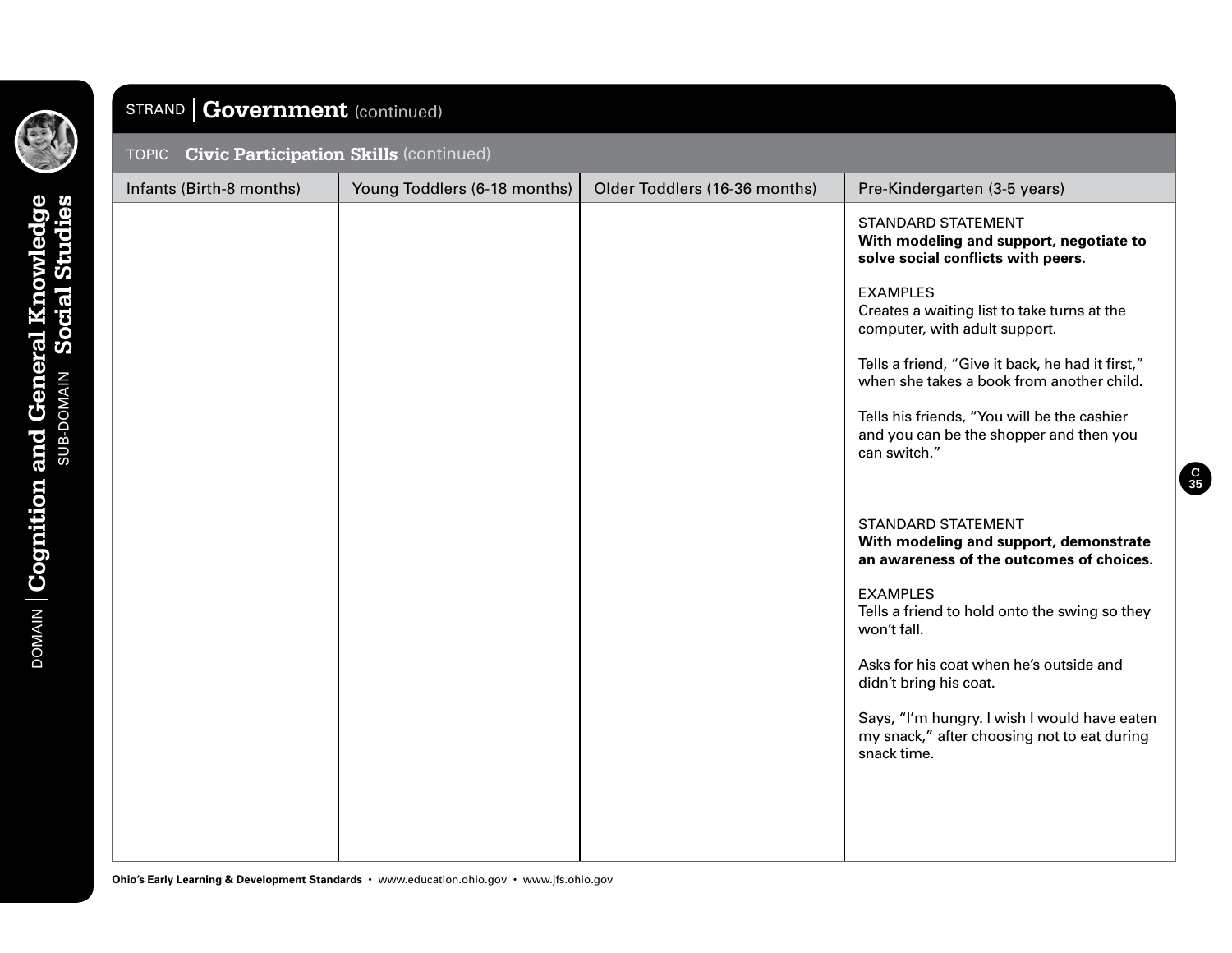

SUB-DOMAIN **Social Studies**

DOMAIN **Cognition and General Knowledge**

| STRAND   Government (continued) |                              |                               |                                                                                                                                                                                                                                                                                                                                                                                                                                            |
|---------------------------------|------------------------------|-------------------------------|--------------------------------------------------------------------------------------------------------------------------------------------------------------------------------------------------------------------------------------------------------------------------------------------------------------------------------------------------------------------------------------------------------------------------------------------|
| TOPIC   Rules and Laws          |                              |                               | OOO<br>$\bigcirc$                                                                                                                                                                                                                                                                                                                                                                                                                          |
| Infants (Birth-8 months)        | Young Toddlers (6-18 months) | Older Toddlers (16-36 months) | Pre-Kindergarten (3-5 years)                                                                                                                                                                                                                                                                                                                                                                                                               |
|                                 |                              |                               | <b>STANDARD STATEMENT</b><br>With modeling and support, demonstrate<br>understanding that rules play an important<br>role in promoting safety and protecting<br>fairness.<br><b>EXAMPLES</b><br>Participates in creation of classroom rules.<br>Tells a classmate to stop throwing blocks<br>because one could hit a friend.<br>During dramatic play asks a friend, "Can I<br>have a turn playing with the doll when you<br>are all done?" |
|                                 |                              |                               |                                                                                                                                                                                                                                                                                                                                                                                                                                            |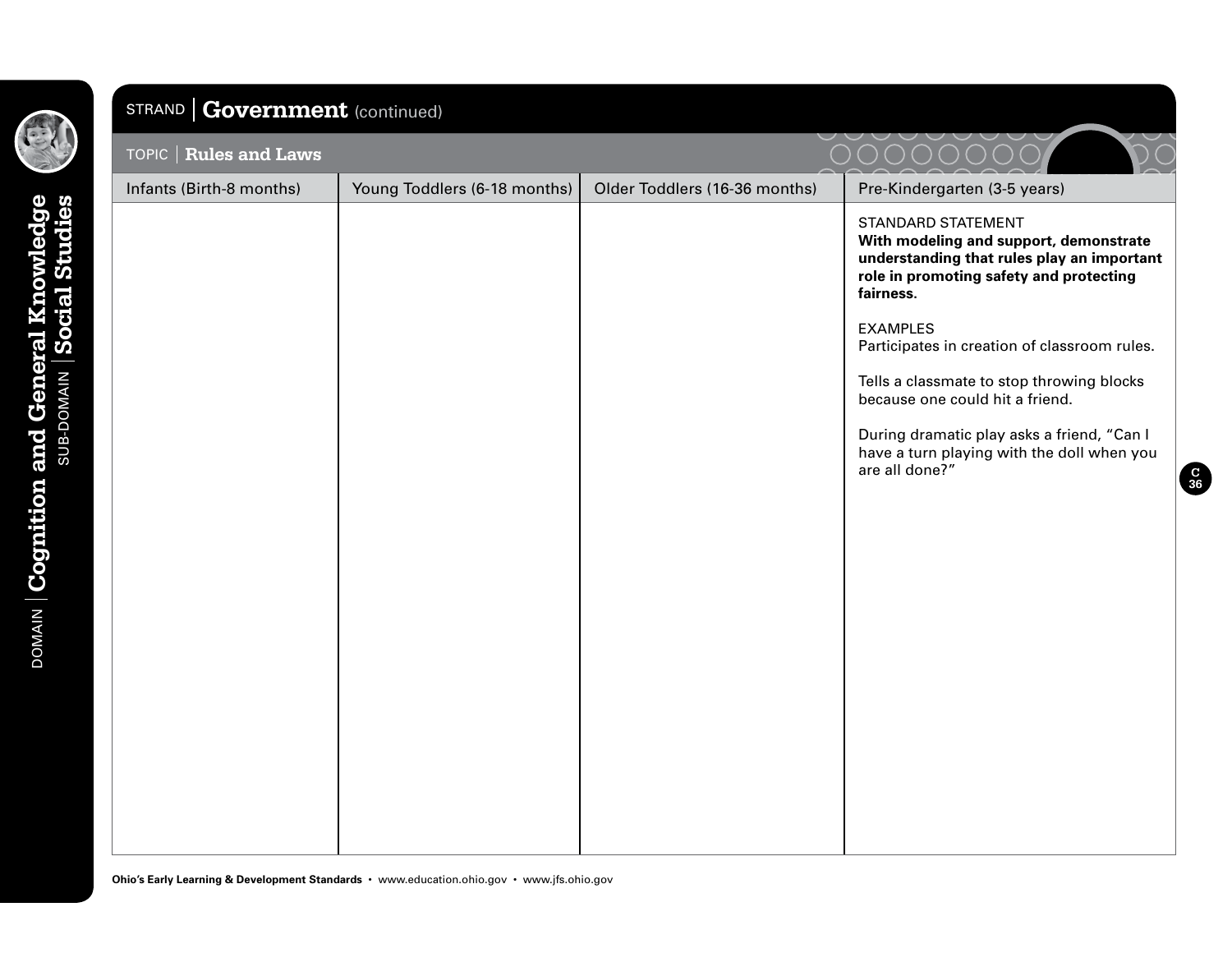

SUB-DOMAIN **Social Studies**

#### STRAND **Economics**



| TOPIC   Scarcity         |                              |                               |                                                                                                                                                                                             |
|--------------------------|------------------------------|-------------------------------|---------------------------------------------------------------------------------------------------------------------------------------------------------------------------------------------|
| Infants (Birth-8 months) | Young Toddlers (6-18 months) | Older Toddlers (16-36 months) | Pre-Kindergarten (3-5 years)                                                                                                                                                                |
|                          |                              |                               | <b>STANDARD STATEMENT</b><br>With modeling and support, recognize that<br>people have wants and must make choices<br>to satisfy those wants because resources<br>and materials are limited. |
|                          |                              |                               | <b>EXAMPLES</b><br>Notices that the red paint is gone and<br>asks the teacher to get more out of the<br>supply closet.                                                                      |
|                          |                              |                               | Offers to share the sponge in the water table<br>when there is only one available.                                                                                                          |
|                          |                              |                               | Tells his friend that there are only two books<br>about cars in the book area and that he has<br>to pick one.                                                                               |
|                          |                              |                               |                                                                                                                                                                                             |
|                          |                              |                               |                                                                                                                                                                                             |
|                          |                              |                               |                                                                                                                                                                                             |
|                          |                              |                               |                                                                                                                                                                                             |
|                          |                              |                               |                                                                                                                                                                                             |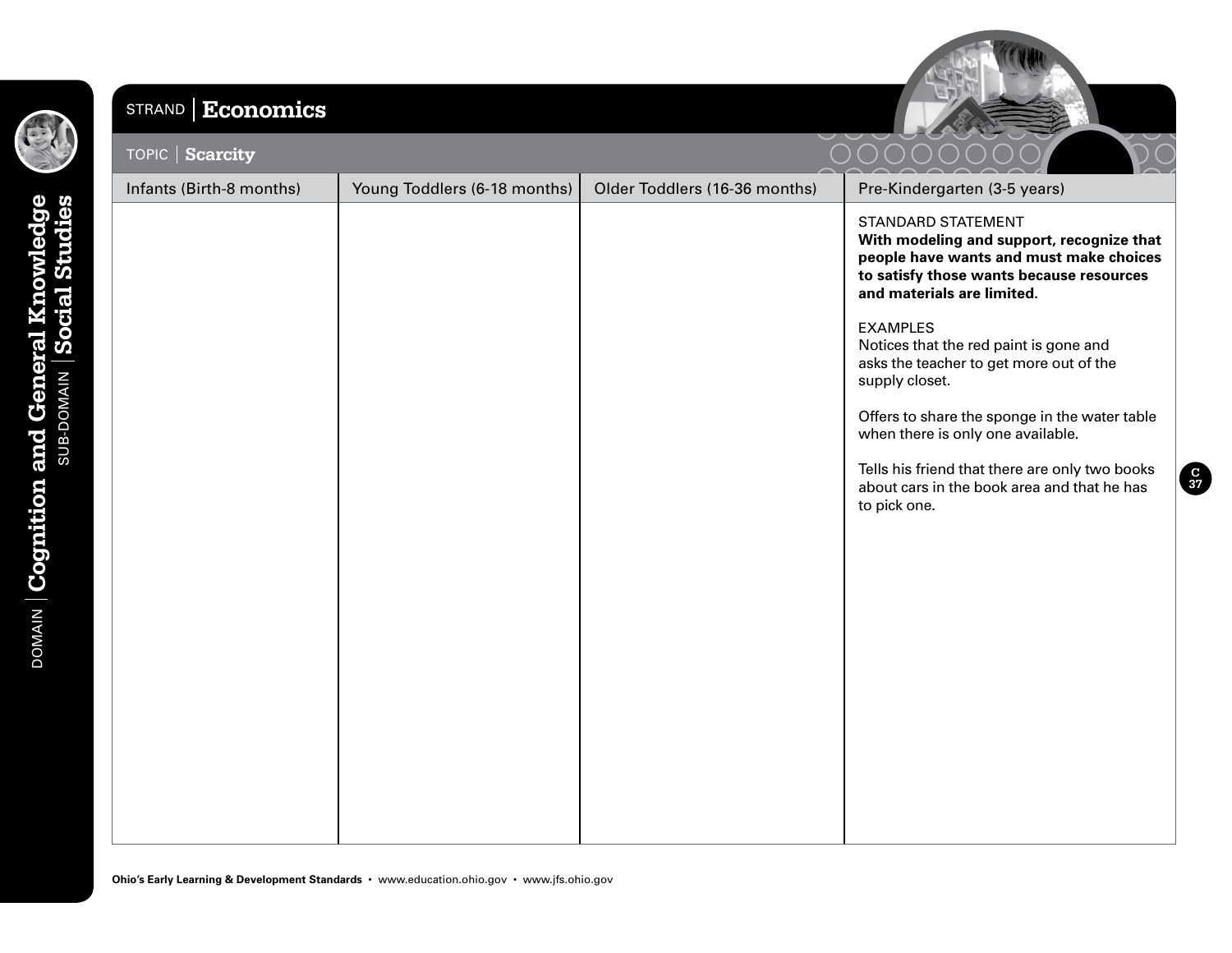

SUB-DOMAIN **Social Studies**

DOMAIN **Cognition and General Knowledge**

# STRAND **Economics** (continued)

| <b>Production and Consumption</b><br><b>TOPIC</b> |                              |                               |                                                                                                                                                            |
|---------------------------------------------------|------------------------------|-------------------------------|------------------------------------------------------------------------------------------------------------------------------------------------------------|
| Infants (Birth-8 months)                          | Young Toddlers (6-18 months) | Older Toddlers (16-36 months) | Pre-Kindergarten (3-5 years)                                                                                                                               |
|                                                   |                              |                               | <b>STANDARD STATEMENT</b><br>With modeling and support, demonstrate<br>understanding of where goods and services<br>originate and how they are acquired.   |
|                                                   |                              |                               | <b>EXAMPLES</b><br>Makes a grocery list during<br>dramatic play, puts purse over her shoulder<br>and says, "I have to go to the grocery store."            |
|                                                   |                              |                               | Helps to take care of tomato plant in<br>classroom and then assists in making salsa<br>for snack when tomatoes are ripe.                                   |
|                                                   |                              |                               |                                                                                                                                                            |
|                                                   |                              |                               | <b>STANDARD STATEMENT</b><br>With modeling and support, demonstrate<br>responsible consumption and conservation<br>of resources.                           |
|                                                   |                              |                               | <b>EXAMPLES</b><br>Tells the teacher that his family went to the<br>apple orchard to pick apples and when they<br>got home they made applesauce with them. |
|                                                   |                              |                               | Tells a new classmate at snack not to take too<br>many crackers so they aren't thrown away.                                                                |
|                                                   |                              |                               |                                                                                                                                                            |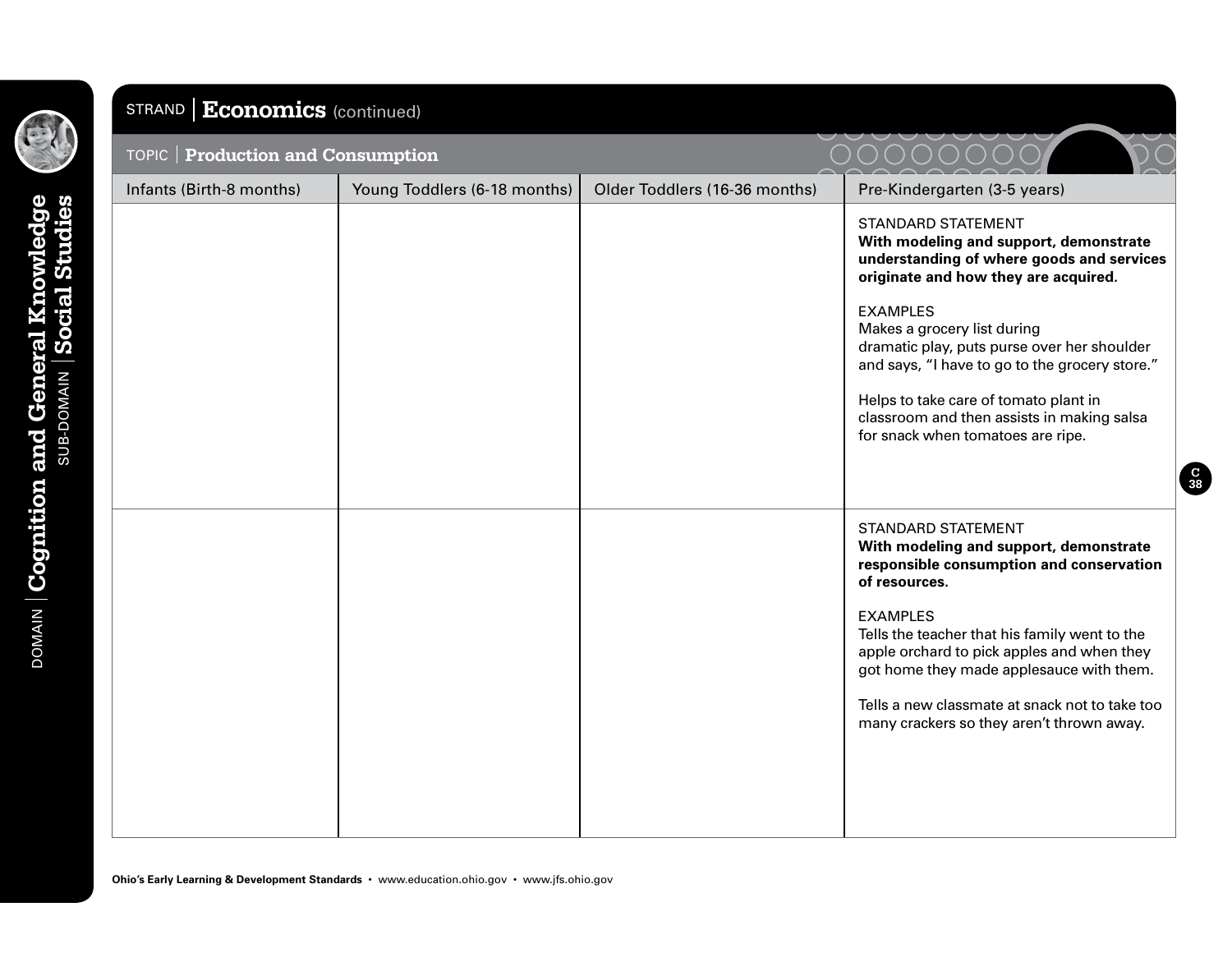

SUB-DOMAIN **Science**

DOMAIN **Cognition and General Knowledge**

**DOMAIN** | Cognition and General Knowledge

# STRAND **Science Inquiry and Application**



#### TOPIC **Inquiry**

| Infants (Birth-8 months)                                                                                                                                                                                                     | Young Toddlers (6-18 months)                                                                                                                                                                                                                                                                      | Older Toddlers (16-36 months)                                                                                                                                                                                                                                                                         | Pre-Kindergarten (3-5 years)                                                                                                                                                                                                                                                                                                                                       |
|------------------------------------------------------------------------------------------------------------------------------------------------------------------------------------------------------------------------------|---------------------------------------------------------------------------------------------------------------------------------------------------------------------------------------------------------------------------------------------------------------------------------------------------|-------------------------------------------------------------------------------------------------------------------------------------------------------------------------------------------------------------------------------------------------------------------------------------------------------|--------------------------------------------------------------------------------------------------------------------------------------------------------------------------------------------------------------------------------------------------------------------------------------------------------------------------------------------------------------------|
| <b>STANDARD STATEMENT</b><br><b>Examine objects with lips</b><br>and tongue.<br><b>EXAMPLES</b><br>Explores toys and other<br>objects in the environment<br>with mouth.<br>Places mouth on adult's face<br>while being held. | <b>STANDARD STATEMENT</b><br>Try different things with<br>objects to see what happens<br>or how things work.<br><b>EXAMPLES</b><br>Tries to reach an object behind<br>the bookcase.<br>Drops objects from different<br>heights and positions.                                                     | <b>STANDARD STATEMENT</b><br><b>Engage in sustained and</b><br>complex manipulation of objects.<br><b>EXAMPLES</b><br>Experiments with water tubes in the<br>water table, pours water through<br>different tubes, and observes the<br>water flow down.<br>Builds with blocks, making a<br>big castle. | <b>STANDARD STATEMENT</b><br>Explore objects, materials and events in<br>the environment.<br><b>EXAMPLES</b><br>Tries different combinations of blocks to<br>build a tall tower.<br>Uses moist clay to make two pieces<br>stick together.<br>Watches the birds at the birdfeeder.<br>Observes that the wind blows the snow<br>across the playground.               |
| <b>STANDARD STATEMENT</b><br>Observe, hold, touch and<br>manipulate objects.<br><b>EXAMPLES</b><br>Turns face to the light breeze.<br>Explores body parts of self<br>and others.<br>Explores, touches and feels<br>books.    | <b>STANDARD STATEMENT</b><br>Observe the physical and<br>natural world around them.<br><b>EXAMPLES</b><br>Watches the rain on the window.<br>In the water table, pours water<br>through the waterwheels to see<br>the wheel's movement.<br>Notice the wind moving the<br>daffodils in the garden. | <b>STANDARD STATEMENT</b><br><b>Engage in focused observations</b><br>of objects and events in the<br>environment.<br><b>EXAMPLES</b><br>Watches movement of ants on<br>an anthill.<br>Looks inside a toy to see how<br>it works.                                                                     | <b>STANDARD STATEMENT</b><br><b>Make careful observations.</b><br><b>EXAMPLES</b><br>Observes a bird on the grass and says,<br>"That bird is eating a worm!"<br>Tells his mother, "The sunflowers we planted<br>are almost as tall as me now."<br>Says to a friend, "The cars and houses<br>got smaller and smaller when we took the<br>airplane to visit my dad." |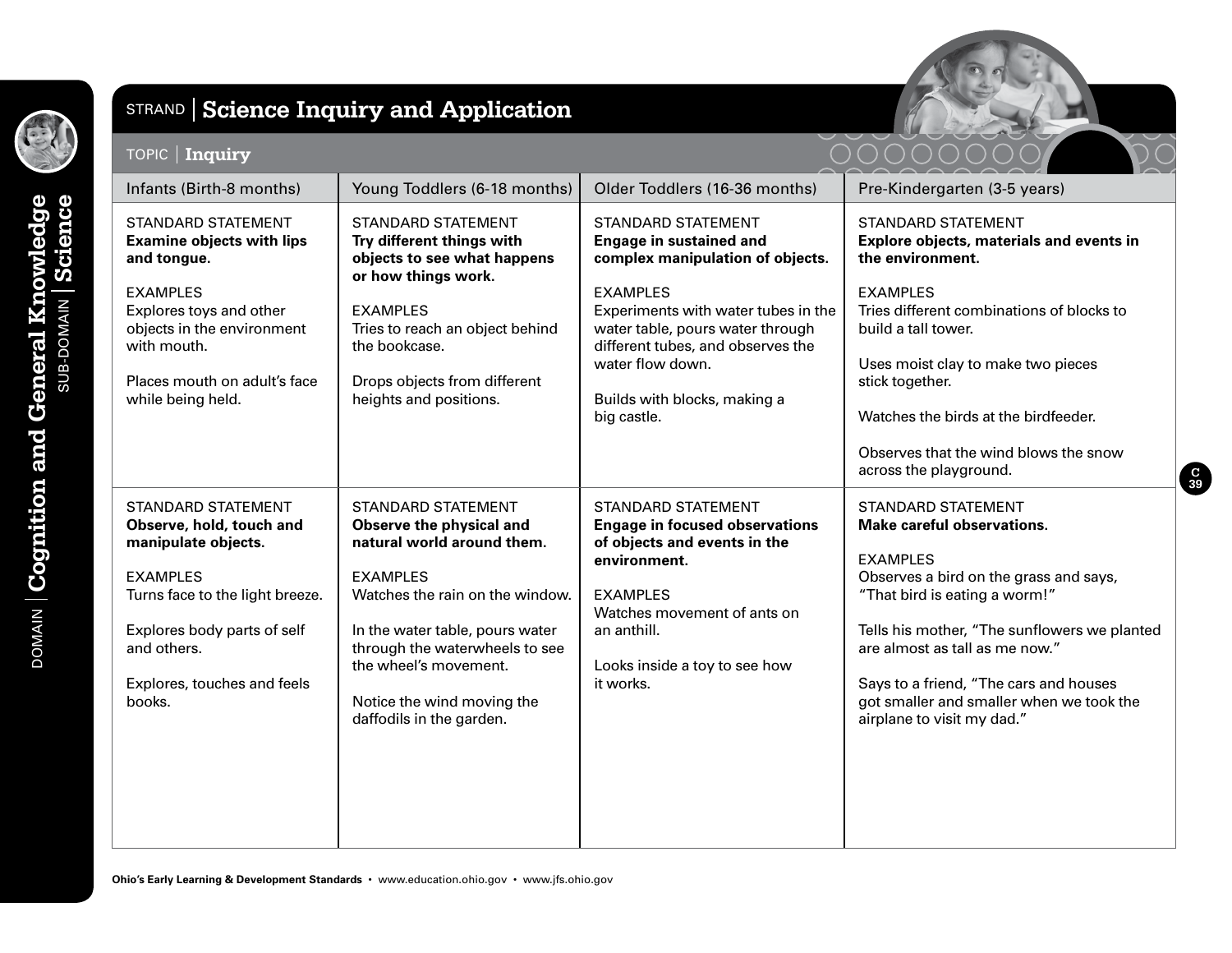

SUB-DOMAIN **Science**

DOMAIN **Cognition and General Knowledge**

# STRAND **Science Inquiry and Application** (continued)

#### TOPIC **Inquiry** (continued)

| Infants (Birth-8 months) | Young Toddlers (6-18 months) | Older Toddlers (16-36 months)                                                                                                                                                                                                                                                                 | Pre-Kindergarten (3-5 years)                                                                                                                                                                                                                                                                                           |
|--------------------------|------------------------------|-----------------------------------------------------------------------------------------------------------------------------------------------------------------------------------------------------------------------------------------------------------------------------------------------|------------------------------------------------------------------------------------------------------------------------------------------------------------------------------------------------------------------------------------------------------------------------------------------------------------------------|
|                          |                              | <b>STANDARD STATEMENT</b><br>Ask questions about objects and<br>events in the environment.                                                                                                                                                                                                    | <b>STANDARD STATEMENT</b><br>Pose questions about the physical<br>and natural environment.                                                                                                                                                                                                                             |
|                          |                              | <b>EXAMPLES</b><br>Observes a butterfly and asks,<br>"Where did it go?"<br>Asks, "Why does the wind blow?"                                                                                                                                                                                    | <b>EXAMPLES</b><br>Asks why the ant hill on the<br>playground is bigger today than<br>it was yesterday.<br>Listens intently to the voice on the<br>classroom intercom and then asks<br>if it is a phone.<br>Asks, "How did the caterpillar<br>become a cocoon?"                                                        |
|                          |                              | STANDARD STATEMENT<br>With modeling and support,<br>use simple tools to explore the<br>environment.<br><b>EXAMPLES</b><br>Uses nesting cups in water table.<br>Uses a small shovel or stick to<br>move the dirt looking for bugs.<br>Uses a magnifier to examine<br>moss growing near a tree. | STANDARD STATEMENT<br>Engage in simple investigations.<br><b>EXAMPLES</b><br>During the garden project,<br>investigates which plants grew<br>better, those planted in the shade<br>or those planted in the sun.<br>Engages in an investigation of<br>the properties of sound: loud/soft<br>(volume), high/low (pitch). |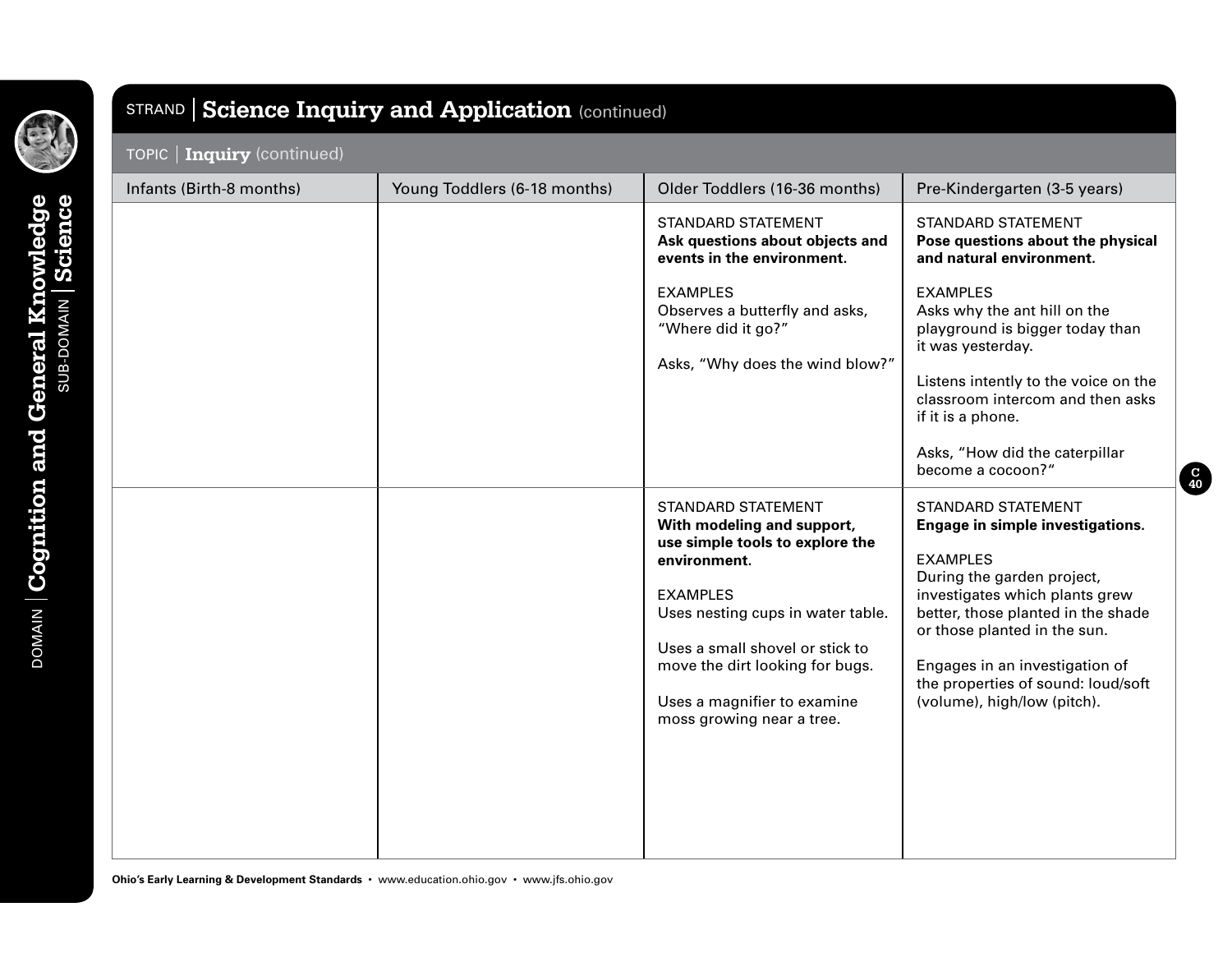| TOPIC   Inquiry (continued) |                              |                               |                                                                                                                                                                                                                                                                                                                                                                                                                                                                             |
|-----------------------------|------------------------------|-------------------------------|-----------------------------------------------------------------------------------------------------------------------------------------------------------------------------------------------------------------------------------------------------------------------------------------------------------------------------------------------------------------------------------------------------------------------------------------------------------------------------|
| Infants (Birth-8 months)    | Young Toddlers (6-18 months) | Older Toddlers (16-36 months) | Pre-Kindergarten (3-5 years)<br><b>STANDARD STATEMENT</b><br>Describe, compare, sort, classify,<br>and order.<br><b>EXAMPLES</b><br>Says, "The guinea pig's fur is<br>brown with white spots."<br>Strokes the guinea pig and the<br>bunny and comments that the<br>bunny's fur is softer.<br>Notices and comments that the<br>sand in the sun is easier to sift than<br>the sand in the shade.<br>Sorts all the shells from the rocks in<br>the basket on the nature table. |
|                             |                              |                               | Orders the shells from smallest<br>to largest.                                                                                                                                                                                                                                                                                                                                                                                                                              |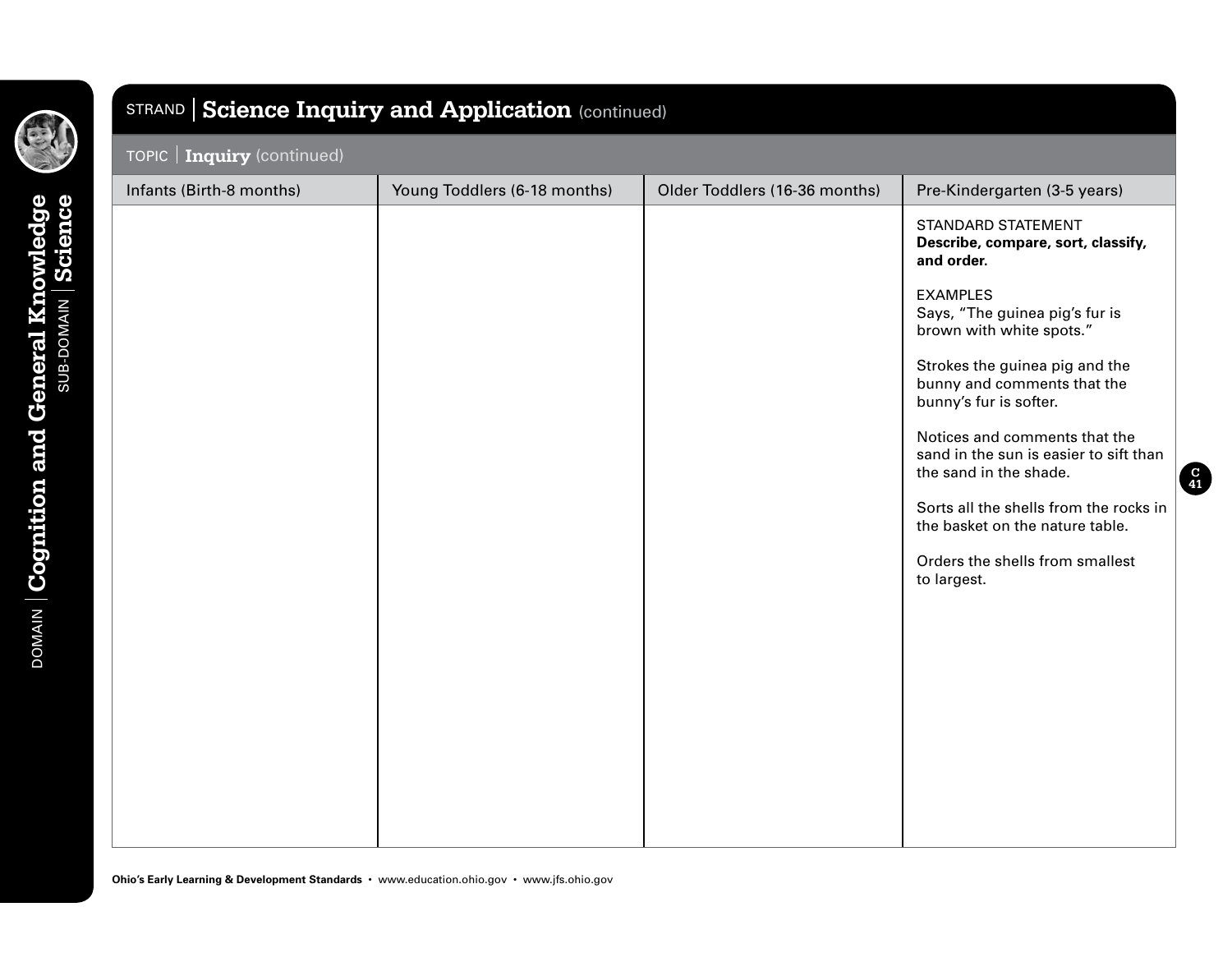| Infants (Birth-8 months) | Young Toddlers (6-18 months) | Older Toddlers (16-36 months) | Pre-Kindergarten (3-5 years)                                                                                                                                                                                                                                                                                                                                                                                                                                                                                                                                                                |
|--------------------------|------------------------------|-------------------------------|---------------------------------------------------------------------------------------------------------------------------------------------------------------------------------------------------------------------------------------------------------------------------------------------------------------------------------------------------------------------------------------------------------------------------------------------------------------------------------------------------------------------------------------------------------------------------------------------|
|                          |                              |                               | <b>STANDARD STATEMENT</b><br>Record observations using words,<br>pictures, charts, graphs, etc.<br><b>EXAMPLES</b><br>Draws a picture of the bird eating<br>a worm.<br>Takes a clipboard on a nature walk<br>to record observations.<br>Photographs moss on the side of<br>a tree.<br>Tells a friend that the moon was<br>a whole circle last night and a lot<br>of times it's only part of a circle<br>and expresses interest in why it<br>is different.<br>Explains that when they plucked<br>rubber bands of different lengths<br>strung across a shoebox they made<br>different sounds. |

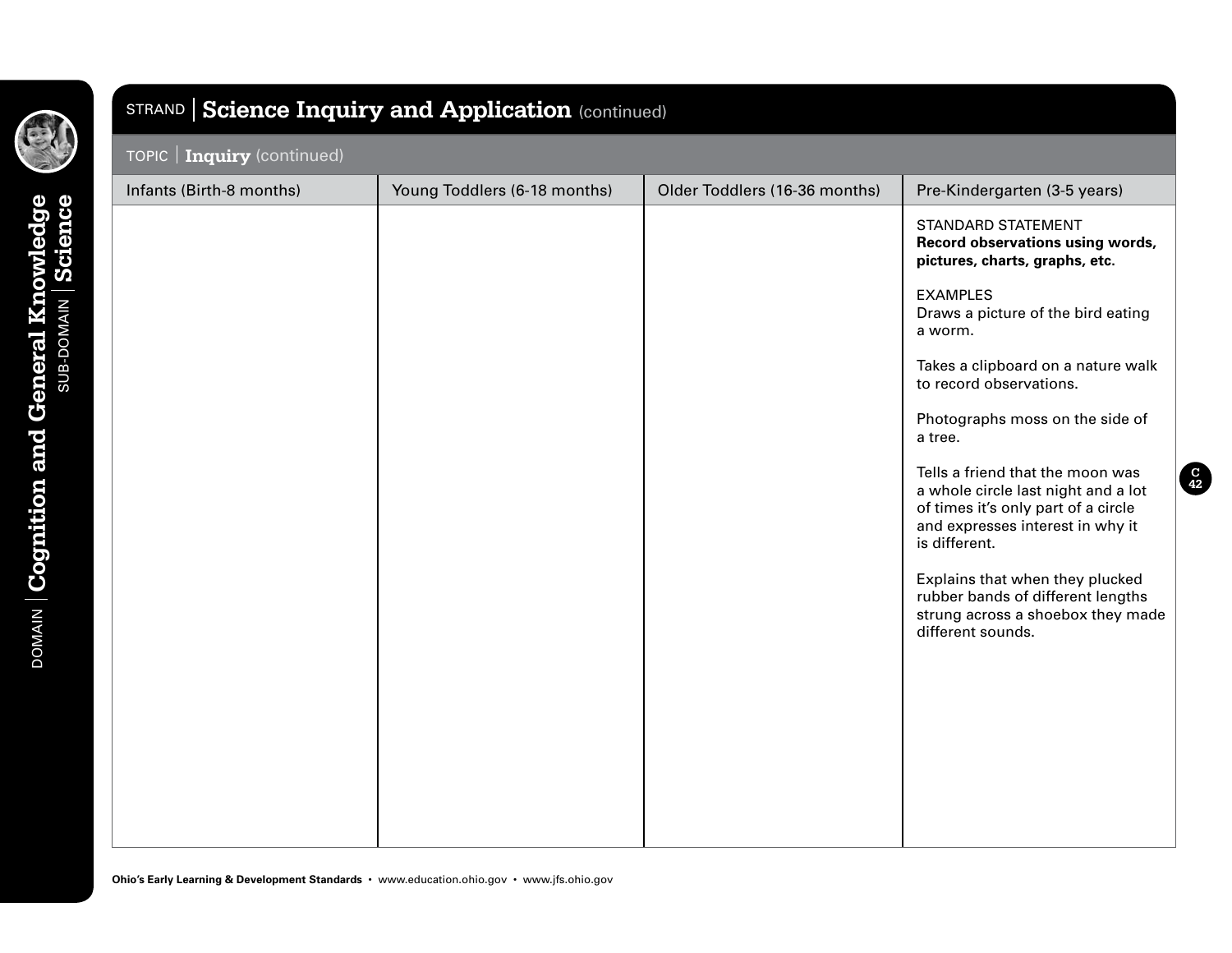| Infants (Birth-8 months) | Young Toddlers (6-18 months) | Older Toddlers (16-36 months) | Pre-Kindergarten (3-5 years)                                                                                                                                                                                                                                                                                                                                                                                                                          |
|--------------------------|------------------------------|-------------------------------|-------------------------------------------------------------------------------------------------------------------------------------------------------------------------------------------------------------------------------------------------------------------------------------------------------------------------------------------------------------------------------------------------------------------------------------------------------|
|                          |                              |                               | <b>STANDARD STATEMENT</b><br>Use simple tools to extend<br>investigation.<br><b>EXAMPLES</b><br>Uses a measuring cup to measure<br>out the flour needed to bake<br>muffins or tortillas.<br>Asks for a magnifying glass to view<br>parts of a flower.                                                                                                                                                                                                 |
|                          |                              |                               | Marks height on a growth chart<br>with adult's assistance.                                                                                                                                                                                                                                                                                                                                                                                            |
|                          |                              |                               | <b>STANDARD STATEMENT</b><br>Identify patterns and relationships.<br><b>EXAMPLES</b><br>States, "At night it gets dark and we<br>go to sleep and in the morning it<br>gets light so we wake up."<br>Makes the observation that in the<br>winter it snows, but where her<br>grandma lives in Florida it<br>does not.<br>States, "I like to eat peanut butter<br>and jelly for lunch, but John and<br>Lisa can't eat it because it makes<br>them sick." |

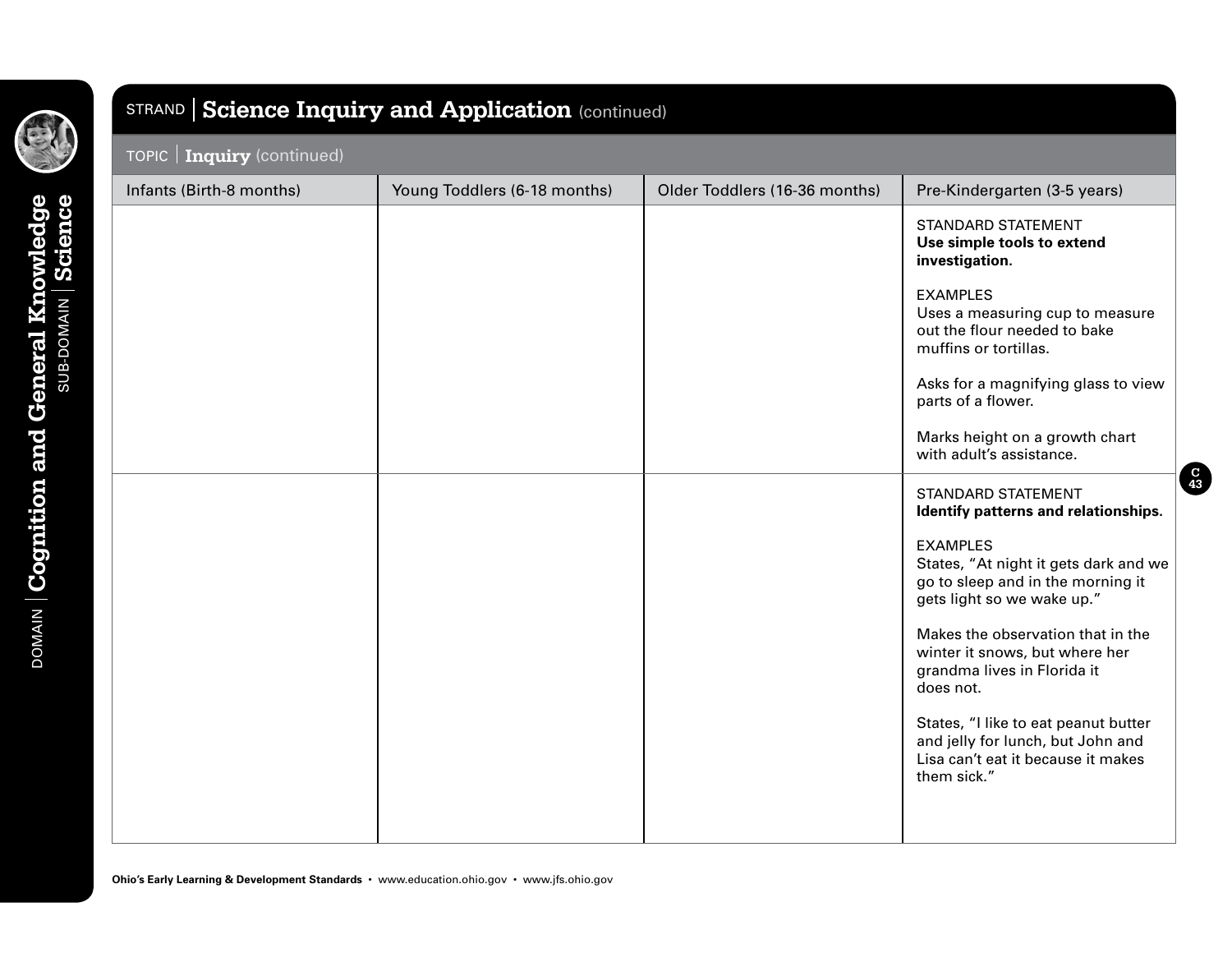|                    |                             | STRAND   Science Inquiry and Application (continued) |                               |                                                                                                                                                                                                                                                                                                   |
|--------------------|-----------------------------|------------------------------------------------------|-------------------------------|---------------------------------------------------------------------------------------------------------------------------------------------------------------------------------------------------------------------------------------------------------------------------------------------------|
|                    | TOPIC   Inquiry (continued) |                                                      |                               |                                                                                                                                                                                                                                                                                                   |
|                    | Infants (Birth-8 months)    | Young Toddlers (6-18 months)                         | Older Toddlers (16-36 months) | Pre-Kindergarten (3-5 years)                                                                                                                                                                                                                                                                      |
|                    |                             |                                                      |                               | <b>STANDARD STATEMENT</b><br><b>Make predictions.</b>                                                                                                                                                                                                                                             |
| SUB-DOMAIN Science |                             |                                                      |                               | <b>EXAMPLES</b><br>Provides responses when asked,<br>"What do you think will happen to<br>the ice cubes if we leave them on<br>the counter?"<br>After assisting his grandfather with<br>feeding the hens states, "I think the<br>chicken eggs will be hatched when<br>we come out here tomorrow." |
|                    |                             |                                                      |                               | States, "Tasha's sister took two<br>steps today. I bet she'll take<br>three tomorrow."<br>Predicts which toy car will go faster,<br>one rolling down a sharp incline or<br>a car rolling down a slight incline.                                                                                   |
|                    |                             |                                                      |                               |                                                                                                                                                                                                                                                                                                   |

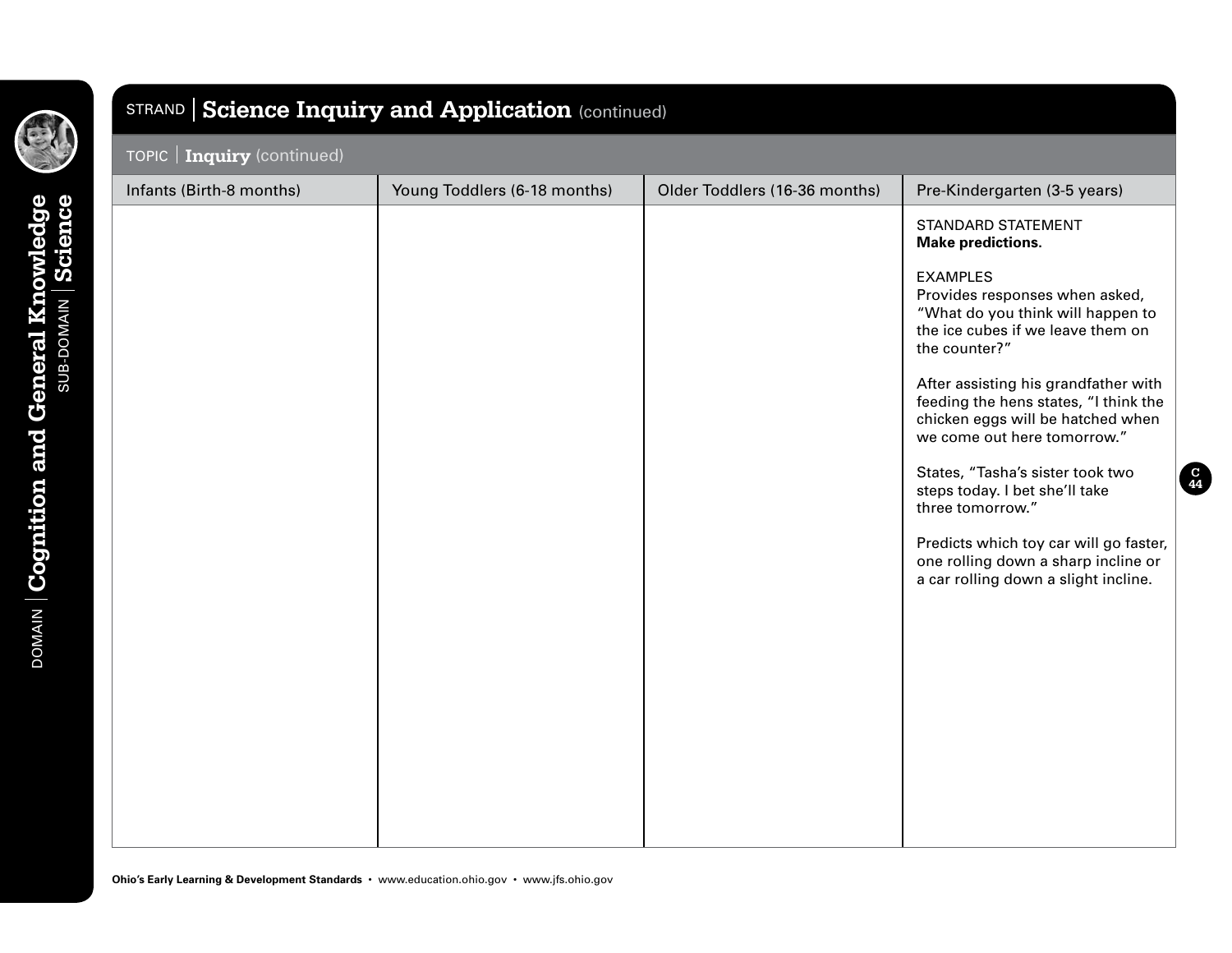| Infants (Birth-8 months) | Young Toddlers (6-18 months) | Older Toddlers (16-36 months) | Pre-Kindergarten (3-5 years)                                                                                                                                                                                                                                                                                                                                                                        |
|--------------------------|------------------------------|-------------------------------|-----------------------------------------------------------------------------------------------------------------------------------------------------------------------------------------------------------------------------------------------------------------------------------------------------------------------------------------------------------------------------------------------------|
|                          |                              |                               | <b>STANDARD STATEMENT</b><br><b>Make inferences, generalizations</b><br>and explanations based on<br>evidence.<br><b>EXAMPLES</b><br>On a windy day, observes that the<br>leaf pile is gone and infers, "The<br>leaves blew away."<br>Observes that his classmate is<br>absent and infers, "Marcos is out<br>sick today."<br>Observes that the ground is wet<br>and states, "It rained last night." |

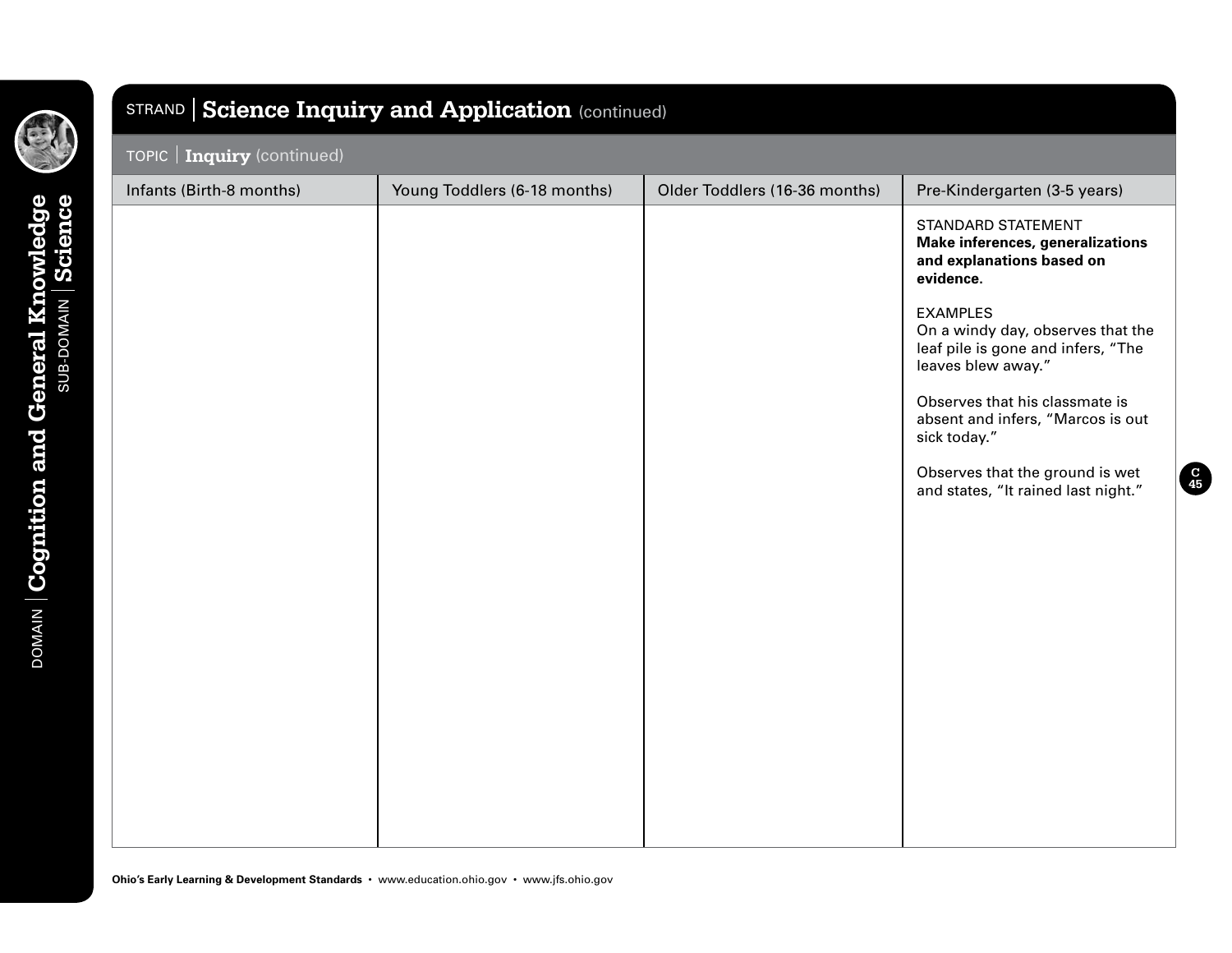| Infants (Birth-8 months) | Young Toddlers (6-18 months) | Older Toddlers (16-36 months) | Pre-Kindergarten (3-5 years)                                                                                                                                                              |
|--------------------------|------------------------------|-------------------------------|-------------------------------------------------------------------------------------------------------------------------------------------------------------------------------------------|
|                          |                              |                               | <b>STANDARD STATEMENT</b><br>Share findings, ideas and<br>explanations (may be correct<br>or incorrect) through a variety<br>of methods (e.g., pictures,<br>words, dramatization).        |
|                          |                              |                               | <b>EXAMPLES</b><br>Helps make a graph that<br>demonstrates the length of his<br>shadow that was measured in the<br>morning and in the late afternoon,<br>to compare which one is bigger.  |
|                          |                              |                               | Draws pictures of the birds that visit<br>two different bird feeders on the<br>playground, making a distinction<br>between the color and size of the<br>birds which eat from each feeder. |
|                          |                              |                               | Takes pictures of the same tree on<br>the playground at different times of<br>the year and discusses how the tree<br>changes over time.                                                   |
|                          |                              |                               |                                                                                                                                                                                           |
|                          |                              |                               |                                                                                                                                                                                           |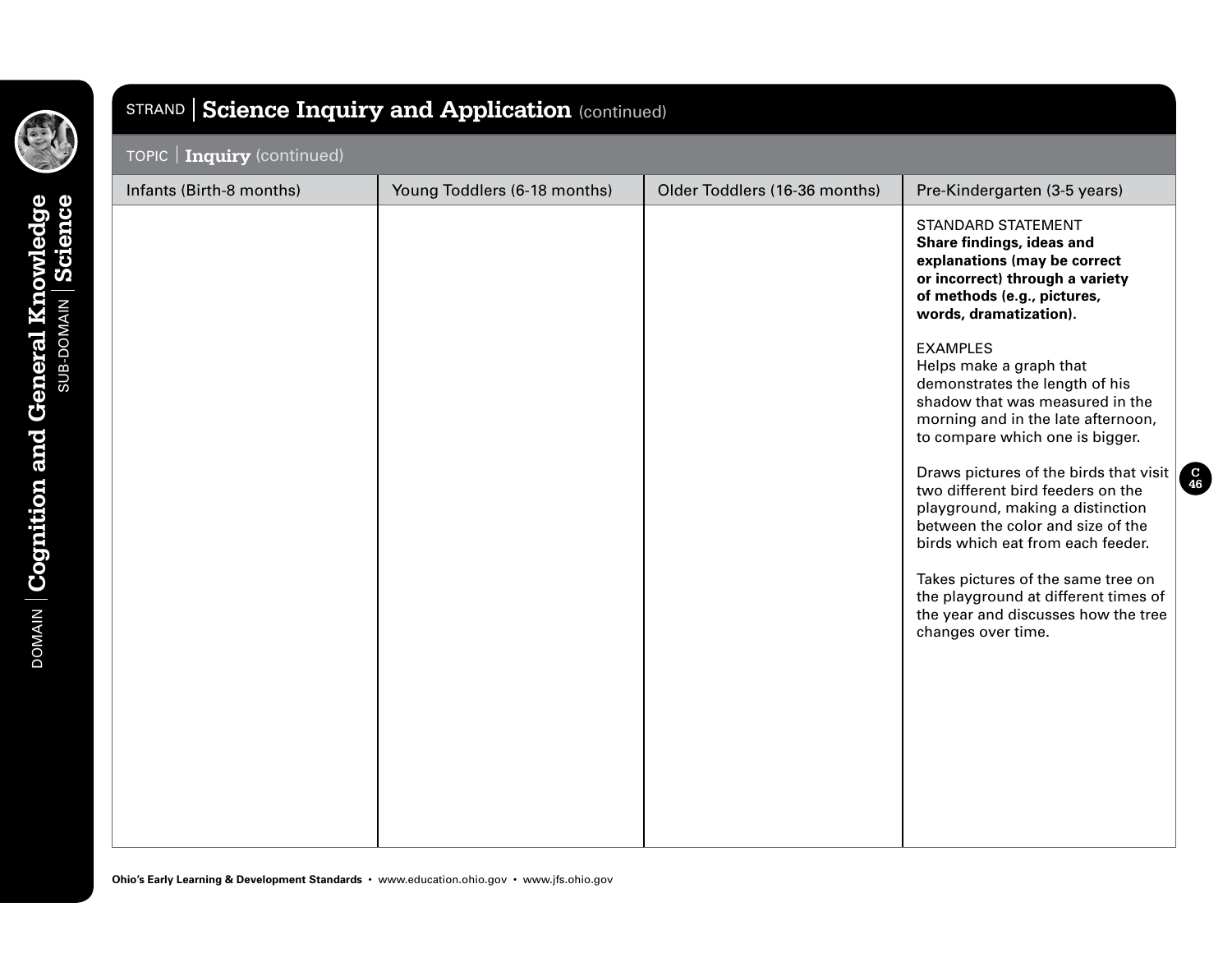

# STRAND **Science Inquiry and Application** (continued)

| <b>TOPIC</b>   Cause and Effect                                                                                                                                                                                                                  |                                                                                                                                                                                                                                                                                                                                                                                                                           |                                                                                                                                                                                                                                                                                                                         | ( ) ( )                      |
|--------------------------------------------------------------------------------------------------------------------------------------------------------------------------------------------------------------------------------------------------|---------------------------------------------------------------------------------------------------------------------------------------------------------------------------------------------------------------------------------------------------------------------------------------------------------------------------------------------------------------------------------------------------------------------------|-------------------------------------------------------------------------------------------------------------------------------------------------------------------------------------------------------------------------------------------------------------------------------------------------------------------------|------------------------------|
| Infants (Birth-8 months)                                                                                                                                                                                                                         | Young Toddlers (6-18 months)                                                                                                                                                                                                                                                                                                                                                                                              | Older Toddlers (16-36 months)                                                                                                                                                                                                                                                                                           | Pre-Kindergarten (3-5 years) |
| <b>STANDARD STATEMENT</b><br>Use simple actions to make<br>things happen.                                                                                                                                                                        | <b>STANDARD STATEMENT</b><br><b>Purposefully combine actions to</b><br>make things happen.                                                                                                                                                                                                                                                                                                                                | <b>STANDARD STATEMENT</b><br>Demonstrate understanding that<br>events have a cause.                                                                                                                                                                                                                                     |                              |
| <b>EXAMPLES</b><br>Explores objects by mouthing,<br>banging, shaking or hitting them.<br>Grasps a toy in her hand, bats or<br>kicks at water, then acts surprised<br>by the splash.<br>Shakes a rattle repeatedly to<br>make the sound continue. | <b>EXAMPLES</b><br>Drops objects from different<br>heights and positions.<br>Pulls a string attached to a toy to<br>bring the toy closer.<br>Touches or bangs the handle of a<br>jack-in-the-box, then hands it back<br>to the caregiver to make it pop.<br>Touches different parts of a musical<br>toy to make the music start again.<br>Explores the air moving through<br>a bubble blowing wand to<br>produce bubbles. | <b>EXAMPLES</b><br>Chooses only rings with holes<br>when playing with a ring<br>stacking toy.<br>Says, "Lucile fall down," when<br>seeing a peer crying.<br>Communicates about what<br>makes a pop-up toy go.<br>Repeats an action to cause a<br>known reaction.                                                        |                              |
|                                                                                                                                                                                                                                                  |                                                                                                                                                                                                                                                                                                                                                                                                                           | <b>STANDARD STATEMENT</b><br><b>Make predictions.</b><br><b>EXAMPLES</b><br>Predicts that the glass will break<br>if it falls on the tile floor.<br>With prompting, predicts that<br>recess will be indoors because<br>it is raining.<br>Responds to simple "what if"<br>questions to predict a variety<br>of outcomes. |                              |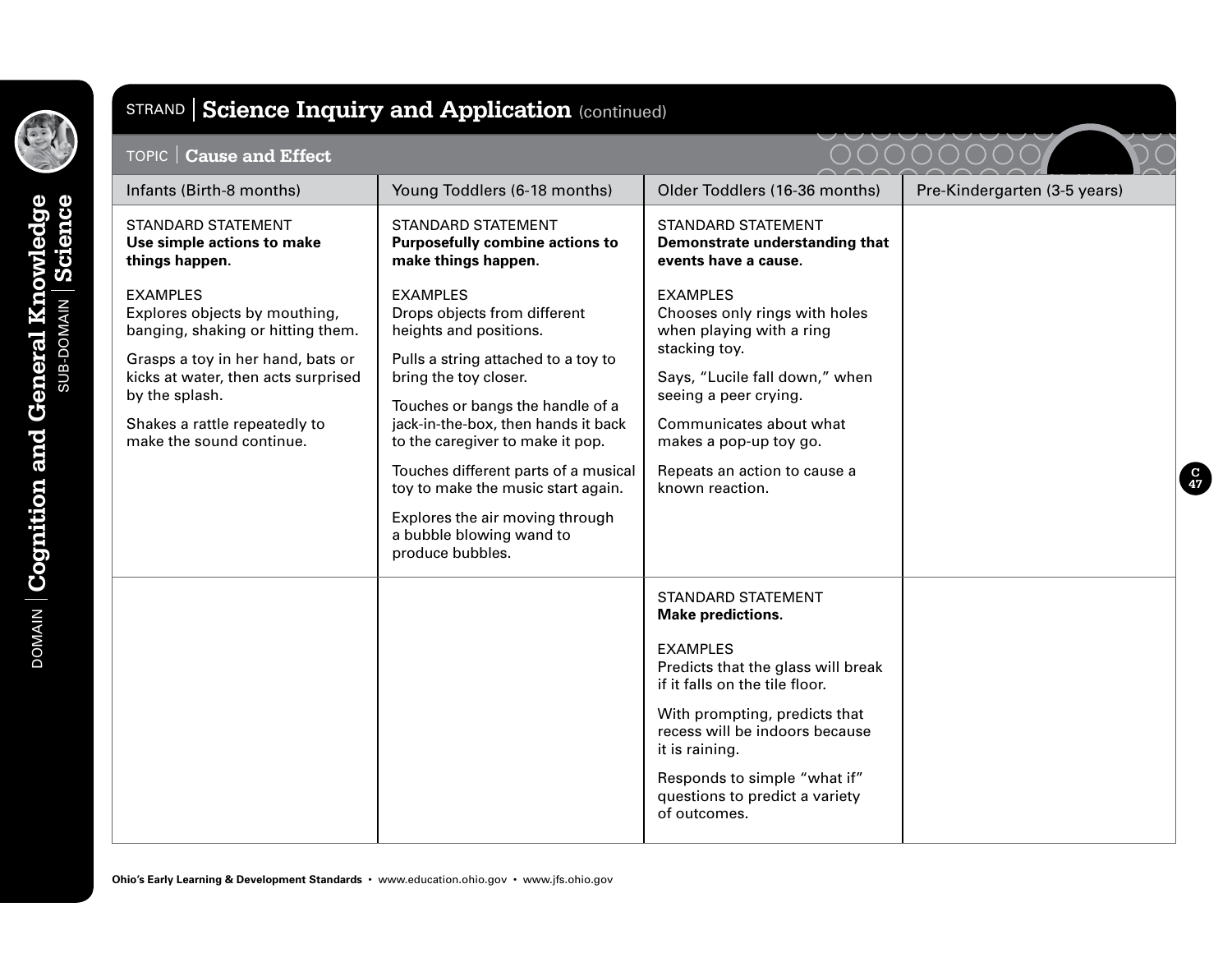

SUB-DOMAIN **Science**

DOMAIN **Cognition and General Knowledge**

# STRAND **Earth and Space Science**

| <b>Explorations of the Natural World</b><br>TOPIC |                              |                               |                                                                                                                                                                                                                   |
|---------------------------------------------------|------------------------------|-------------------------------|-------------------------------------------------------------------------------------------------------------------------------------------------------------------------------------------------------------------|
| Infants (Birth-8 months)                          | Young Toddlers (6-18 months) | Older Toddlers (16-36 months) | Pre-Kindergarten (3-5 years)                                                                                                                                                                                      |
|                                                   |                              |                               | <b>STANDARD STATEMENT</b><br>With modeling and support,<br>recognize familiar elements of<br>the natural environment and<br>understand that these may change<br>over time (e.g., soil, weather, sun<br>and moon). |
|                                                   |                              |                               | <b>EXAMPLES</b><br>Notices how melting snow creates<br>craters and gullies that change the<br>landscape of the playground.                                                                                        |
|                                                   |                              |                               | While on the playground, notices<br>that he can see the moon even<br>though it is day.                                                                                                                            |
|                                                   |                              |                               | Notices that the sun moves in the<br>sky during the course of the day.                                                                                                                                            |
|                                                   |                              |                               | Comments about the wind blowing<br>the flag on top of the playground<br>structure.                                                                                                                                |
|                                                   |                              |                               | Uses language (either verbal<br>or sign language) to describe<br>characteristics of the weather<br>during different times of the year.                                                                            |
|                                                   |                              |                               | Predicts what will happen to snow<br>when the temperature rises.                                                                                                                                                  |
|                                                   |                              |                               |                                                                                                                                                                                                                   |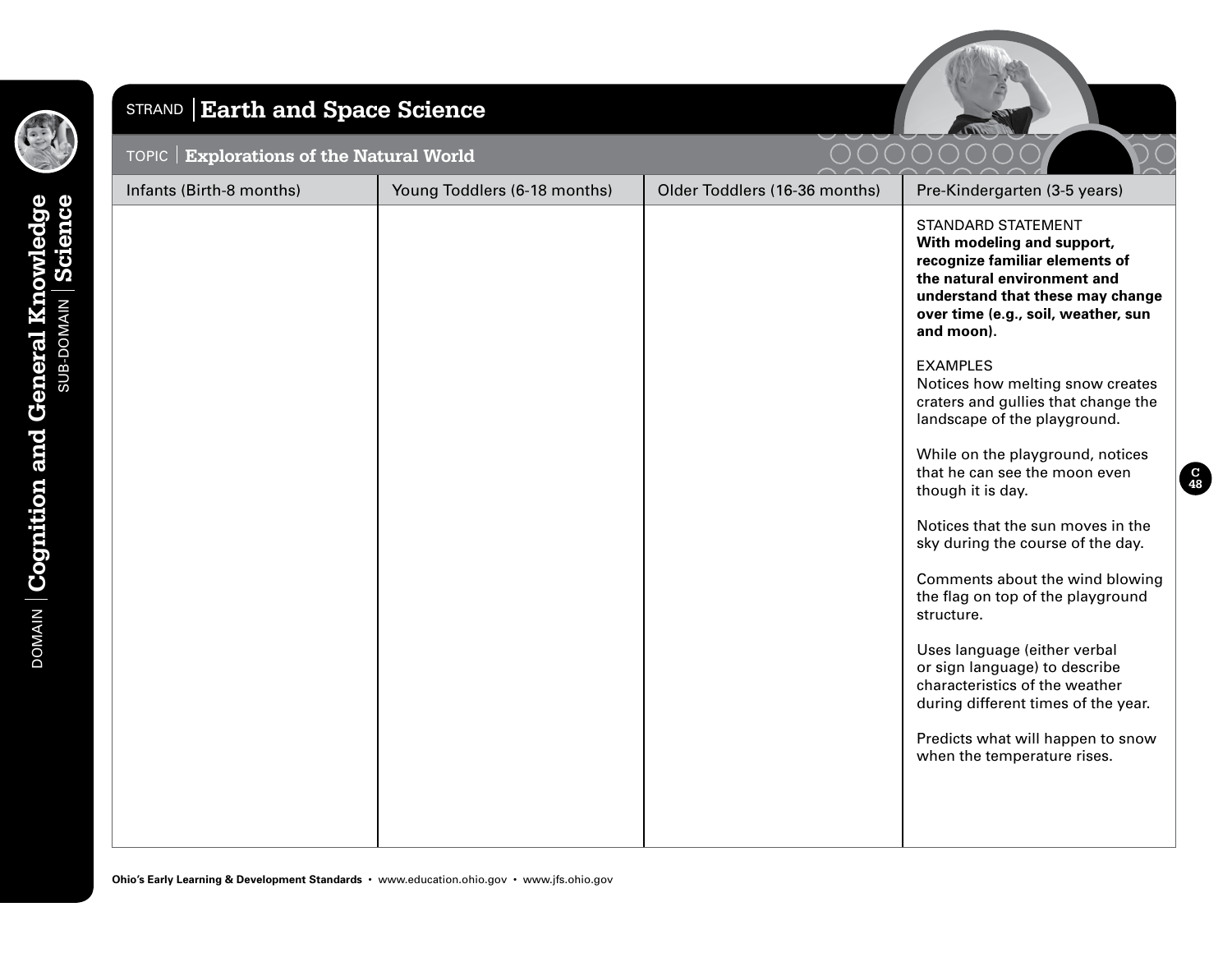

### STRAND **Earth and Space Science** (continued)

#### TOPIC **Explorations of the Natural World** (continued)

| Infants (Birth-8 months) | Young Toddlers (6-18 months) | Older Toddlers (16-36 months) | Pre-Kindergarten (3-5 years)                                                                                                                                                                                                                  |
|--------------------------|------------------------------|-------------------------------|-----------------------------------------------------------------------------------------------------------------------------------------------------------------------------------------------------------------------------------------------|
|                          |                              |                               | <b>STANDARD STATEMENT</b><br>With modeling and support,<br>develop understanding of the<br>relationship between humans<br>and nature; recognizing the<br>difference between helpful and<br>harmful actions toward the<br>natural environment. |
|                          |                              |                               | <b>EXAMPLES</b><br>Expresses concern for the birds in<br>winter and suggests a class bird<br>feeding project.                                                                                                                                 |
|                          |                              |                               | Explains how he goes to the<br>recycle plant with his dad to<br>deposit the family's paper, glass,<br>and metal trash.                                                                                                                        |
|                          |                              |                               | Draws a picture of how food grows<br>(e.g., apples grow on trees, corn<br>grows in the ground).                                                                                                                                               |
|                          |                              |                               | Categorizes natural objects as those<br>that we can eat and those that we<br>can't eat (e.g., can eat plants, can't<br>eat rocks).                                                                                                            |
|                          |                              |                               | Identifies the harmful consequences<br>of a forest fire.                                                                                                                                                                                      |
|                          |                              |                               |                                                                                                                                                                                                                                               |
|                          |                              |                               |                                                                                                                                                                                                                                               |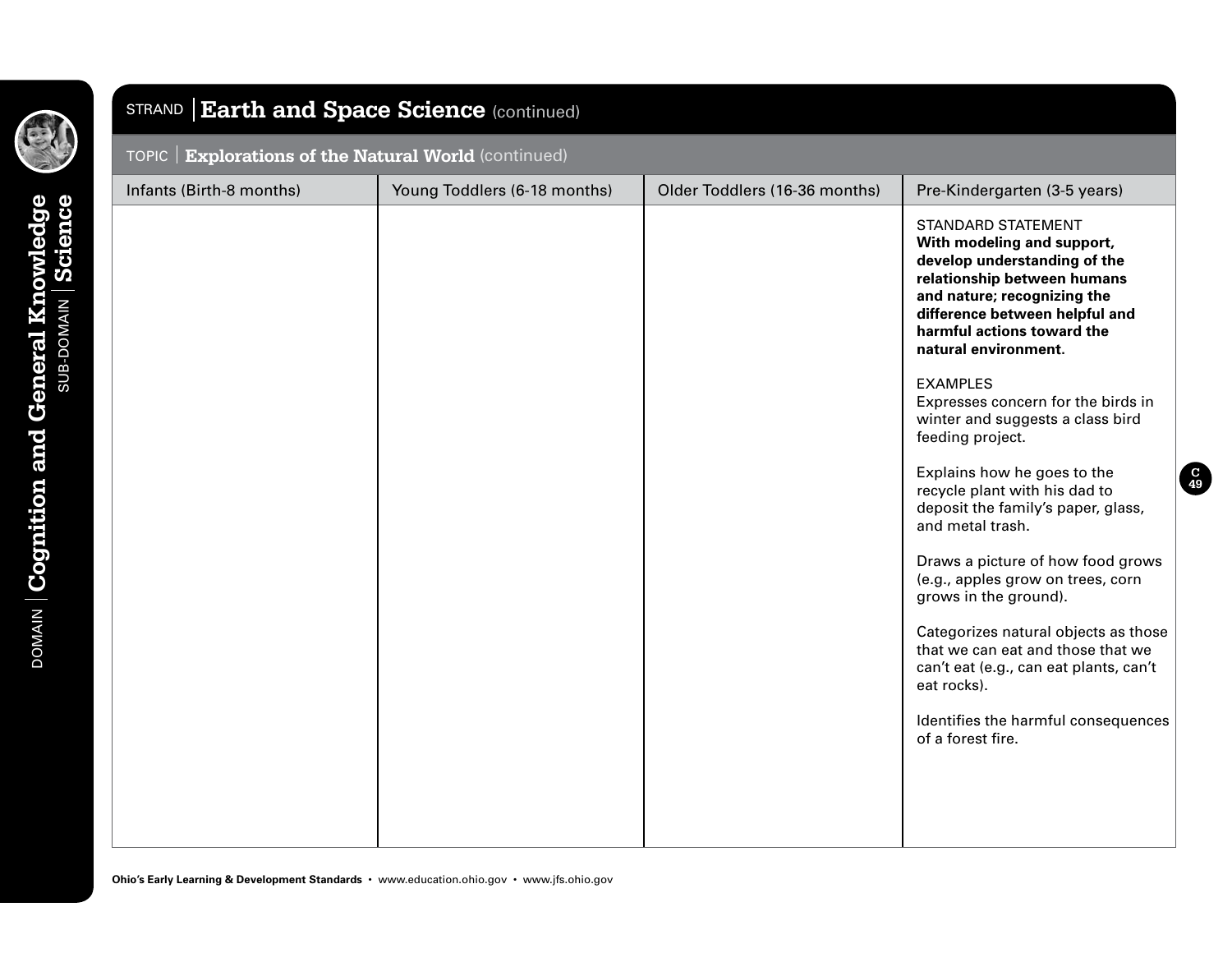

### STRAND **Physical Science**



 $\curvearrowright$ 

#### TOPIC **Explorations of Energy**

| Infants (Birth-8 months) | Young Toddlers (6-18 months) | Older Toddlers (16-36 months) | $\cap$ $\cap$ $\cap$<br>Pre-Kindergarten (3-5 years)                                                                                                                                                                                                                                                                                                                                           |
|--------------------------|------------------------------|-------------------------------|------------------------------------------------------------------------------------------------------------------------------------------------------------------------------------------------------------------------------------------------------------------------------------------------------------------------------------------------------------------------------------------------|
|                          |                              |                               | STANDARD STATEMENT<br>With modeling and support,<br>explore the properties of objects<br>and materials (e.g., solids<br>and liquids).<br><b>EXAMPLES</b><br>Observes what happens when ice<br>melts in the sensory table.<br>Makes ice cream for dessert<br>at lunch.                                                                                                                          |
|                          |                              |                               | <b>STANDARD STATEMENT</b><br>With modeling and support,<br>explore the position and motion<br>of objects.<br><b>EXAMPLES</b><br>Notices that the higher the incline<br>of the ramp, the farther the toy<br>car rolls.<br>Engages in play in the block area<br>with ramps, pulleys, wheels,<br>levers, etc.<br>Discovers that some magnets<br>"pull" together and some magnets<br>"push" apart. |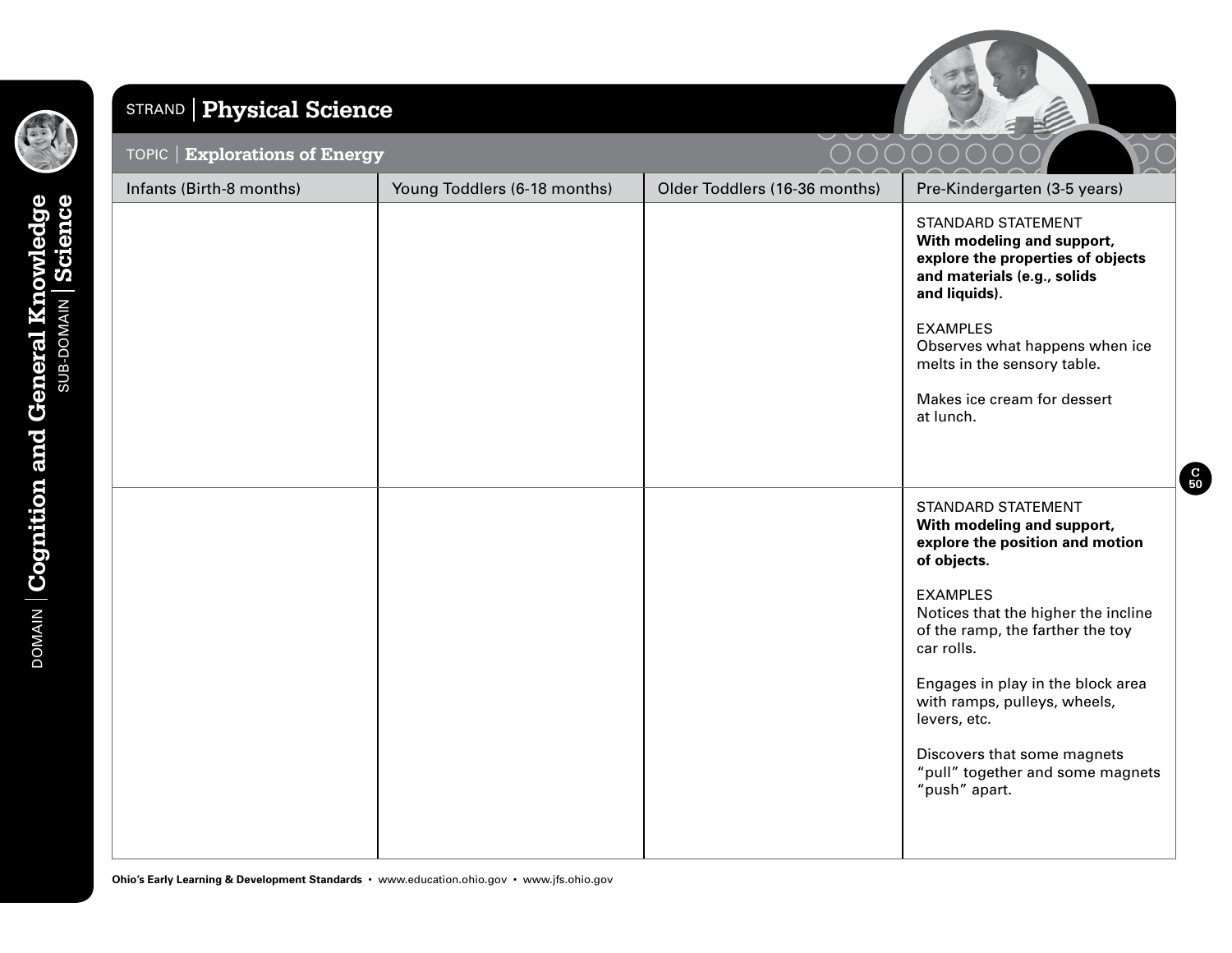

SUB-DOMAIN **Science**

DOMAIN **Cognition and General Knowledge**

# STRAND **Physical Science** (continued) TOPIC **Explorations of Energy** (continued) Infants (Birth-8 months) Young Toddlers (6-18 months) Older Toddlers (16-36 months) Pre-Kindergarten (3-5 years) STANDARD STATEMENT **With modeling and support, explore the properties and characteristics of sound and light.** EXAMPLES Explores the classroom musical instruments and sorts them into categories by how the sound is produced. (e.g., those that make sound by striking, shaking, blowing). Explores the transparent properties of a variety of materials on the light table. Engages in an investigation of shadows.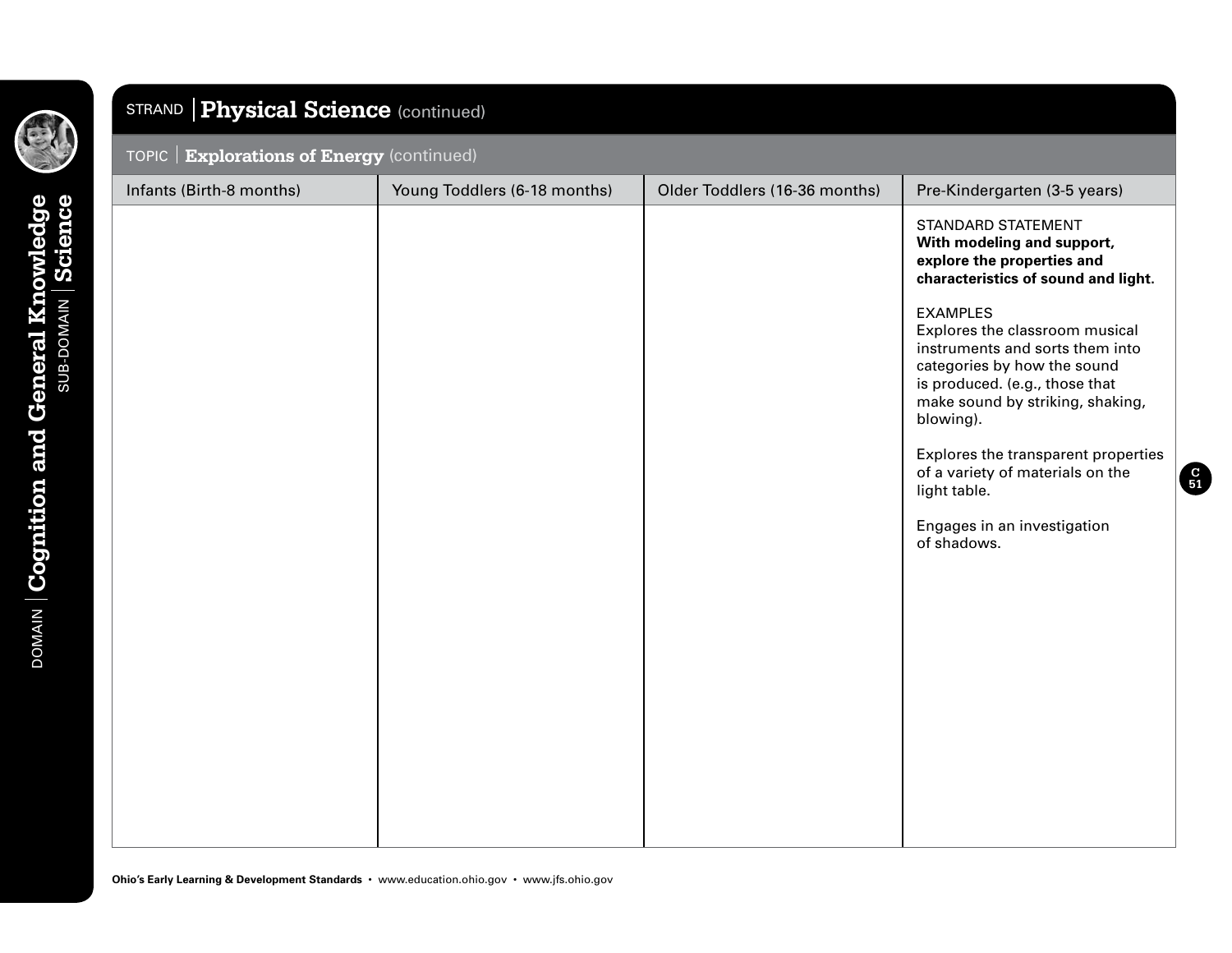

# STRAND **Life Science**



**C 52**

| <b>Explorations of Living Things</b><br>TOPIC |                              |                               | $\overline{\phantom{0}}$<br>$\overline{\phantom{0}}$<br>$\smile$                                                                                                                                    |
|-----------------------------------------------|------------------------------|-------------------------------|-----------------------------------------------------------------------------------------------------------------------------------------------------------------------------------------------------|
| Infants (Birth-8 months)                      | Young Toddlers (6-18 months) | Older Toddlers (16-36 months) | Pre-Kindergarten (3-5 years)                                                                                                                                                                        |
|                                               |                              |                               | <b>STANDARD STATEMENT</b><br>With modeling and support,<br>identify physical characteristics and<br>simple behaviors of living things.                                                              |
|                                               |                              |                               | <b>EXAMPLES</b><br>Says, "Birds have feathers and<br>mammals have fur."                                                                                                                             |
|                                               |                              |                               | Says, "My dog had puppies!"                                                                                                                                                                         |
|                                               |                              |                               | Watches a spider spin her web.                                                                                                                                                                      |
|                                               |                              |                               | Recognizes the similarities between<br>a pony and a horse.                                                                                                                                          |
|                                               |                              |                               | <b>STANDARD STATEMENT</b><br>With modeling and support,<br>identify and explore the<br>relationship between living things<br>and their environments (e.g.,<br>habitats, food, eating habits, etc.). |
|                                               |                              |                               | <b>EXAMPLES</b><br>Matches authentic pictures of<br>different habitats to the things that<br>occupy them (e.g., people live in<br>houses, worms live in the ground,<br>fish live in the water).     |
|                                               |                              |                               | Says, "Some dinosaurs were meat<br>eaters and some ate plants."                                                                                                                                     |
|                                               |                              |                               | Discusses the differences between<br>habits of tortoises and turtles.                                                                                                                               |
|                                               |                              |                               | Says, "Owls hunt at night."                                                                                                                                                                         |

**Ohio's Early Learning & Development Standards** • www.education.ohio.gov • www.jfs.ohio.gov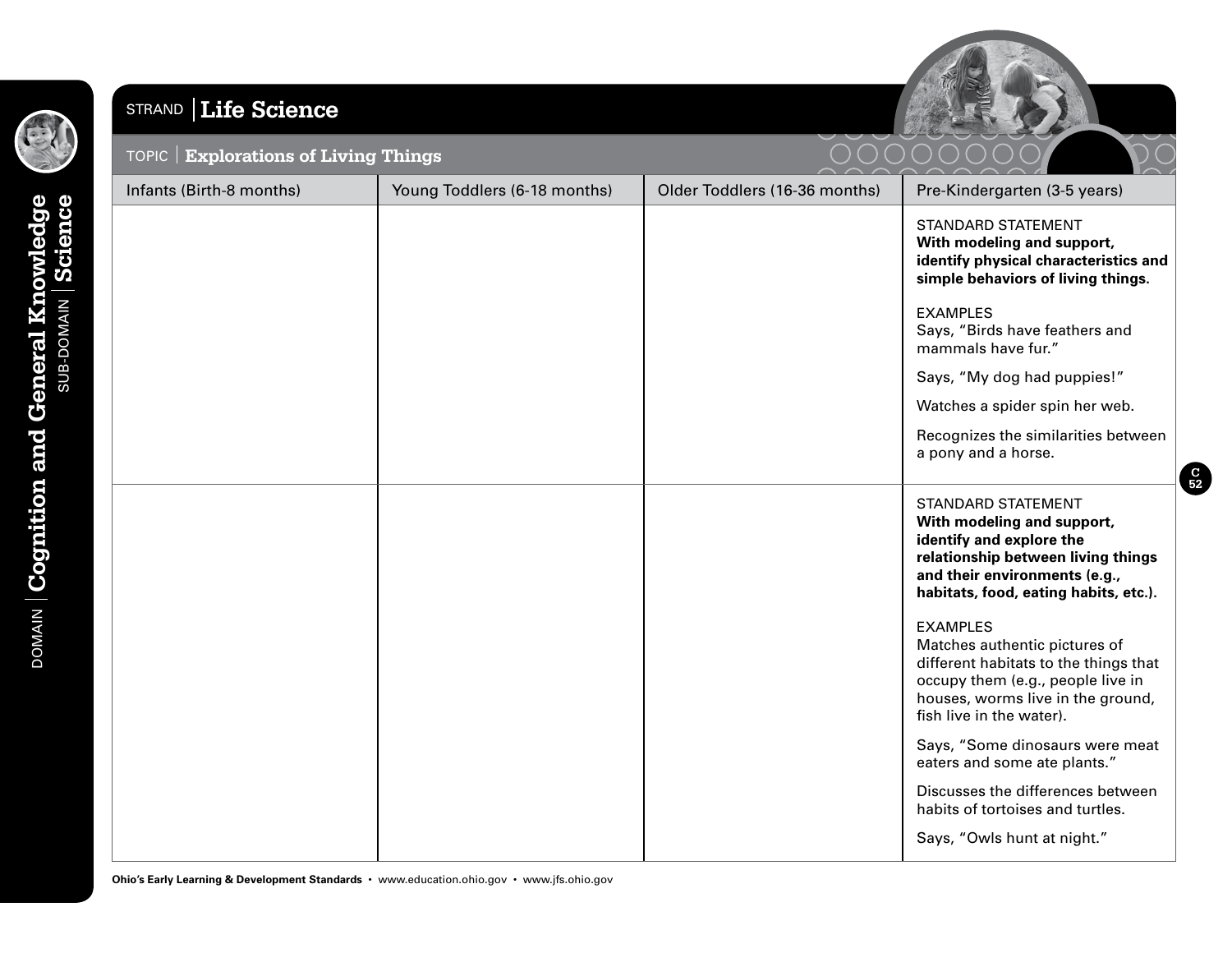

SUB-DOMAIN **Science**

DOMAIN **Cognition and General Knowledge**

# STRAND **Life Science** (continued)

#### TOPIC **Explorations of Living Things** (continued)

| Infants (Birth-8 months) | Young Toddlers (6-18 months) | Older Toddlers (16-36 months) | Pre-Kindergarten (3-5 years)                                                                                                                                                                              |
|--------------------------|------------------------------|-------------------------------|-----------------------------------------------------------------------------------------------------------------------------------------------------------------------------------------------------------|
|                          |                              |                               | <b>STANDARD STATEMENT</b><br>With modeling and support,<br>demonstrate knowledge of body<br>parts and bodily processes (e.g.,<br>eating, sleeping, breathing,<br>walking) in humans and<br>other animals. |
|                          |                              |                               | <b>EXAMPLES</b><br>Observes that the class pet guinea<br>pig eats, drinks water and sleeps<br>just like people do.                                                                                        |
|                          |                              |                               | While watching the angel fish in<br>the aquarium, observes the gills<br>and explains, "That is how the fish<br>breathes under water."                                                                     |
|                          |                              |                               | Matches animal parts (e.g., a duck's<br>feet, a rabbit's ears, a cat's tail) to<br>the correct animal.                                                                                                    |
|                          |                              |                               | Identifies the nose and mouth as<br>parts of the body that humans use<br>to breathe.                                                                                                                      |
|                          |                              |                               |                                                                                                                                                                                                           |
|                          |                              |                               |                                                                                                                                                                                                           |
|                          |                              |                               |                                                                                                                                                                                                           |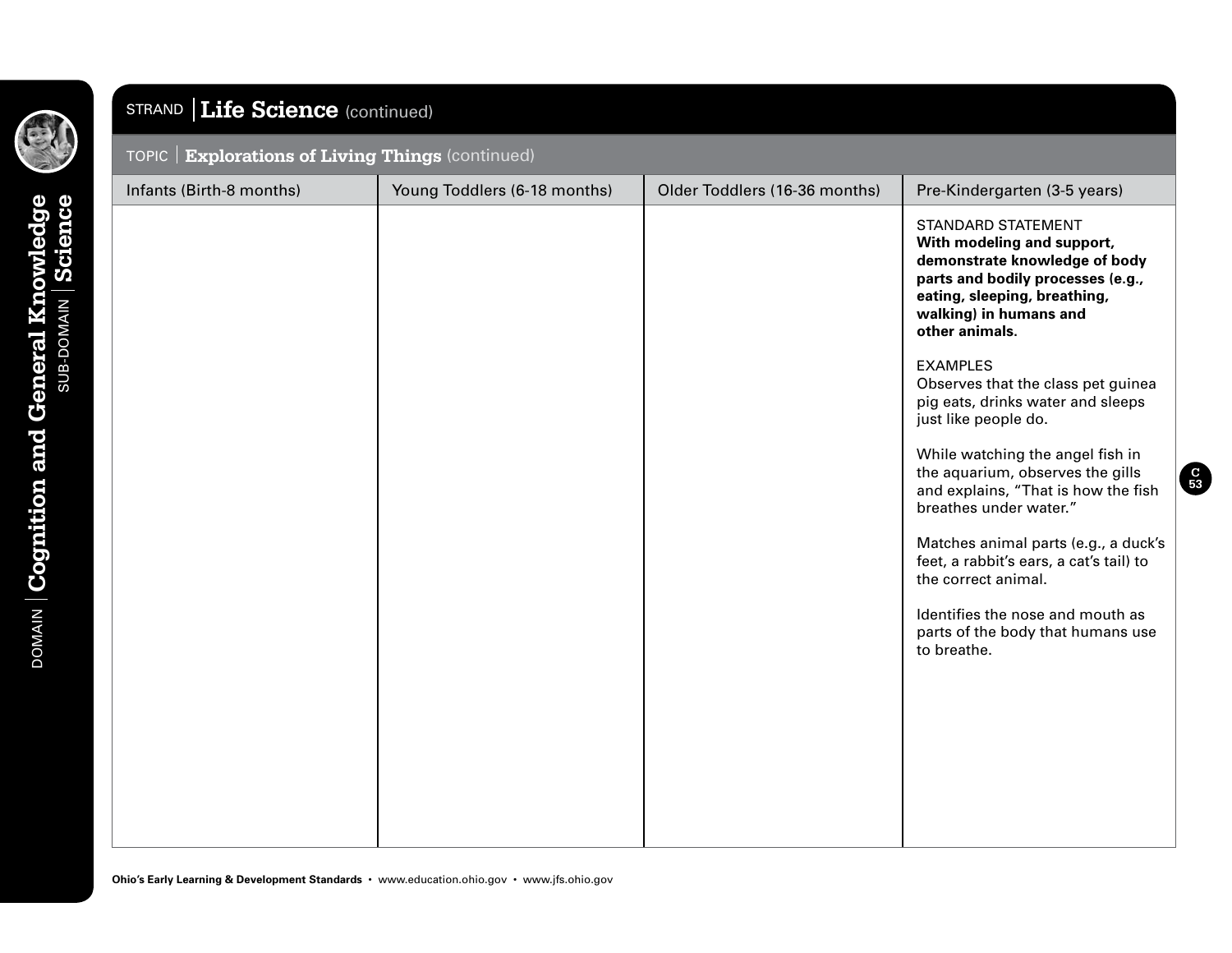

# STRAND **Life Science** (continued)

#### TOPIC **Explorations of Living Things** (continued)

| Infants (Birth-8 months) | Young Toddlers (6-18 months) | Older Toddlers (16-36 months) | Pre-Kindergarten (3-5 years)                                                                                                                          |
|--------------------------|------------------------------|-------------------------------|-------------------------------------------------------------------------------------------------------------------------------------------------------|
|                          |                              |                               | <b>STANDARD STATEMENT</b><br>With modeling and support,<br>demonstrate an understanding<br>that living things change over<br>time (e.g., life cycle). |
|                          |                              |                               | <b>EXAMPLES</b><br>Studies his baby pictures and<br>explains how he used to be a baby<br>but now he's big.                                            |
|                          |                              |                               | Places in sequence pictures of<br>the life cycle of a butterfly from<br>caterpillar to chrysalis/cocoon<br>to butterfly.                              |
|                          |                              |                               | Matches pictures of familiar baby<br>animals to adult animals.                                                                                        |
|                          |                              |                               | Orders correctly a series of pictures<br>of plant's growth (e.g., from a seed,<br>to a seedling, to a mature plant).                                  |
|                          |                              |                               | Describes what happens to a<br>human from infancy to adulthood<br>(e.g., begins life as a baby, grows<br>into a child, matures into an adult).        |
|                          |                              |                               |                                                                                                                                                       |
|                          |                              |                               |                                                                                                                                                       |
|                          |                              |                               |                                                                                                                                                       |